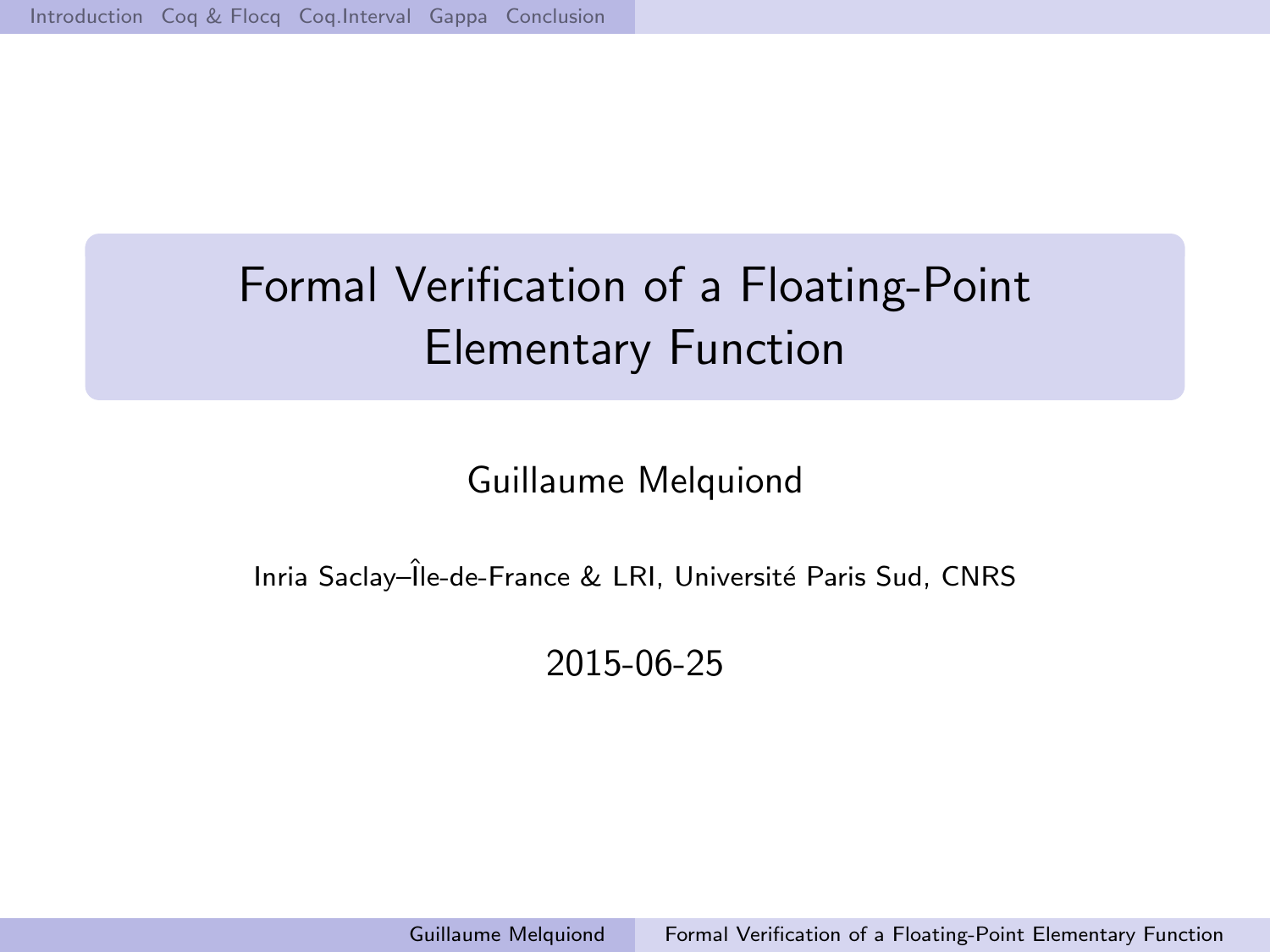<span id="page-1-0"></span>Goal: a binary64 code that approximates exp within a few ulps.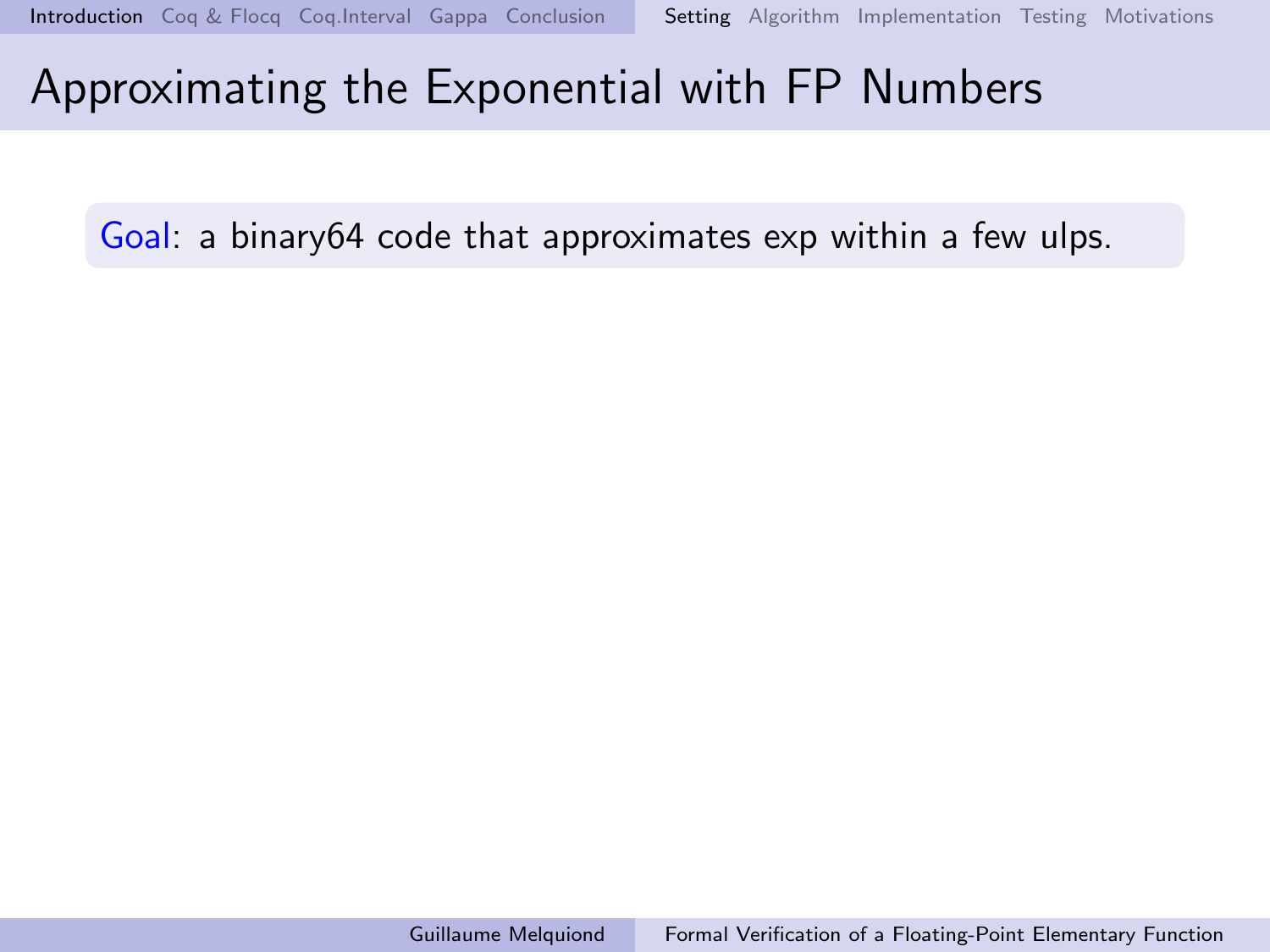Goal: a binary64 code that approximates exp within a few ulps.

- Architectures only support basic operations such as  $+$ ,  $\times$ ,  $\div$ .
	- So one needs a polynomial/rational approximation of exp.
	- Effective domain: [−710; 710].
	- No sane approximation on such a large domain.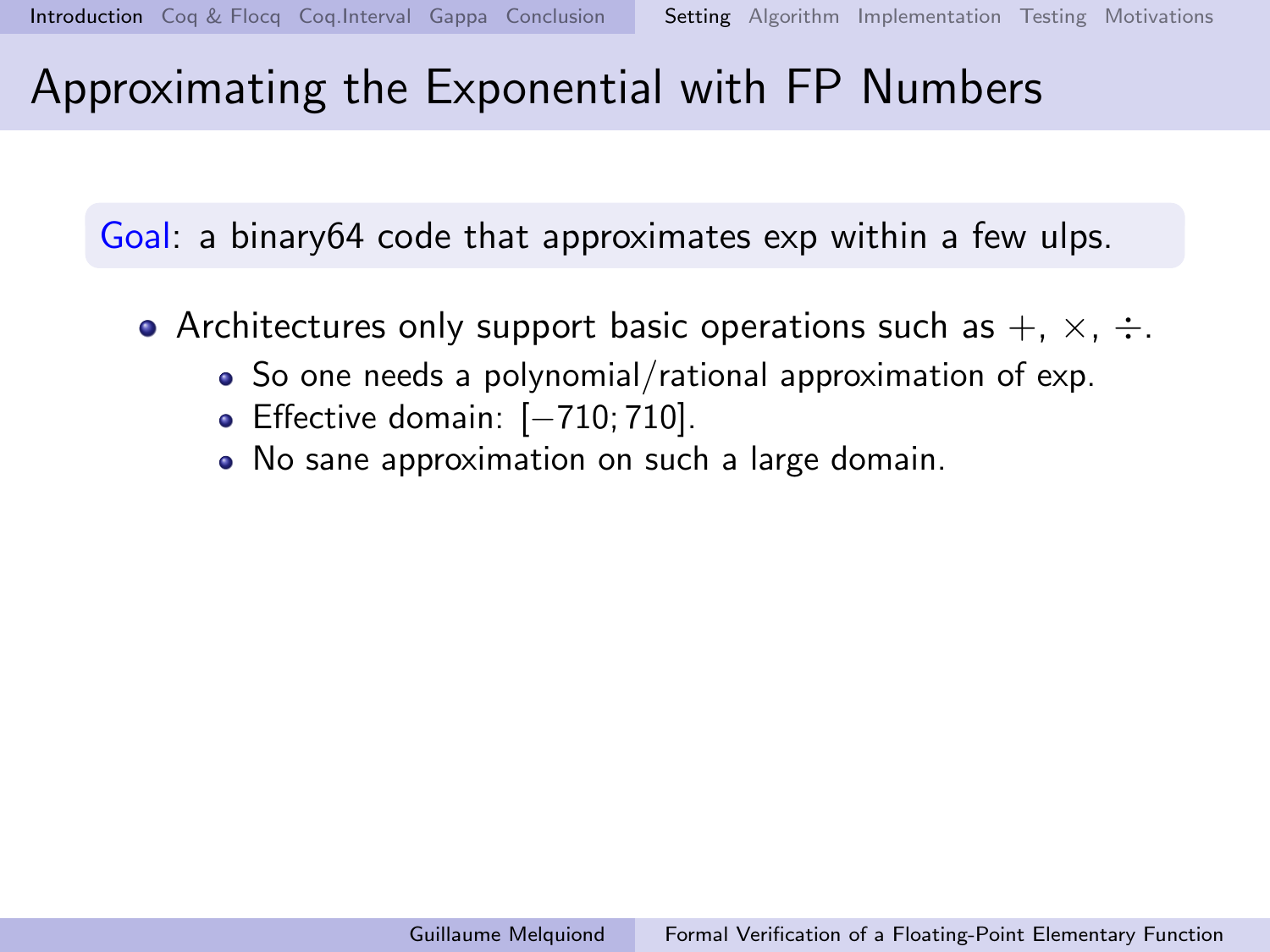Goal: a binary64 code that approximates exp within a few ulps.

- Architectures only support basic operations such as  $+$ ,  $\times$ ,  $\div$ .
	- So one needs a polynomial/rational approximation of exp.
	- Effective domain: [-710; 710].
	- No sane approximation on such a large domain.
- Cody & Waite's code (1980):
	- Clever argument reduction to [−0.35; 0.35].
	- Degree-5 rational approximation of exp, suitably factored.
	- **Trivial reconstruction**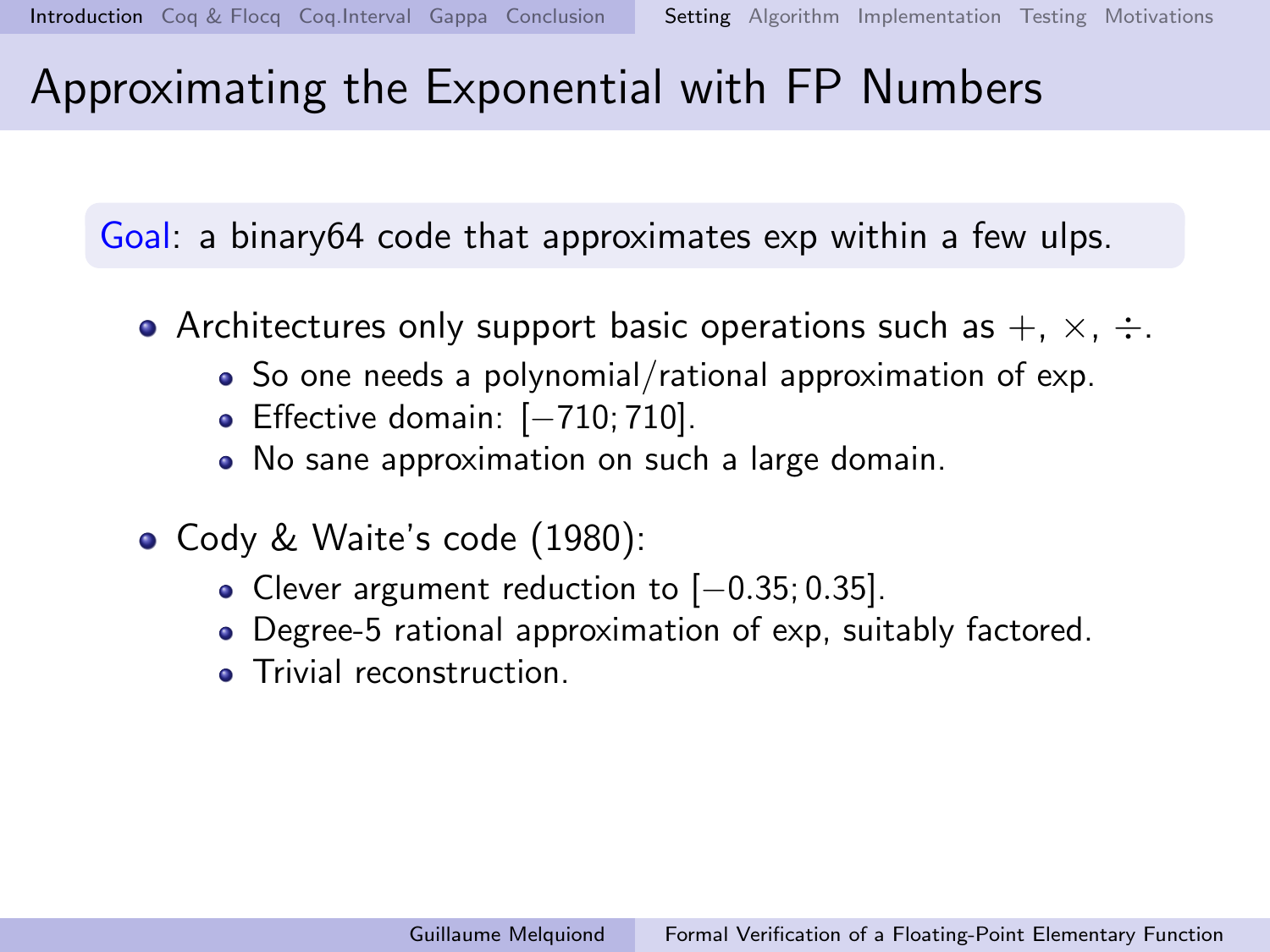<span id="page-4-0"></span>Goal: a binary64 code that approximates exp within a few ulps.

- Architectures only support basic operations such as  $+$ ,  $\times$ ,  $\div$ .
	- So one needs a polynomial/rational approximation of exp.
	- Effective domain: [-710; 710].
	- No sane approximation on such a large domain.
- Cody & Waite's code (1980):
	- Clever argument reduction to [−0.35; 0.35].
	- Degree-5 rational approximation of exp, suitably factored.
	- **Trivial reconstruction**

Correctness condition: the relative error between  $cw_0(x)$  and the mathematical value exp x is less than  $2^{-51}.$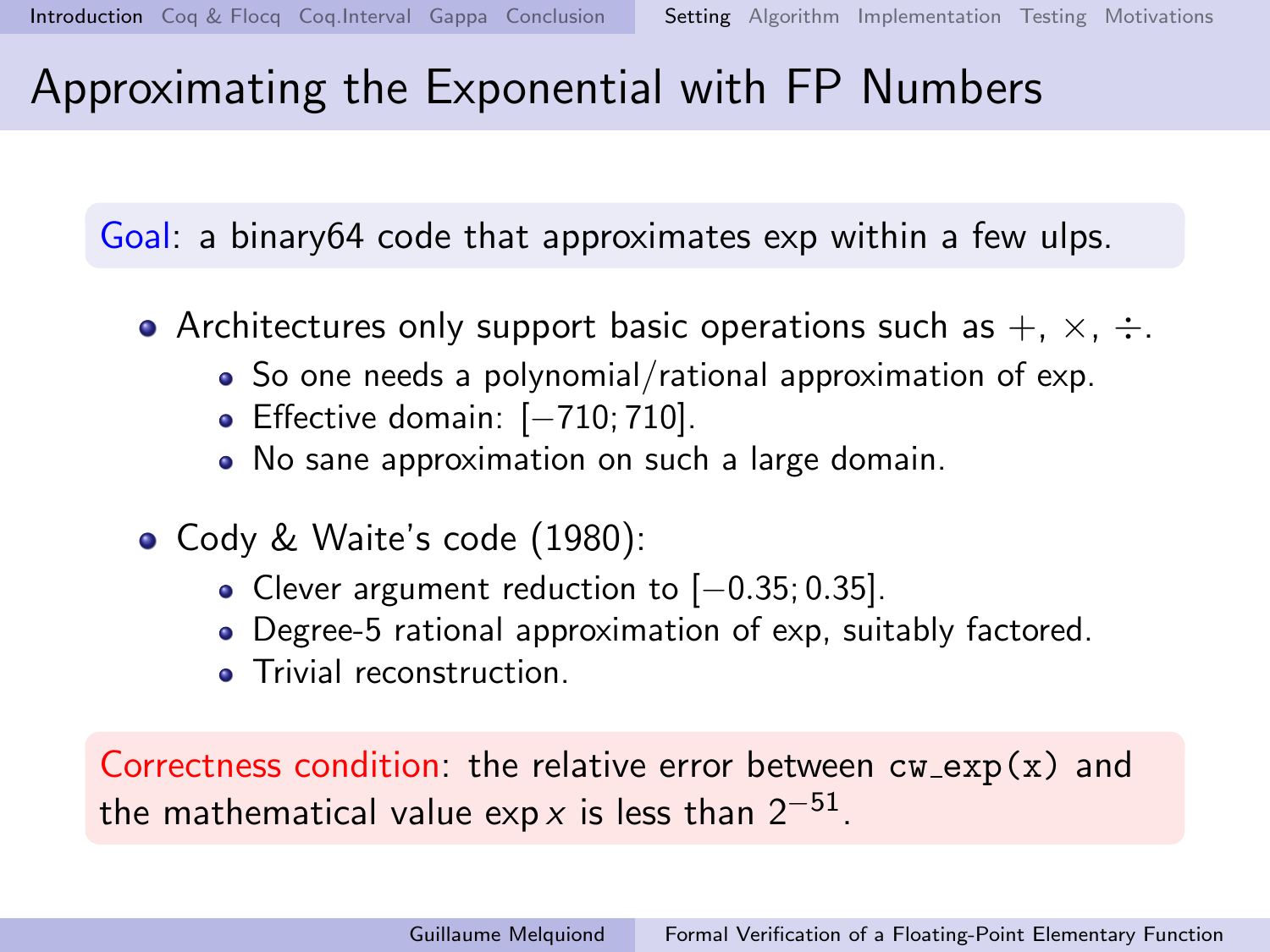## **Outline**

- [Introduction: Cody & Waite's exponential](#page-1-0)
- [Formalizing floating-point algorithms: Coq & Flocq](#page-22-0)
- [Bounding method errors: Coq.Interval](#page-29-0)
- [Bounding round-off errors: Gappa](#page-35-0)

## [Conclusion](#page-52-0)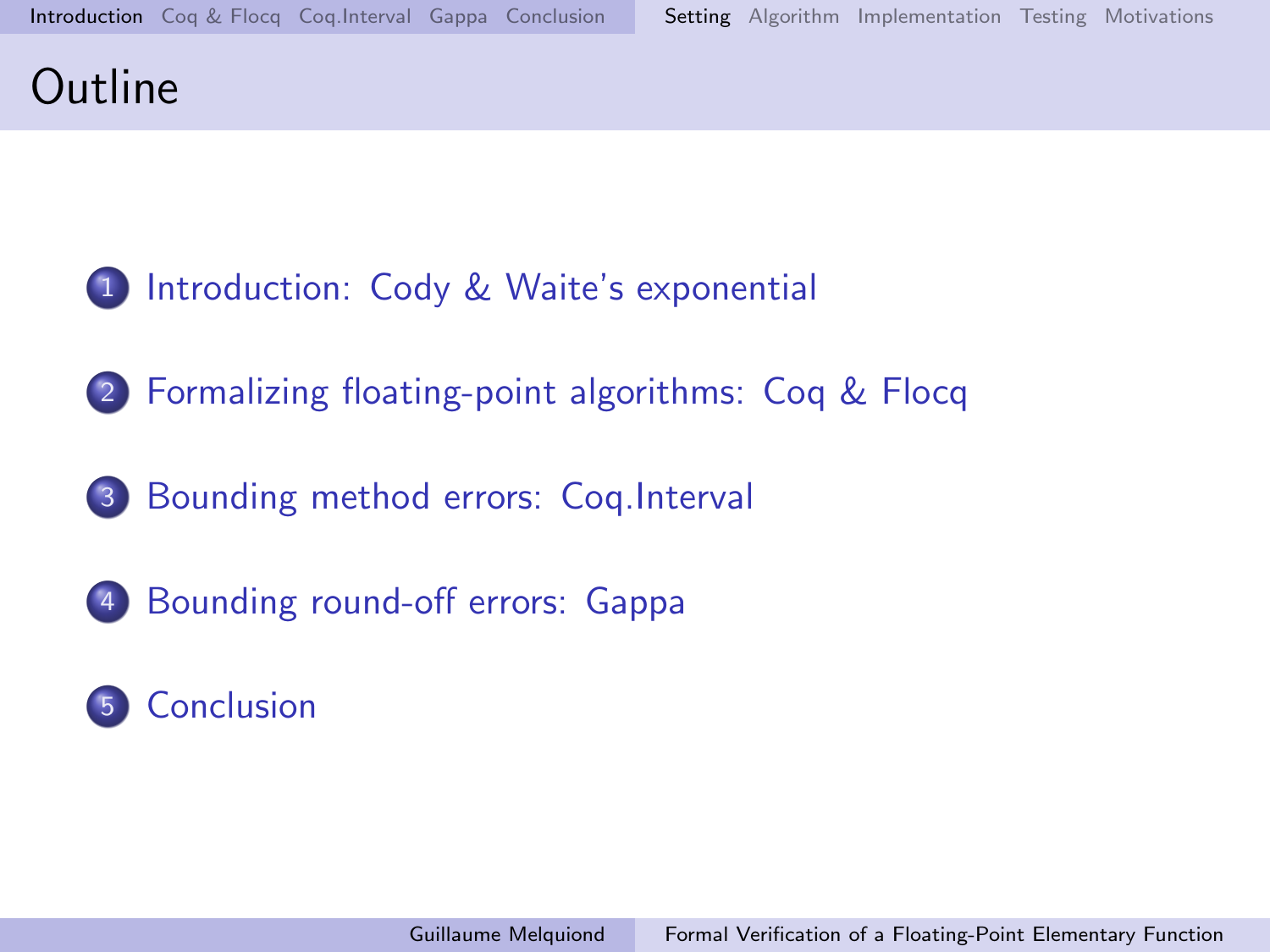## **Outline**

## 1 [Introduction: Cody & Waite's exponential](#page-1-0)

- [Approximating the exponential](#page-1-0)
- [Algorithm overview](#page-7-0)
- **•** [Implementation](#page-14-0)
- [Testing the accuracy](#page-15-0)
- **•** [Formal proofs and interval arithmetic](#page-16-0)
- 2 [Formalizing floating-point algorithms: Coq & Flocq](#page-22-0)
- 3 [Bounding method errors: Coq.Interval](#page-29-0)
- 4 [Bounding round-off errors: Gappa](#page-35-0)

# **[Conclusion](#page-52-0)**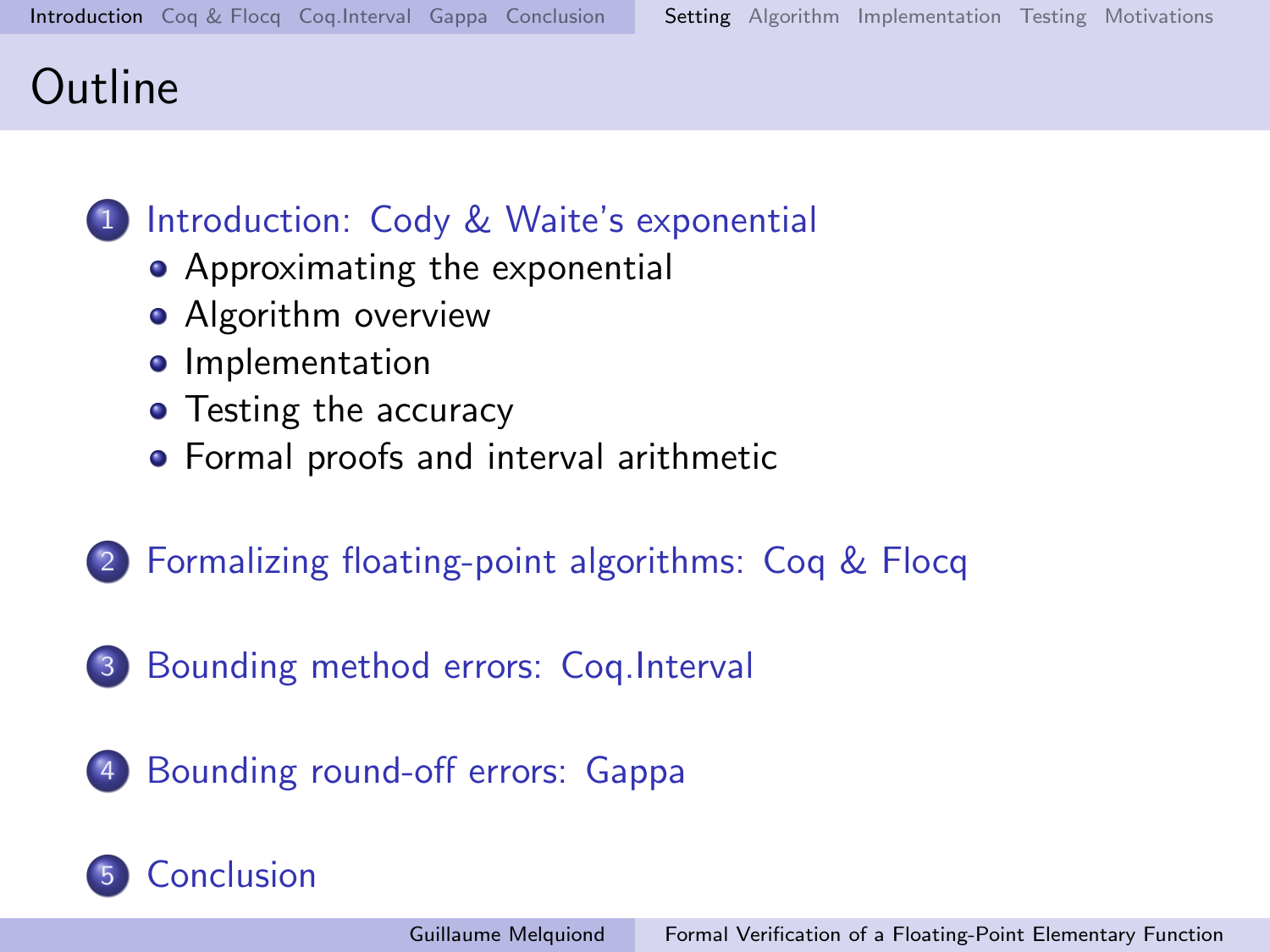<span id="page-7-0"></span> $\exp x =$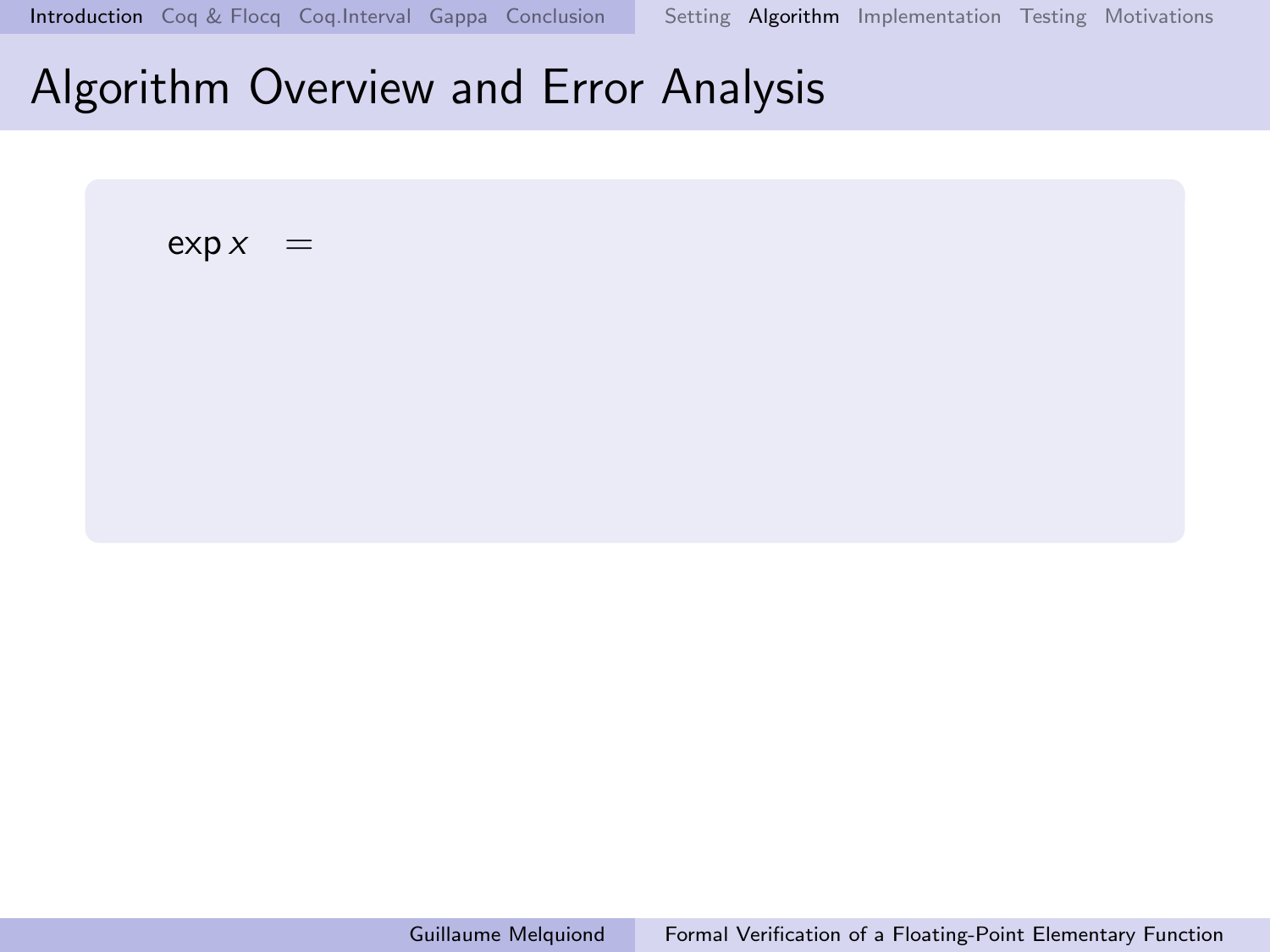$$
\exp x = \exp(x - k \cdot \log 2) \cdot 2^k \quad \text{with } k = \lfloor x / \log 2 \rfloor \approx
$$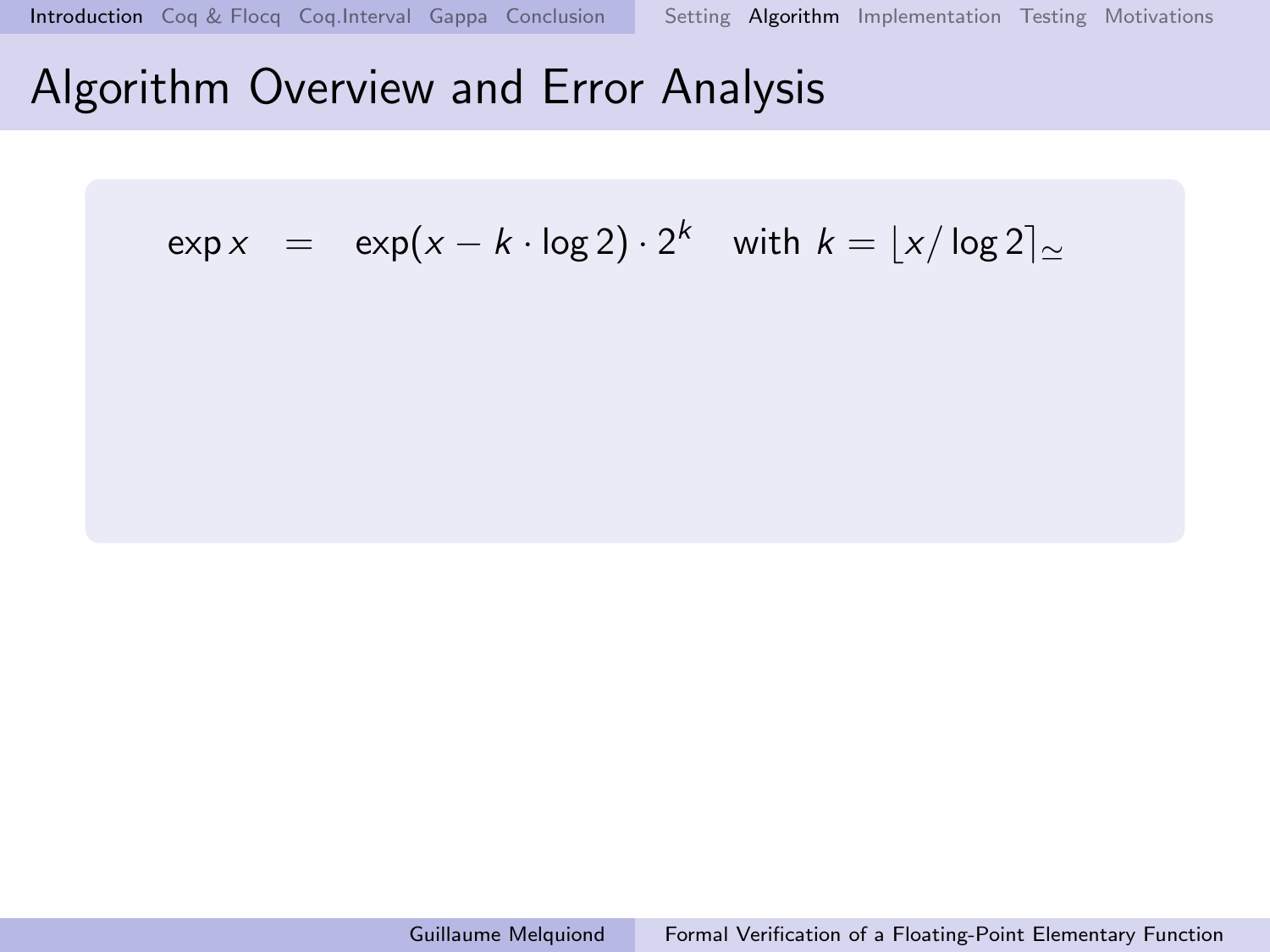$$
\exp x = \exp(x - k \cdot \log 2) \cdot 2^{k} \quad \text{with } k = \lfloor x / \log 2 \rfloor_{\simeq}
$$
  
= 
$$
\exp t \cdot \exp(-\varepsilon_{t}) \cdot 2^{k} \quad \text{with } t \simeq x - k \cdot \log 2
$$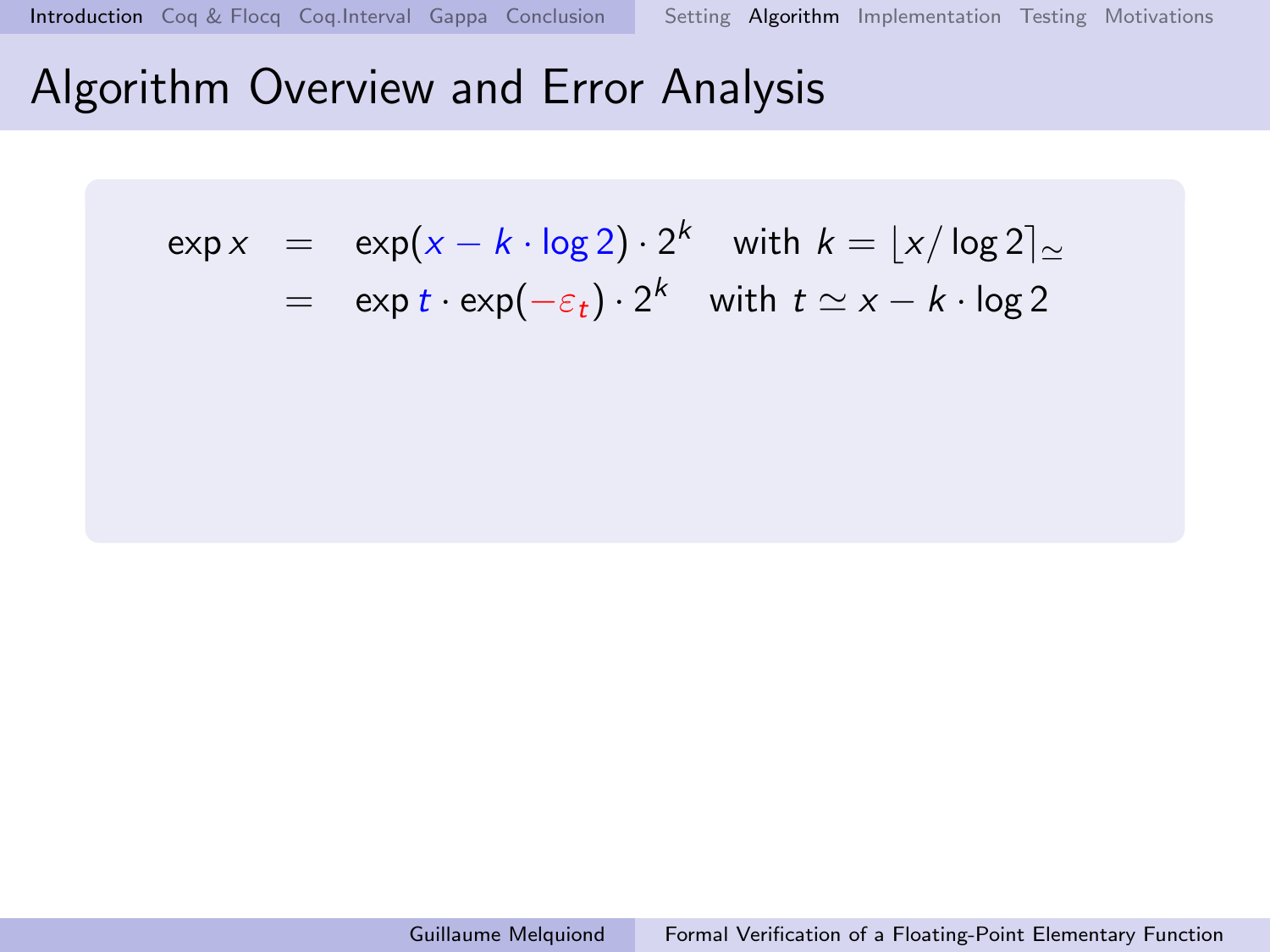$$
\exp x = \exp(x - k \cdot \log 2) \cdot 2^{k} \quad \text{with } k = \lfloor x / \log 2 \rfloor_{\simeq}
$$
\n
$$
= \exp t \cdot \exp(-\varepsilon_{t}) \cdot 2^{k} \quad \text{with } t \simeq x - k \cdot \log 2
$$
\n
$$
= f(t) \cdot (1 + \varepsilon_{f})^{-1} \cdot \exp(-\varepsilon_{t}) \cdot 2^{k} \quad \text{with } f \simeq \exp
$$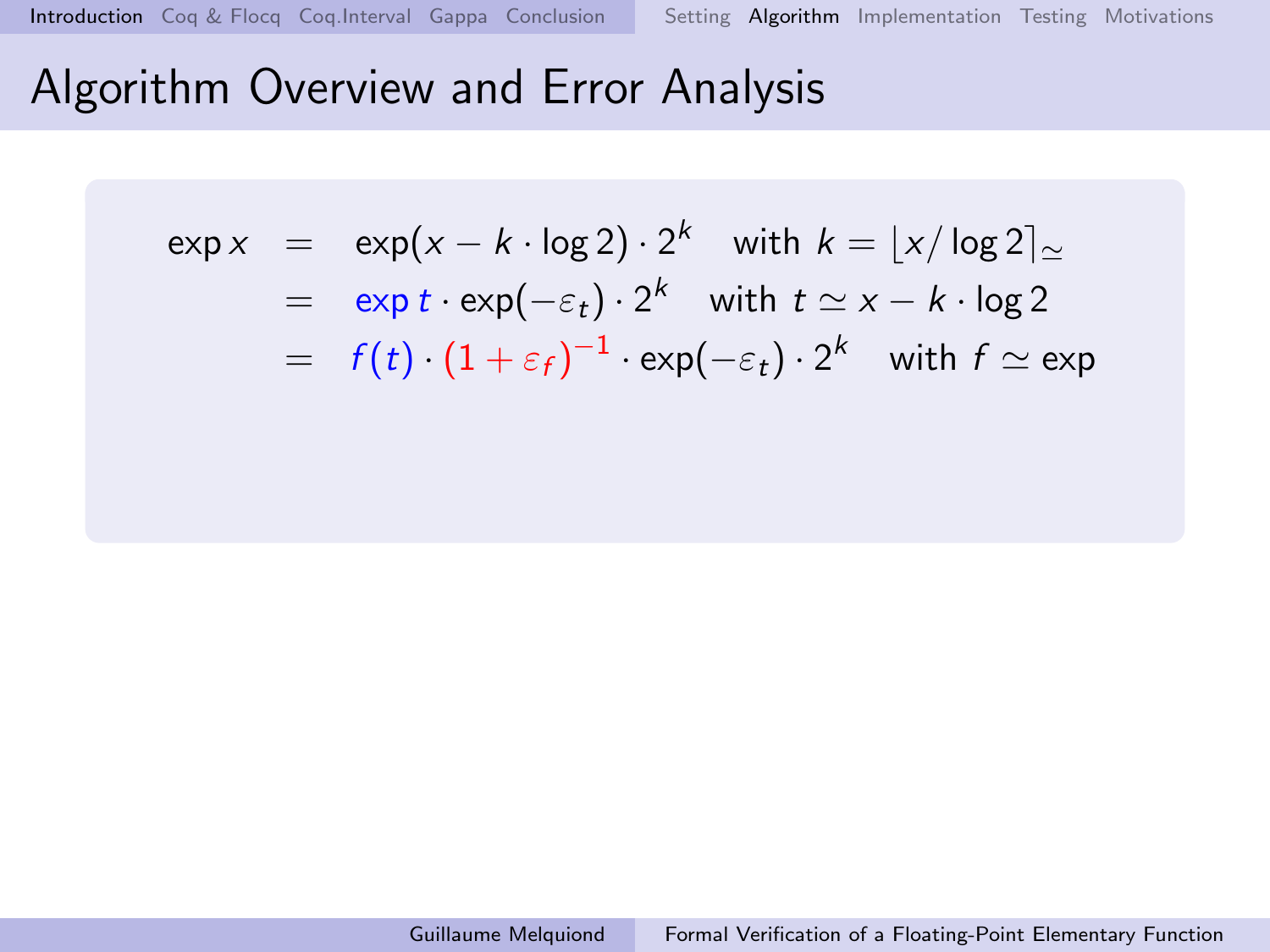$$
\exp x = \exp(x - k \cdot \log 2) \cdot 2^{k} \quad \text{with } k = \lfloor x/\log 2 \rfloor_{\simeq}
$$
\n
$$
= \exp t \cdot \exp(-\varepsilon_{t}) \cdot 2^{k} \quad \text{with } t \simeq x - k \cdot \log 2
$$
\n
$$
= f(t) \cdot (1 + \varepsilon_{f})^{-1} \cdot \exp(-\varepsilon_{t}) \cdot 2^{k} \quad \text{with } f \simeq \exp
$$
\n
$$
= \tilde{f}(t) \cdot (1 + \varepsilon_{\tilde{f}})^{-1} \cdot (1 + \varepsilon_{f})^{-1} \cdot \exp(-\varepsilon_{t}) \cdot 2^{k}
$$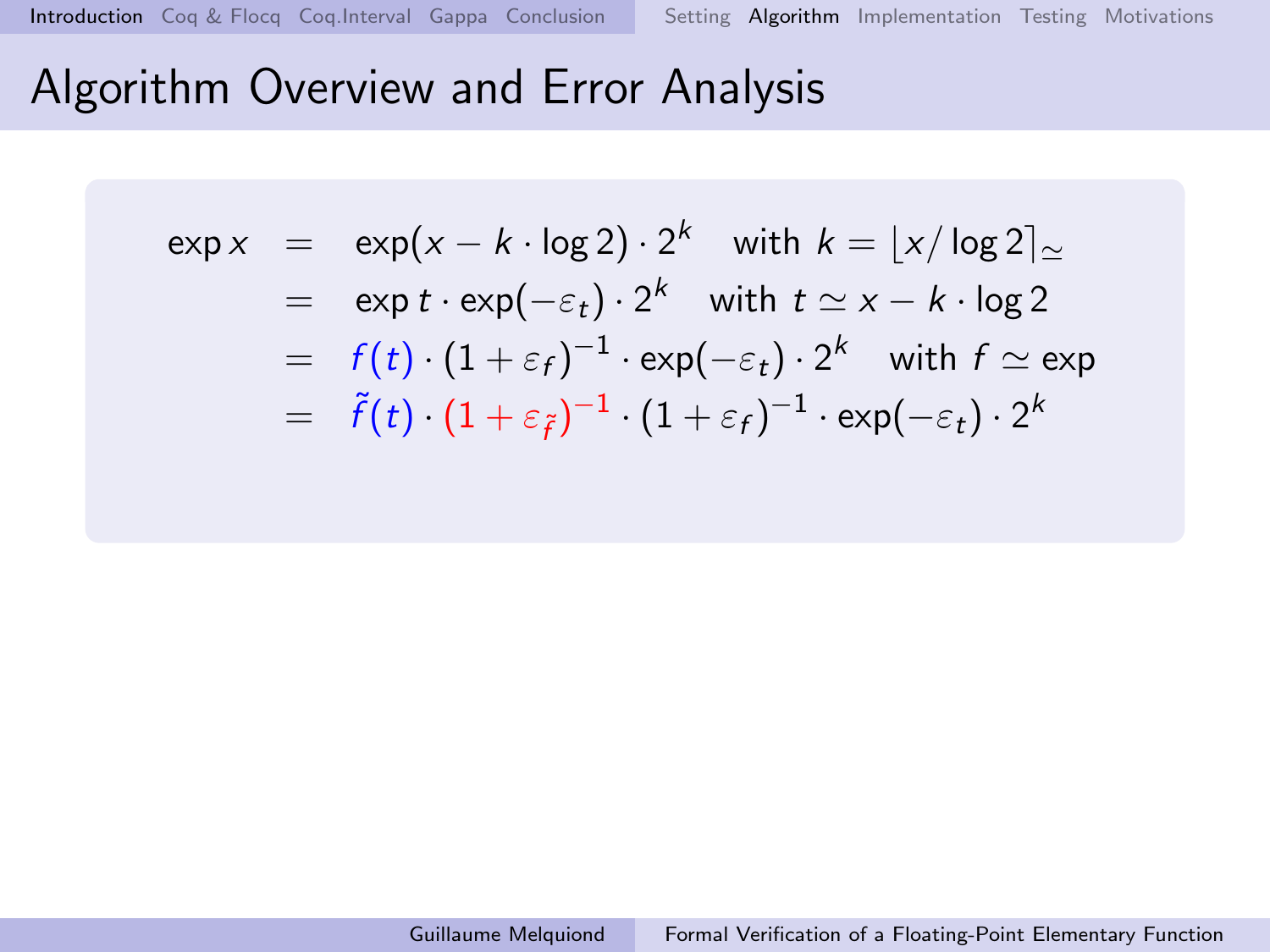$$
\exp x = \exp(x - k \cdot \log 2) \cdot 2^{k} \quad \text{with } k = \lfloor x / \log 2 \rfloor_{\simeq}
$$
\n
$$
= \exp t \cdot \exp(-\varepsilon_{t}) \cdot 2^{k} \quad \text{with } t \simeq x - k \cdot \log 2
$$
\n
$$
= f(t) \cdot (1 + \varepsilon_{f})^{-1} \cdot \exp(-\varepsilon_{t}) \cdot 2^{k} \quad \text{with } f \simeq \exp
$$
\n
$$
= \tilde{f}(t) \cdot (1 + \varepsilon_{\tilde{f}})^{-1} \cdot (1 + \varepsilon_{f})^{-1} \cdot \exp(-\varepsilon_{t}) \cdot 2^{k}
$$

So  $\tilde{f}(t)\cdot 2^k$  approximates  $\exp x$  with a relative error  $\approx \varepsilon_{\tilde{f}}+\varepsilon_f+\varepsilon_t.$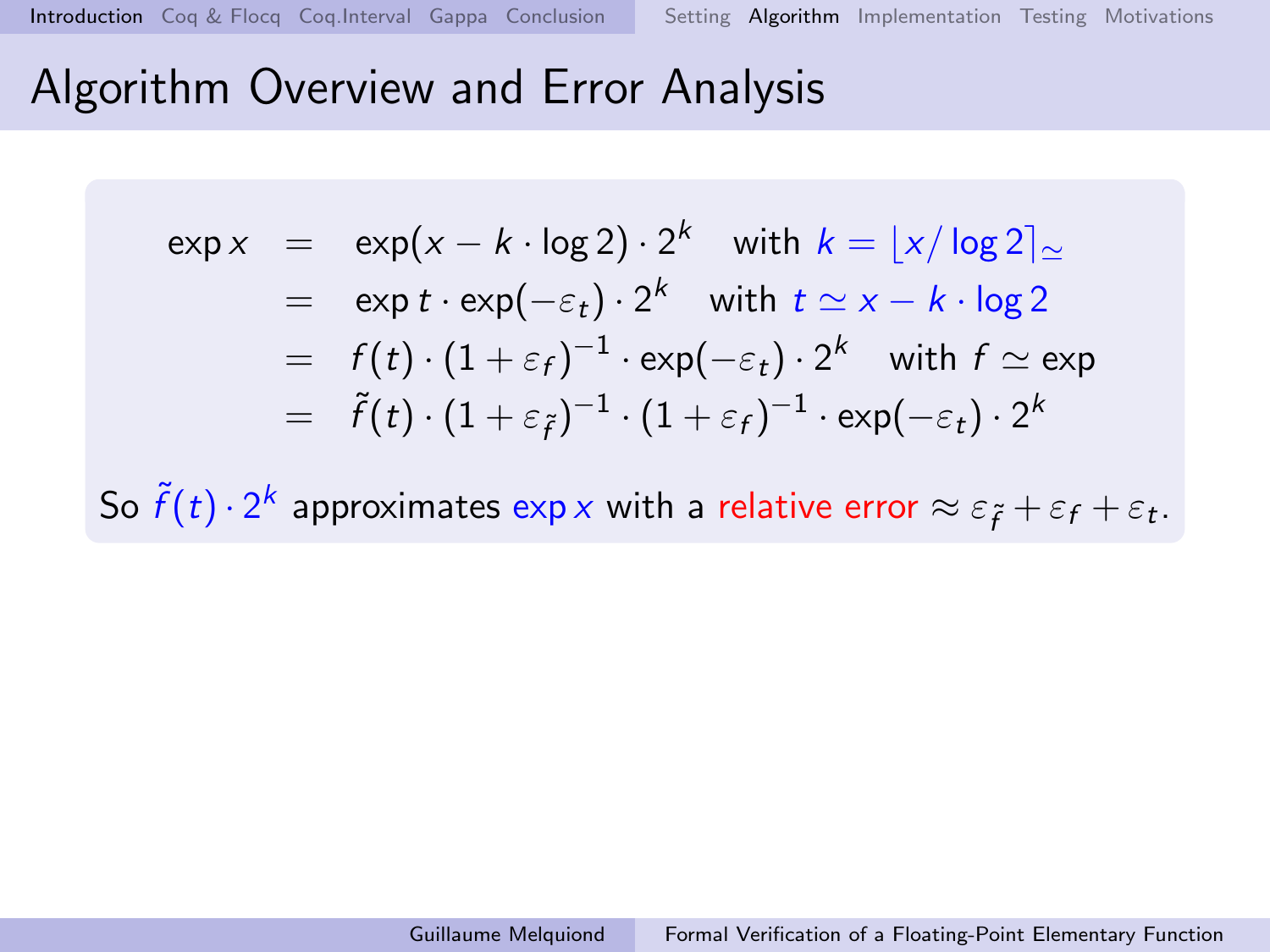<span id="page-13-0"></span>
$$
\exp x = \exp(x - k \cdot \log 2) \cdot 2^{k} \quad \text{with } k = \lfloor x / \log 2 \rfloor_{\simeq}
$$
\n
$$
= \exp t \cdot \exp(-\varepsilon_{t}) \cdot 2^{k} \quad \text{with } t \simeq x - k \cdot \log 2
$$
\n
$$
= f(t) \cdot (1 + \varepsilon_{f})^{-1} \cdot \exp(-\varepsilon_{t}) \cdot 2^{k} \quad \text{with } f \simeq \exp
$$
\n
$$
= \tilde{f}(t) \cdot (1 + \varepsilon_{\tilde{f}})^{-1} \cdot (1 + \varepsilon_{f})^{-1} \cdot \exp(-\varepsilon_{t}) \cdot 2^{k}
$$

So  $\tilde{f}(t)\cdot 2^k$  approximates  $\exp x$  with a relative error  $\approx \varepsilon_{\tilde{f}}+\varepsilon_f+\varepsilon_t.$ 

Goal: design the function and bound the following expressions

- reduced argument  $t$ ,  $\qquad$  (f depends on the range of t)
- argument reduction error  $\varepsilon_t = t (x k \cdot \log 2)$ ,
- relative method error  $\varepsilon_f = f(t)/\exp t 1$ ,
- relative round-off error  $\varepsilon_{\tilde{f}} = \tilde{f}(t)/f(t) 1$ .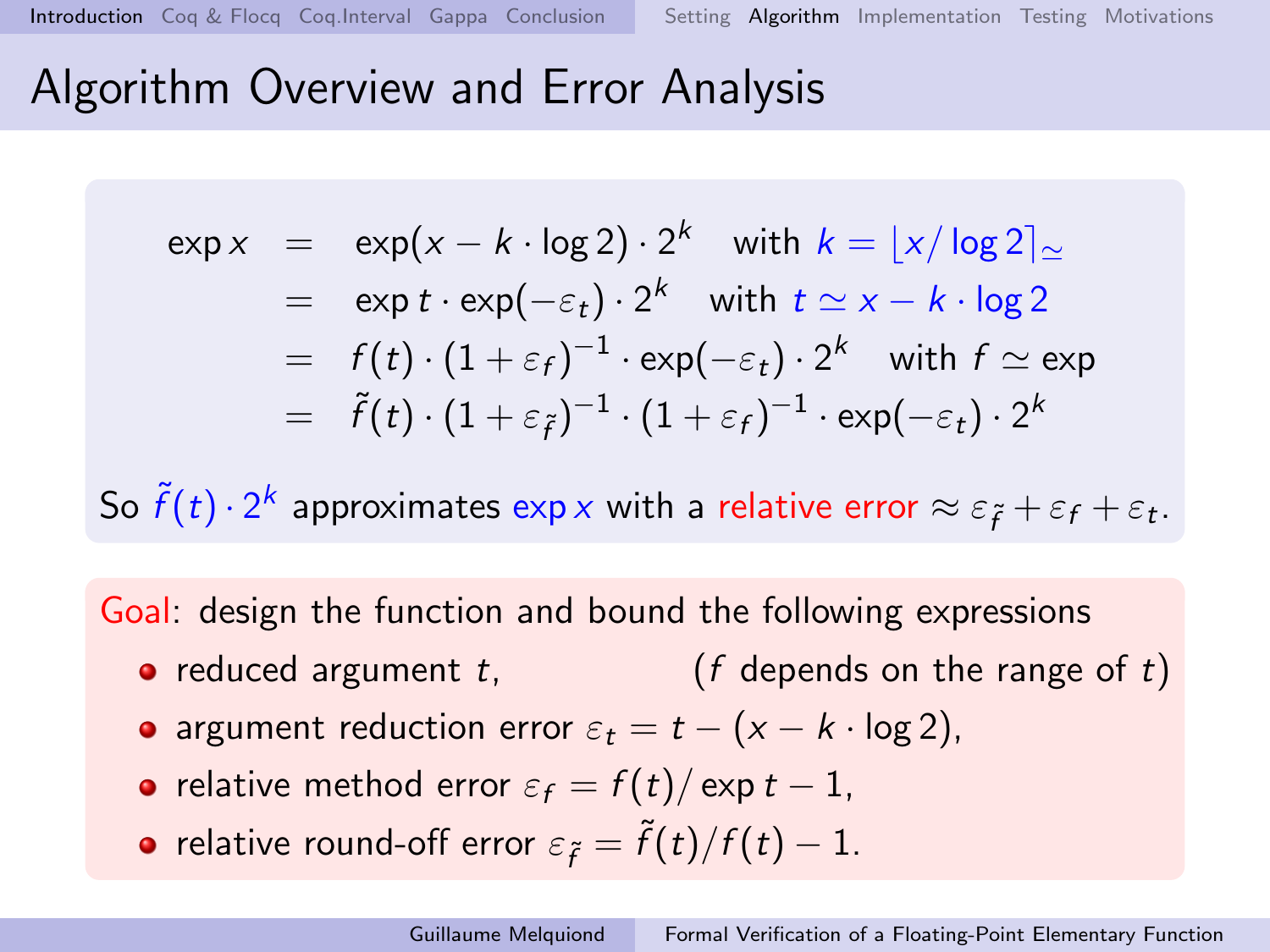## <span id="page-14-0"></span>C Implementation

```
double cw_exp ( double x )
{
  if (fabs(x) > 710.) return x < 0. ? 0. : INFINITY;
  double Log2h = 0xb.17217f7d1c00p-4;
  double Log21 = 0xf.79abc9e3b398p-48;double InvLog2 = 0x1.71547652b82fep0;
  double p1 = 0x1.c70e46fb3f692p - 8;
  double p2 = 0x1.152a46f58dc1cp-16;
  double q1 = 0 xe .38 c738a128d98p -8;
  double q2 = 0x2.07f32dfbc7012p - 12;
  double k = nearbyint (x * InvLog 2);
  double t = x - k * Log2h - k * Log21;
  double t2 = t * t;
  double p = 0.25 + t2 * (p1 + t2 * p2);
  double q = 0.5 + t2 * (q1 + t2 * q2);
  double f = t * (p / (q - t * p)) + 0.5;return ldevp(f, (int)k + 1);}
```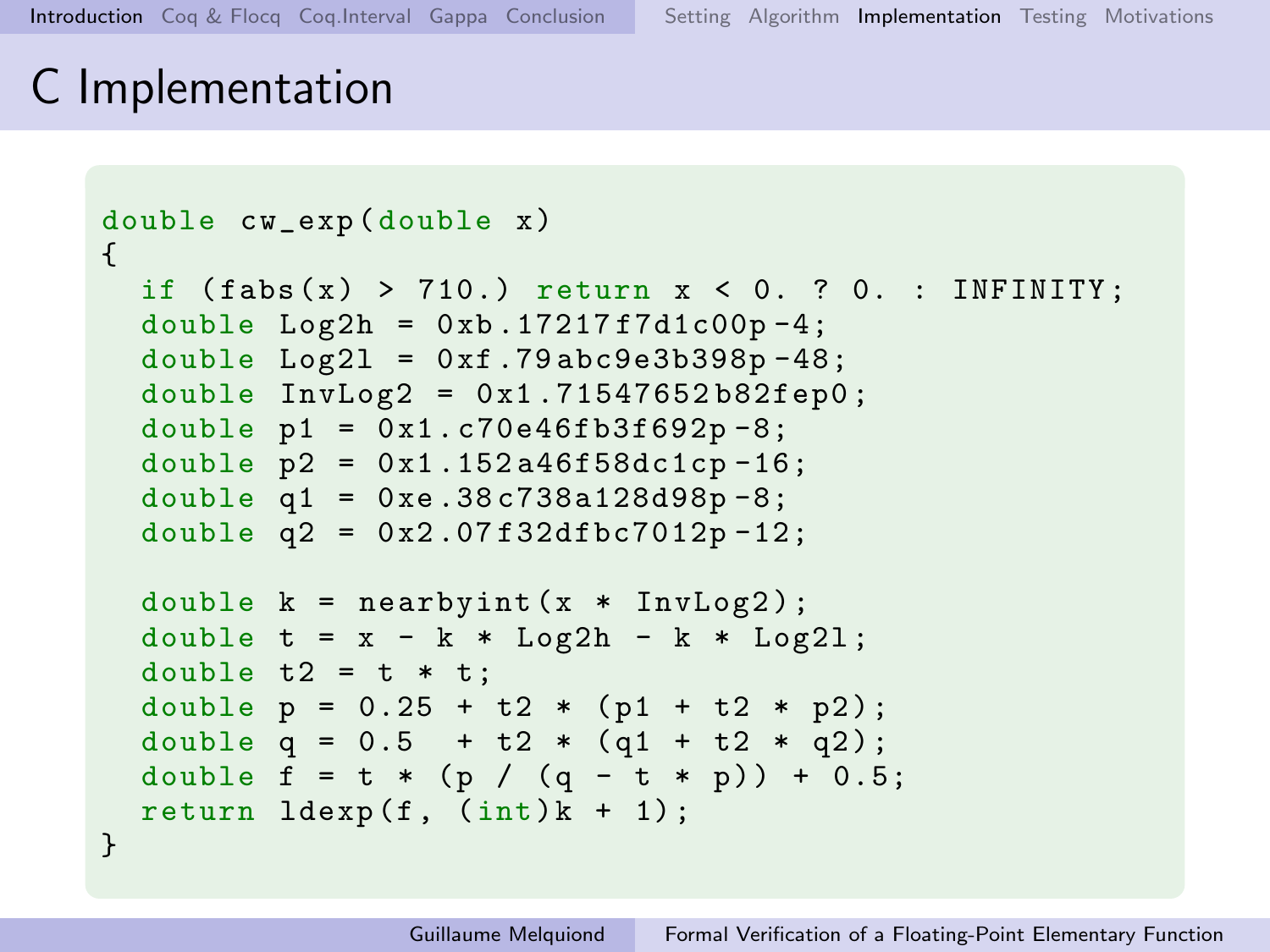## <span id="page-15-0"></span>Total Relative Error



Guillaume Melquiond [Formal Verification of a Floating-Point Elementary Function](#page-0-0)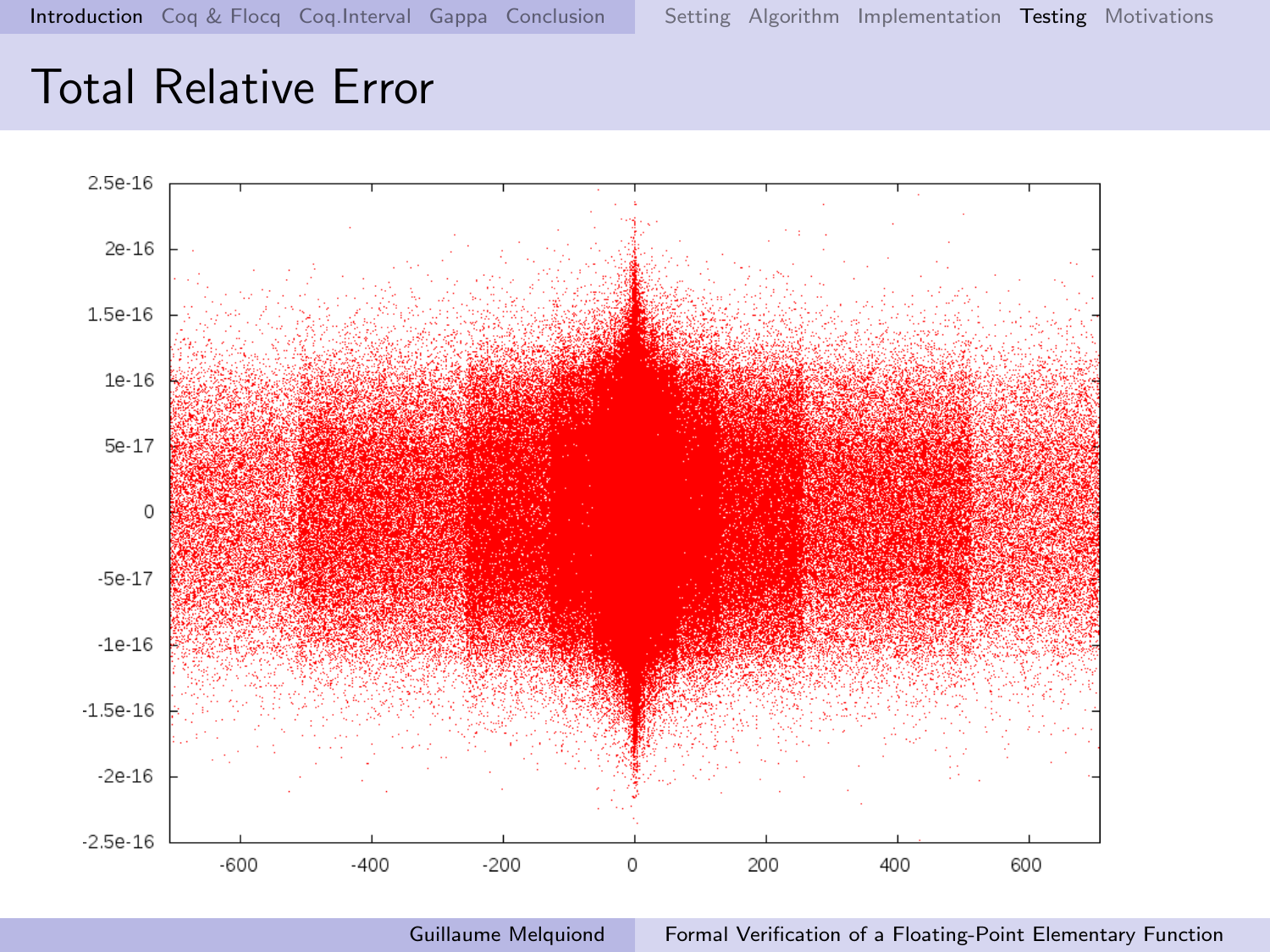#### <span id="page-16-0"></span>Issue

Algorithms are intricate, so correctness proofs are error-prone.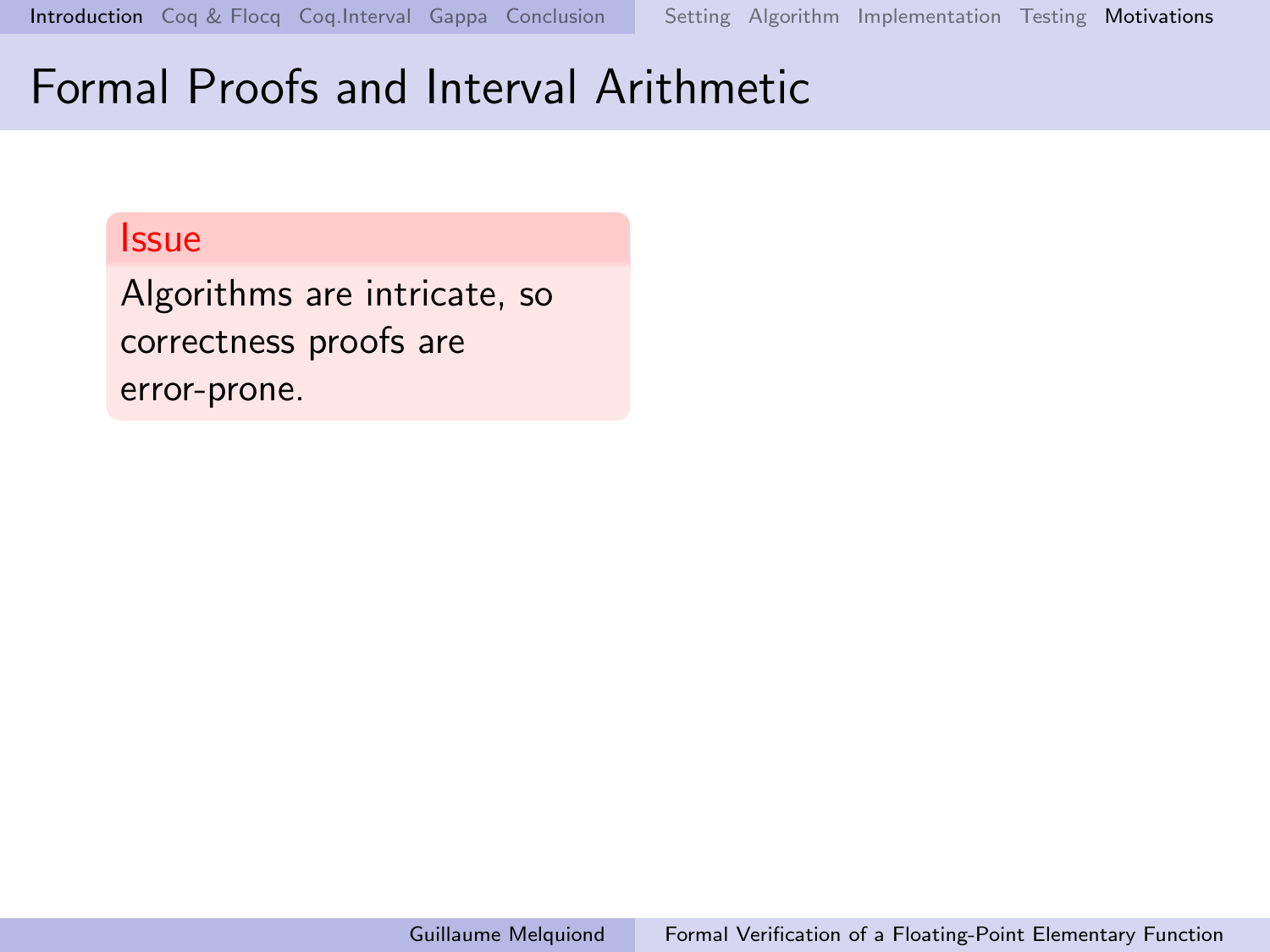#### Issue

Algorithms are intricate, so correctness proofs are error-prone.

### Solution

Verify the algorithms using a formal system.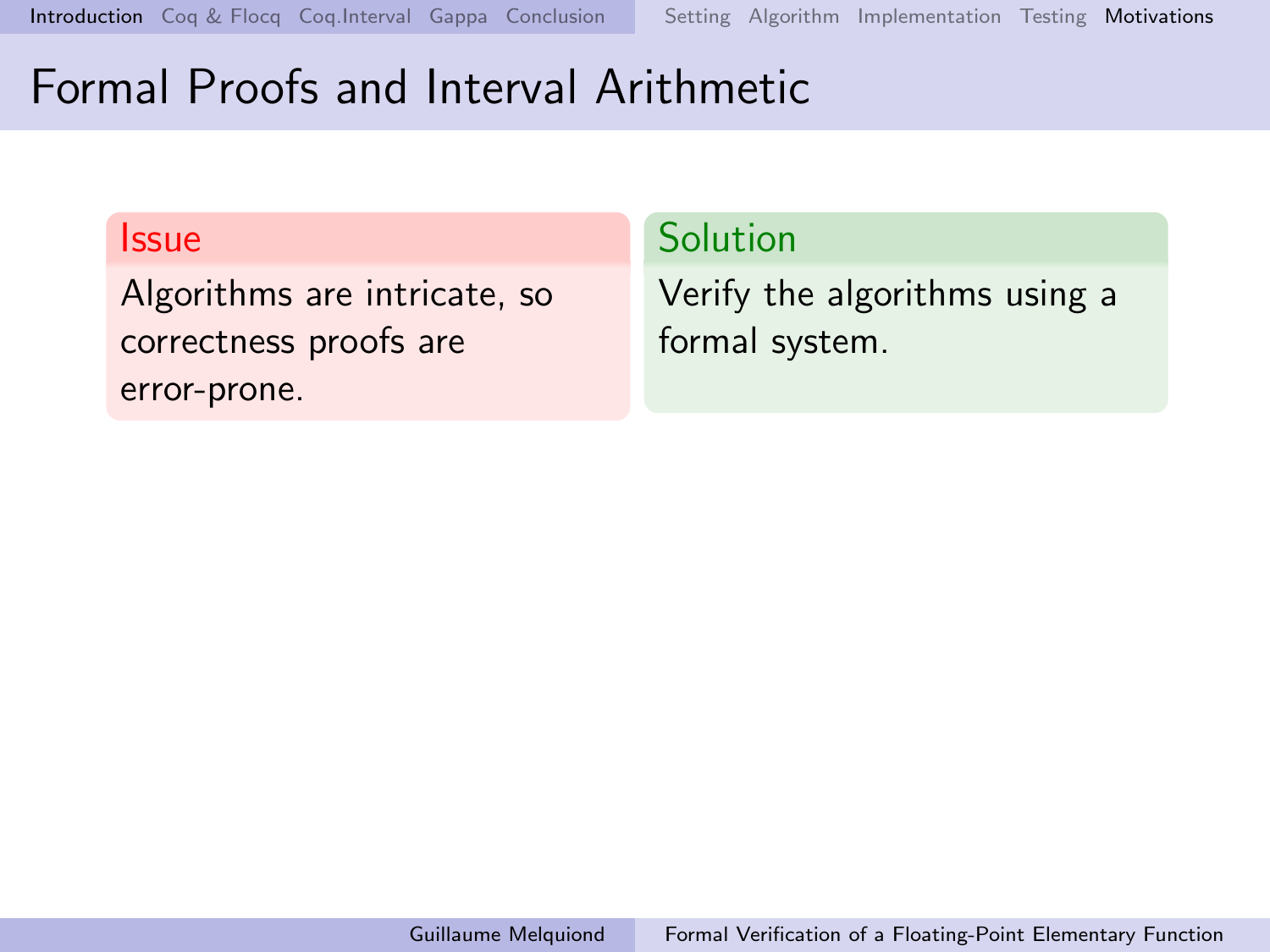#### Issue

Algorithms are intricate, so correctness proofs are error-prone.

### Solution

Verify the algorithms using a formal system.

#### Issue

Formal proofs are tedious, time-consuming, and reserved to experts.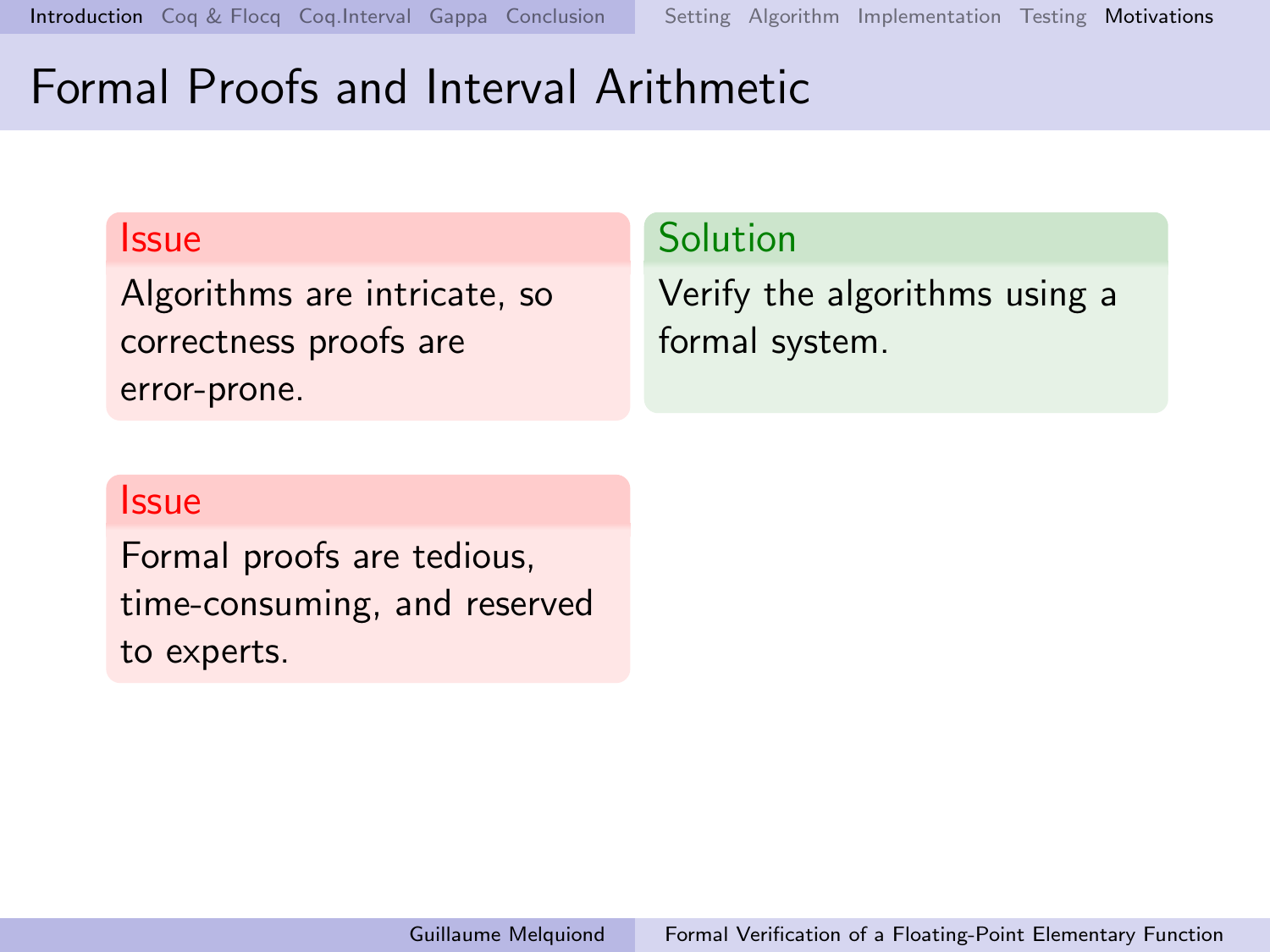#### Issue

Algorithms are intricate, so correctness proofs are error-prone.

#### Solution

Verify the algorithms using a formal system.

#### Issue

Formal proofs are tedious, time-consuming, and reserved to experts.

### Solution

Let the proof assistant perform (parts of) the proof automatically.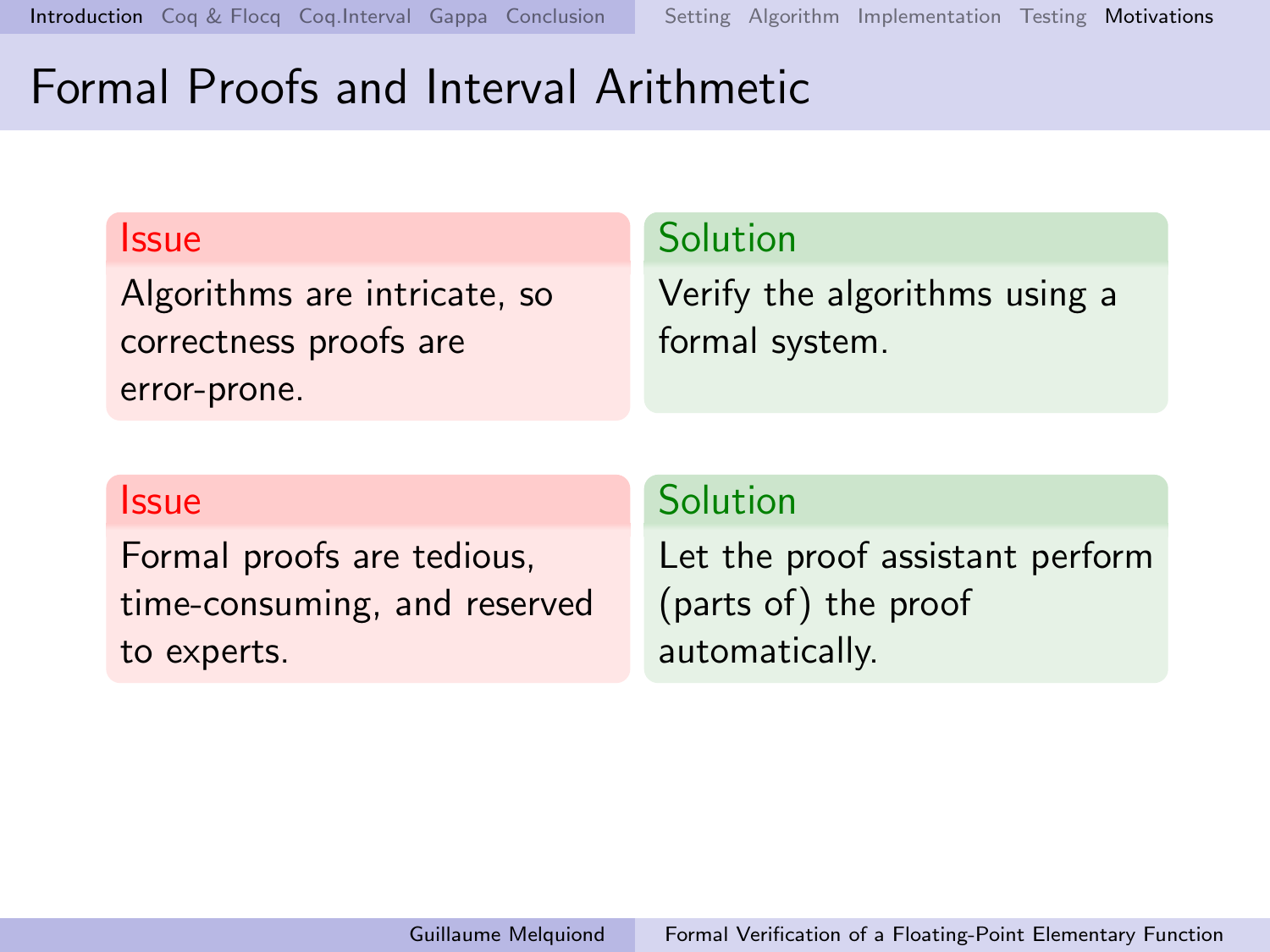#### Issue

Algorithms are intricate, so correctness proofs are error-prone.

#### Solution

Verify the algorithms using a formal system.

#### Issue

Formal proofs are tedious, time-consuming, and reserved to experts.

### Solution

Let the proof assistant perform (parts of) the proof automatically.

#### Issue

How do you automate proofs on real and FP numbers?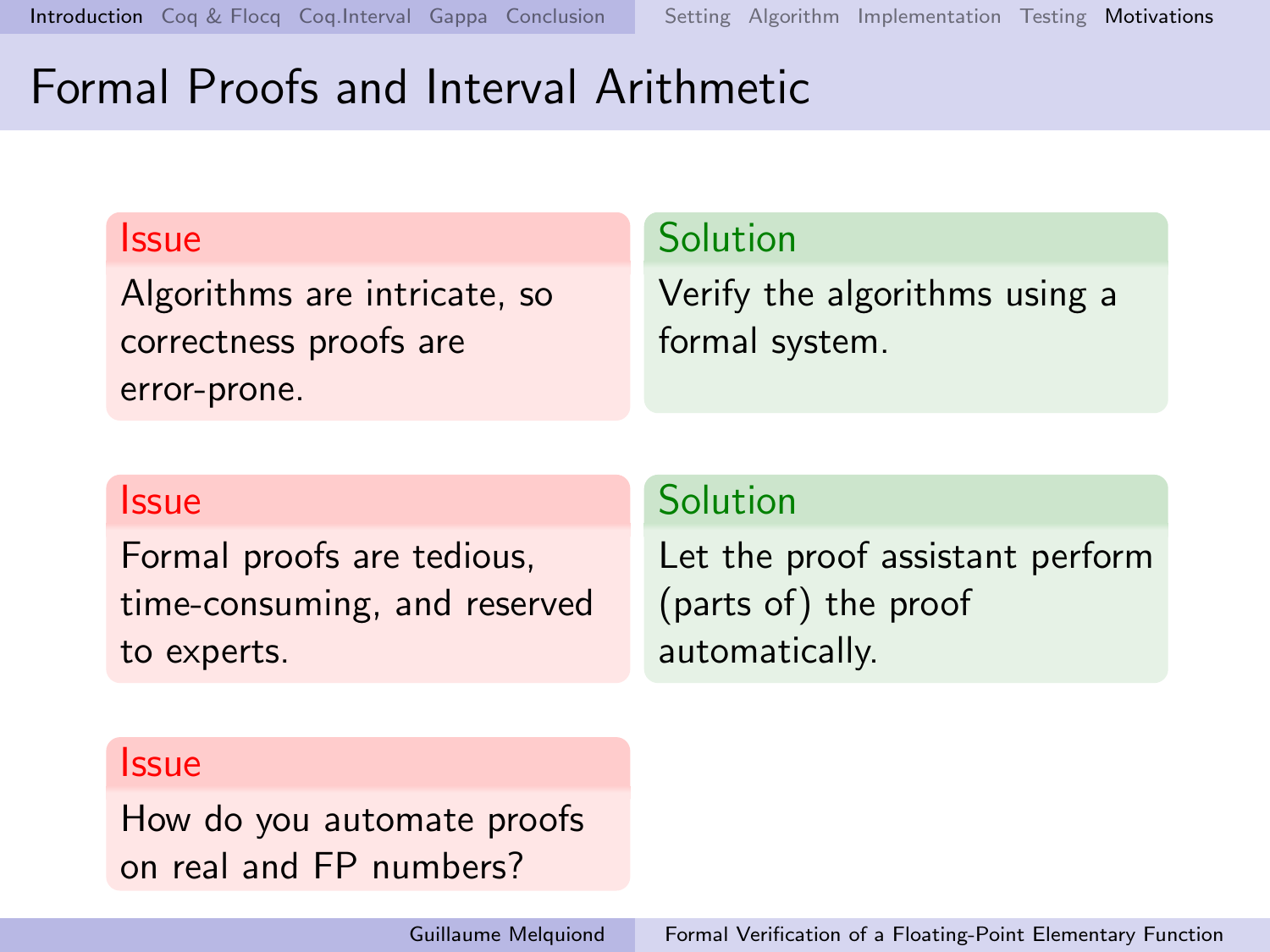#### <span id="page-21-0"></span>Issue

Algorithms are intricate, so correctness proofs are error-prone.

#### Solution

Verify the algorithms using a formal system.

#### Issue

Formal proofs are tedious, time-consuming, and reserved to experts.

#### Solution

Let the proof assistant perform (parts of) the proof automatically.

#### Issue

How do you automate proofs on real and FP numbers?

### Solution

Use reliable numerical methods.

Guillaume Melquiond [Formal Verification of a Floating-Point Elementary Function](#page-0-0)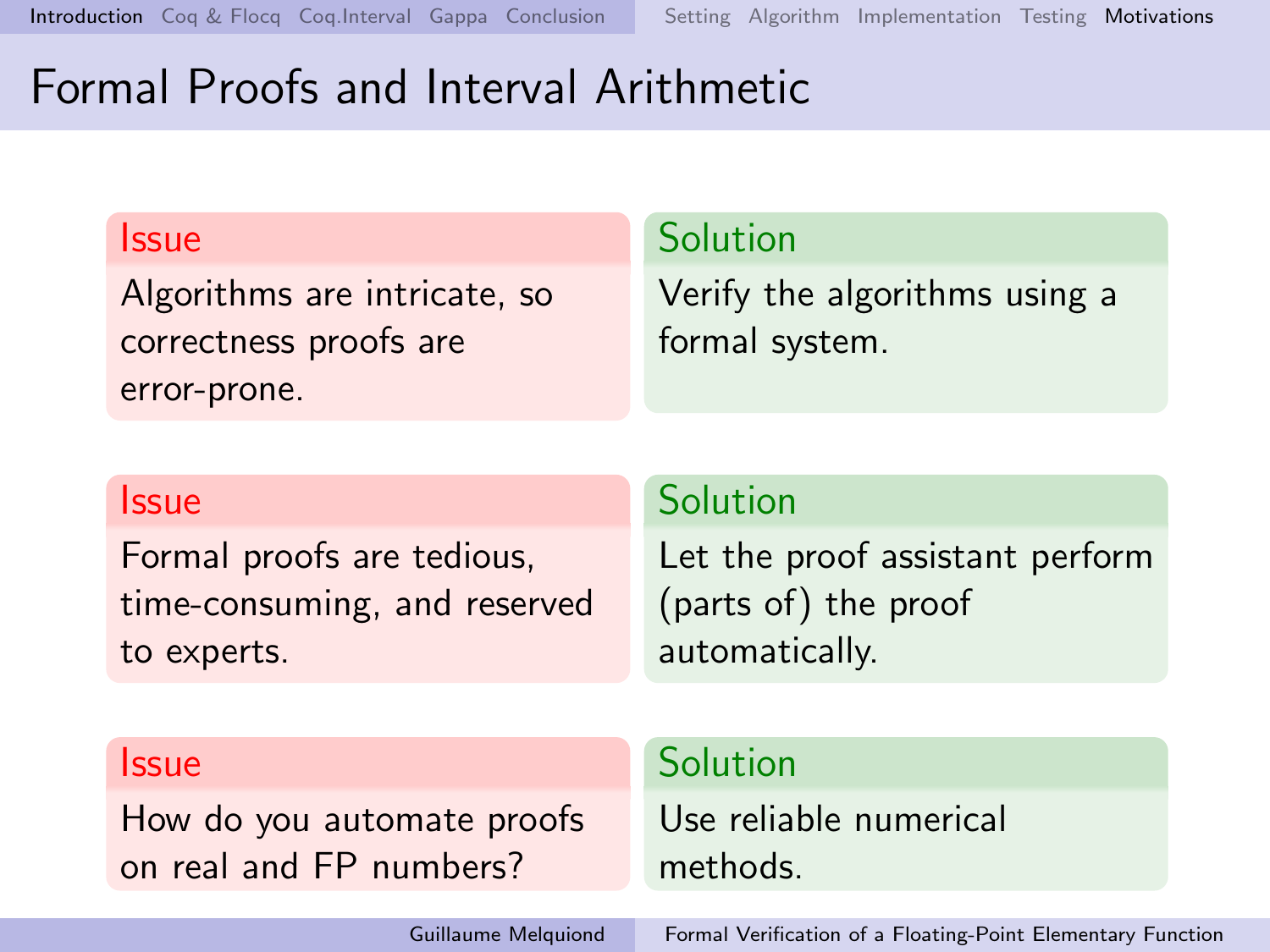## <span id="page-22-0"></span>**Outline**

## 1 [Introduction: Cody & Waite's exponential](#page-1-0)

### 2 [Formalizing floating-point algorithms: Coq & Flocq](#page-22-0)

- [Tool descriptions](#page-23-0)
- [Specification of the algorithm](#page-27-0)
- **•** [Proof structure](#page-28-0)
- 3 [Bounding method errors: Coq.Interval](#page-29-0)
- 4 [Bounding round-off errors: Gappa](#page-35-0)

### Gonclusion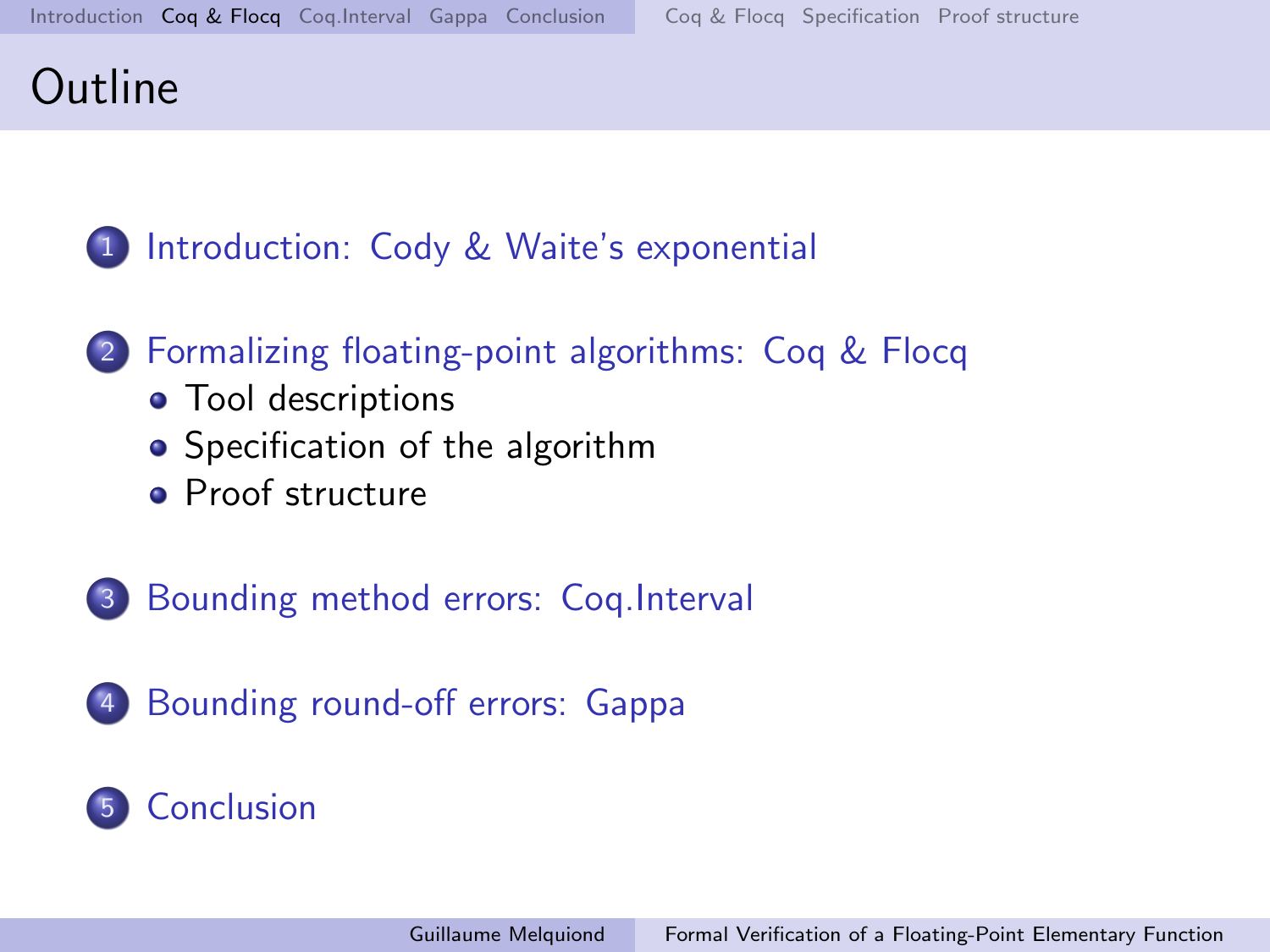## <span id="page-23-0"></span>Coq: a Proof Assistant

### Support

- typed lambda-calculus with inductive types,
- **•** proof verification using a "small" kernel,
- **•** proof assistance using tactic-based backward reasoning.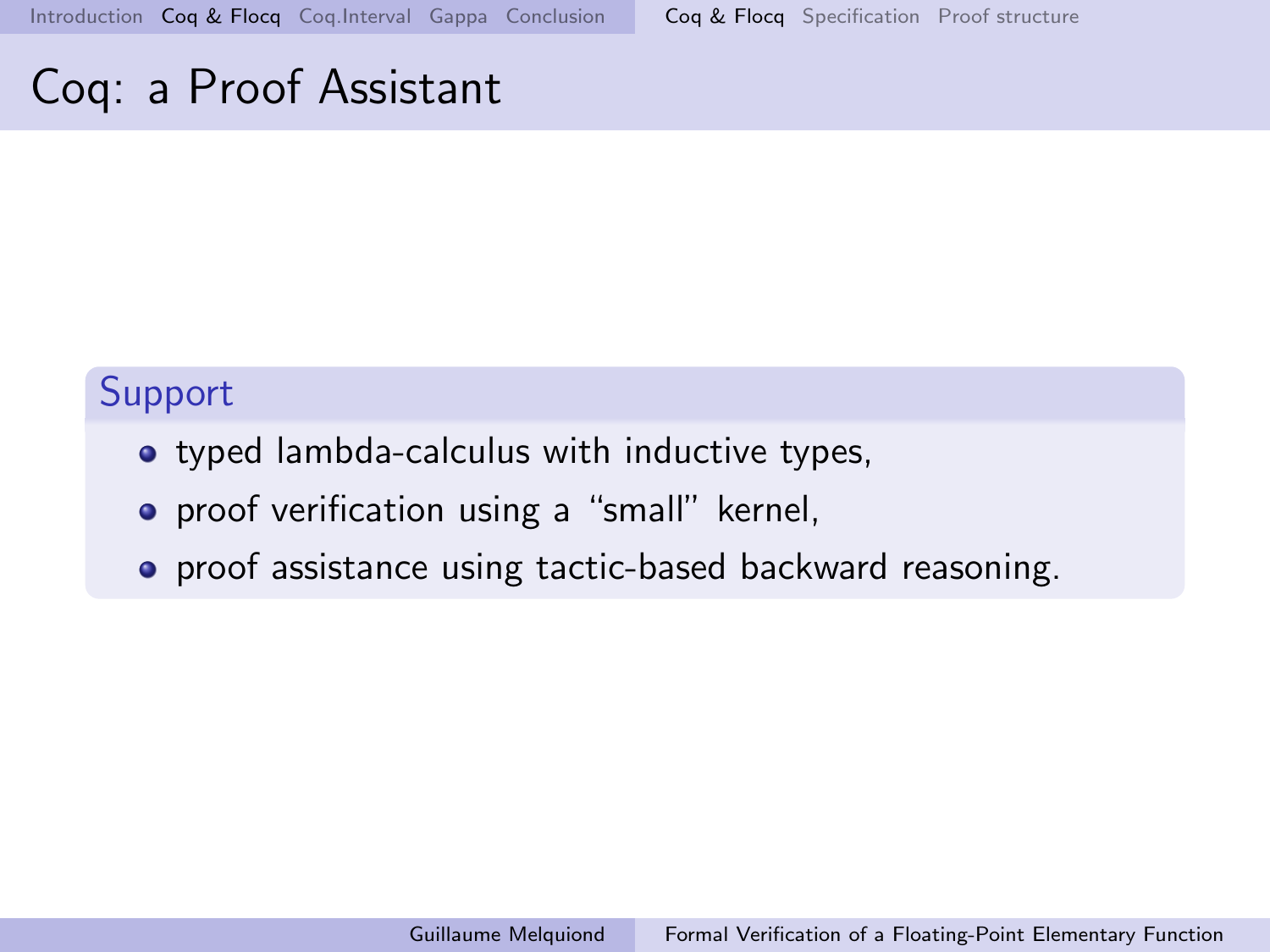## Coq: a Proof Assistant

#### Stating and proving  $\frac{ab}{ac} = \frac{b}{c}$ c

```
Lemma Rdiv_compat_r : (* stating the theorem *)
  forall a b c : R,
  a \langle > 0 -> c \langle > 0 -> (a*b) / (a*c) = b/c.
Proof (* building the proof using tactics *)
  intros .
  field .
 now split .
Qed. (* verifying the resulting proof *)
```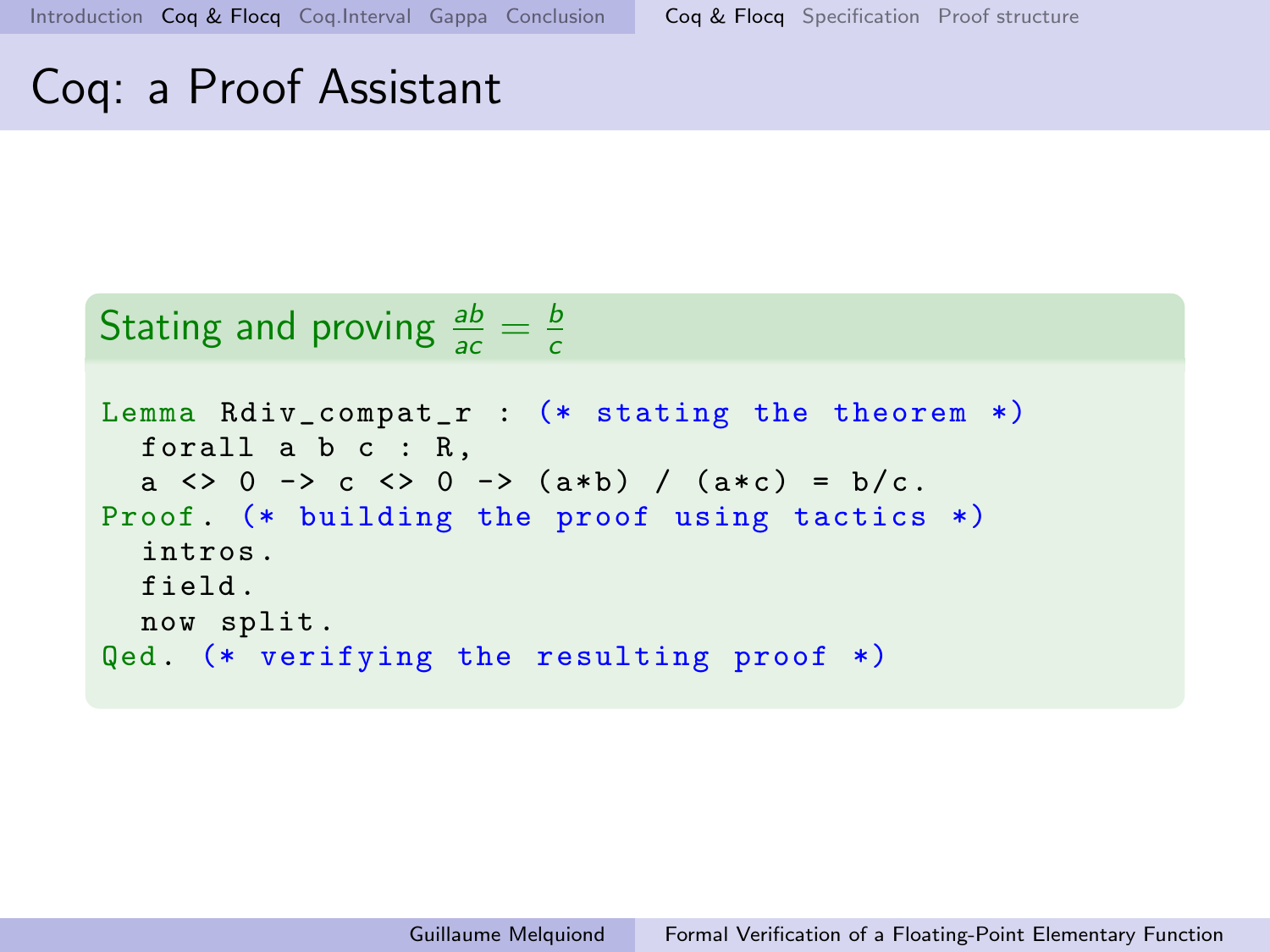## Flocq: a Floating-Point Formalization for Coq

### Support

- multi-radix (2, 10, exotic),
- multi-format (fixed-point, floating-point, exotic).
- axiomatic rounding operators (no overflow),
- $\overline{\phantom{a}}$  computable IEEE-754 operators, including  $\div$  and  $\sqrt{\cdot}$ ,
- comprehensive library of generic theorems.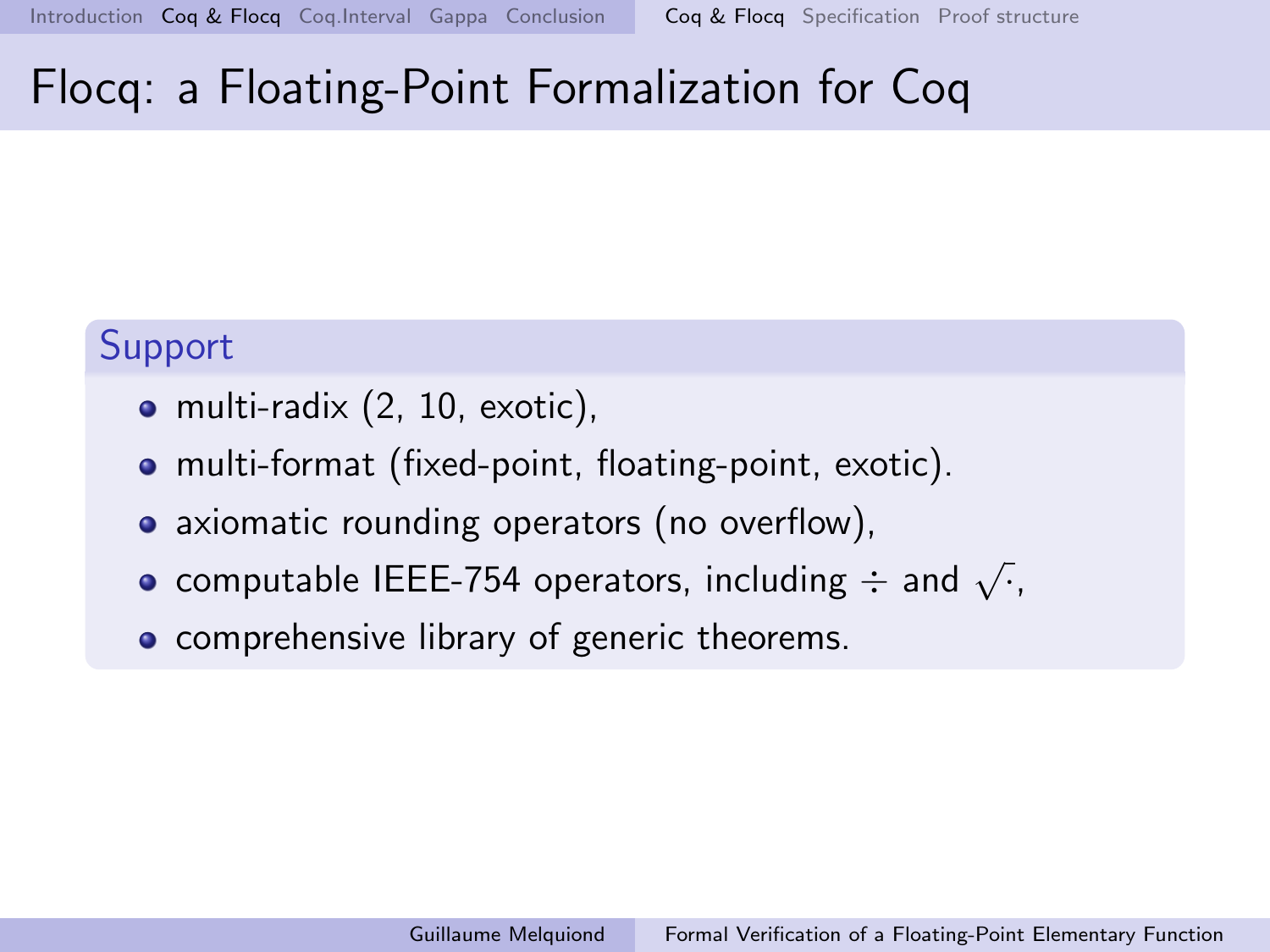## Flocq: a Floating-Point Formalization for Coq

### Axiomatizing the binary64 addition

```
Definition add (x \, y : R) : R :=round radix2 (FLT<sub>exp</sub> (-1074) 53) ZnearestE (x + y).
```
 $add(x, y)$  is the real number

- the closest to the exact sum  $x + y$ ,
- when rounding to nearest, tie breaking to even,
- in a FP format with 53  $\beta$ -digits and a minimal value  $\beta^{-1074}.$
- with radix  $\beta = 2$ .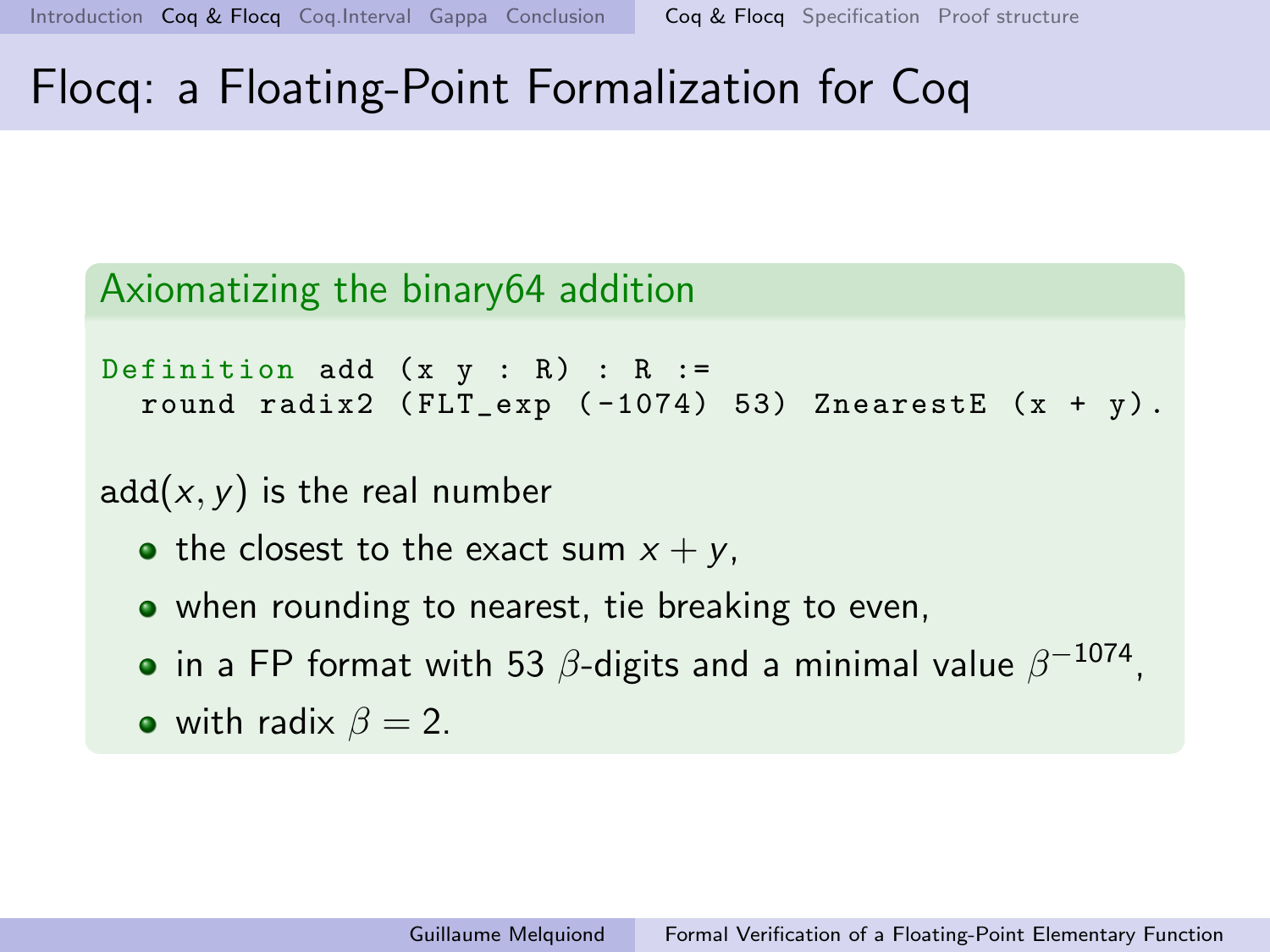## <span id="page-27-0"></span>Coq Implementation and Specification

### Flocq-based implementation

```
Definition cw\_\exp(x : R) : R :=let k := nearbyint (mul x InvLog2) in
  let t := sub (sub x (mul k Log2h)) (mul k Log2l) in
  let t2 := mu1 t t in
  let p := add p0 (mul t2 (add p1 (mul t2 p2))) in
  let q := add q0 (mul t2 (add q1 (mul t2 q2))) in
  let f := add (mul t (div p (sub q (mul t p))) ) 1/2 inpow2 (Zfloor k + 1) * f.
```
### **Specification**

```
Theorem exp_correct :
  forall x : R ,
  generic_format radix2 (FLT_exp (-1074) 53) x ->
  Rabs x \leq 710 ->
  Rabs ((cw\_exp x - exp x) / exp x) \le 1 * pow2 (-51).
```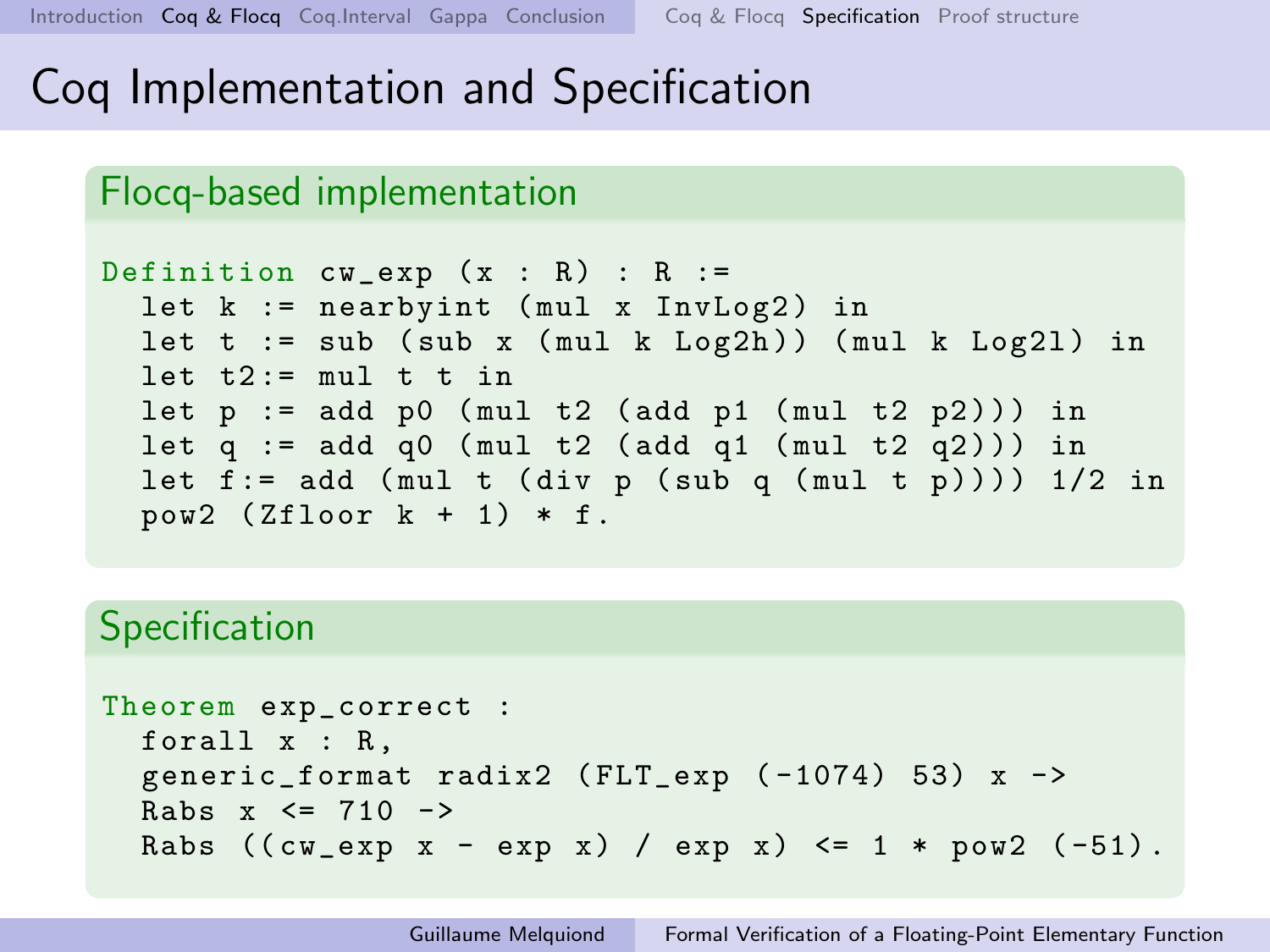<span id="page-28-0"></span>[Introduction](#page-1-0) [Coq & Flocq](#page-22-0) [Coq.Interval](#page-29-0) [Gappa](#page-35-0) [Conclusion](#page-52-0) [Coq & Flocq](#page-23-0) [Specification](#page-27-0) [Proof structure](#page-28-0)

### Intermediate Lemmas

```
Lemma argument_reduction :
  forall x : R ,
  generic_format radix2 ( FLT_exp ( -1074) 53) x ->
  Rabs x \le 710 ->
  let k := nearbyint (mul x InvLog2) in
  let t := sub (sub x (mul k Log2h)) (mul k Log2l) in
  Rabs t \le 355 / 1024 /\
  Rabs (t - (x - k * ln 2)) \leq 65537 * pow2 (-71).
```

```
Lemma method_error :
 forall t : R,
  let t2 := t * t in
  let p := p0 + t2 * (p1 + t2 * p2) in
  let q := q0 + t2 * (q1 + t2 * q2) in
  let f := 2 * (t * (p / (q - t * p)) + 1/2) in
  Rabs t \leq 355 / 1024 ->
  Rabs ((f - exp t) / exp t) \le 23 * pow2 (-62).
```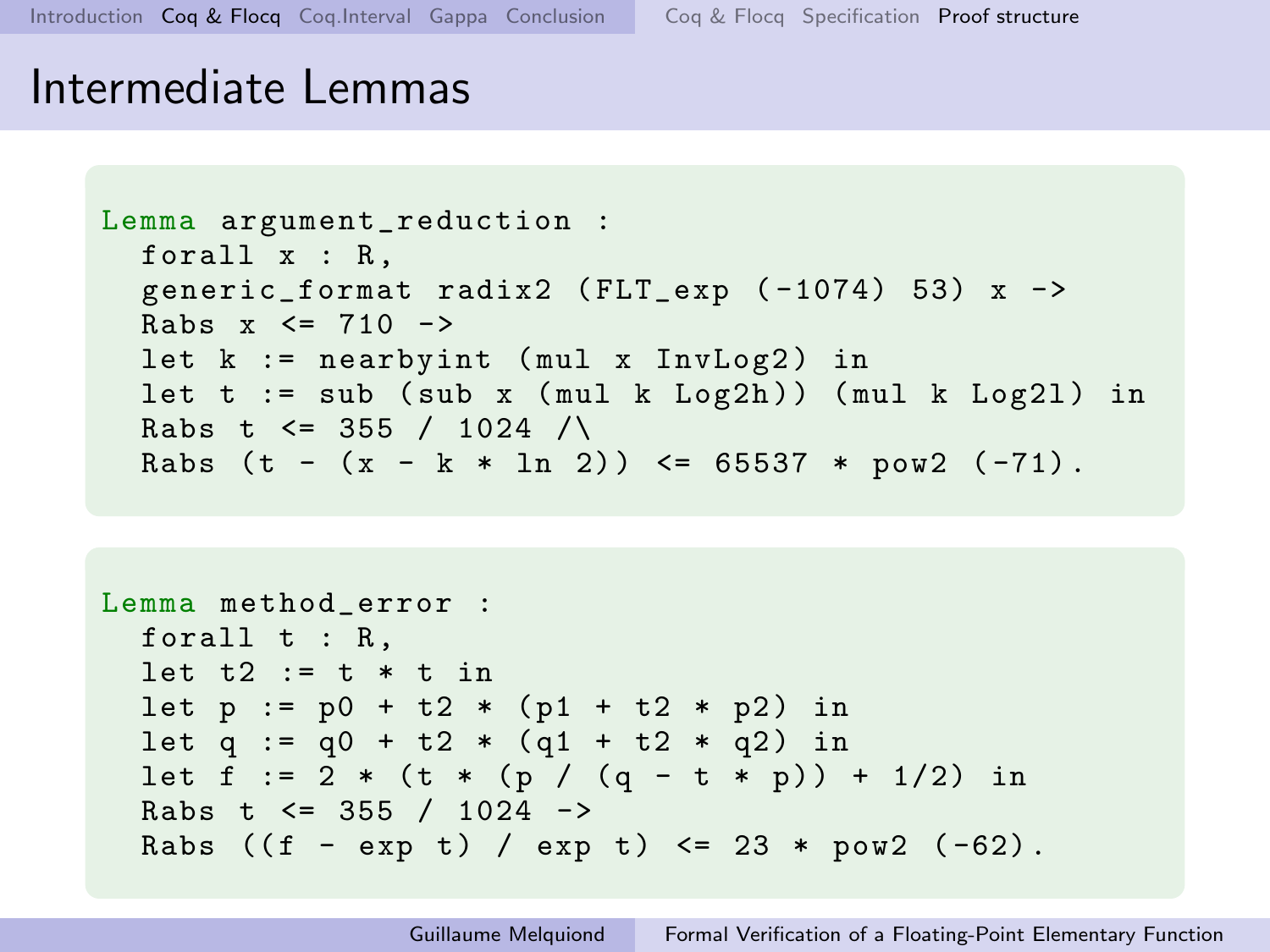## <span id="page-29-0"></span>**Outline**

- 1 [Introduction: Cody & Waite's exponential](#page-1-0)
- 2 [Formalizing floating-point algorithms: Coq & Flocq](#page-22-0)
- 3 [Bounding method errors: Coq.Interval](#page-29-0)
	- [Tool description](#page-31-0)
	- [Bounding the method error](#page-33-0)
- 4 [Bounding round-off errors: Gappa](#page-35-0)

## 5 [Conclusion](#page-52-0)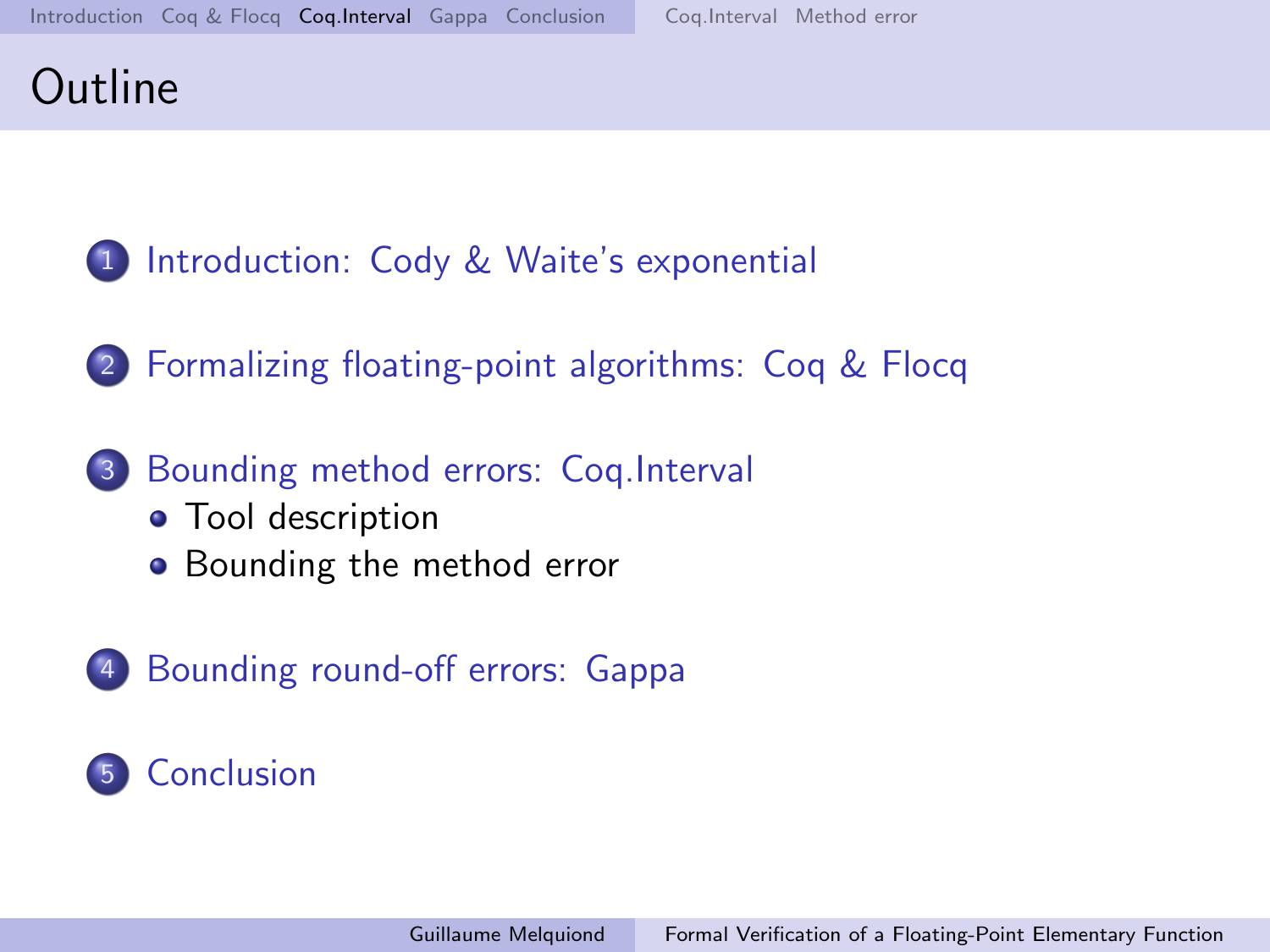[Introduction](#page-1-0) [Coq & Flocq](#page-22-0) [Coq.Interval](#page-29-0) [Gappa](#page-35-0) [Conclusion](#page-52-0) [Coq.Interval](#page-31-0) [Method error](#page-33-0)

 $-5e-18$ 

 $-0.3$ 

 $-0.2$ 

### Intermediate Lemma: Method Error



 $\Omega$ 

 $0.1$ 

 $-0.1$ 

Guillaume Melquiond [Formal Verification of a Floating-Point Elementary Function](#page-0-0)

 $0.3$ 

 $0.2$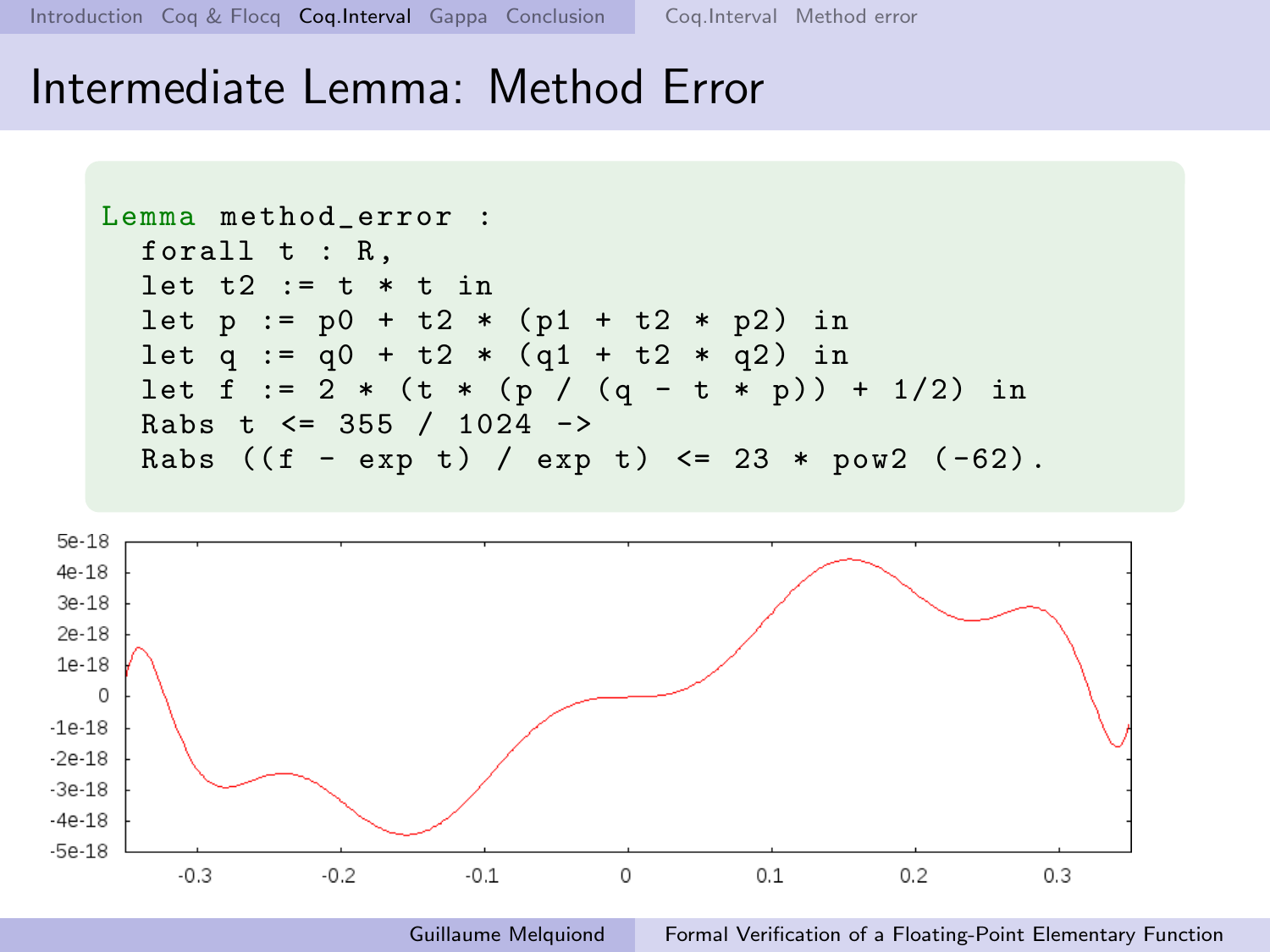# <span id="page-31-0"></span>Automatic Proof using Coq.Interval

### Support

Quantifier-free formulas of enclosures of expressions using

- basic arithmetic operators:  $+$ ,  $-$ ,  $\times$ ,  $\div$ ,  $\sqrt{\cdot}$ ,
- **e** elementary functions: cos, sin, tan, arctan, exp, log.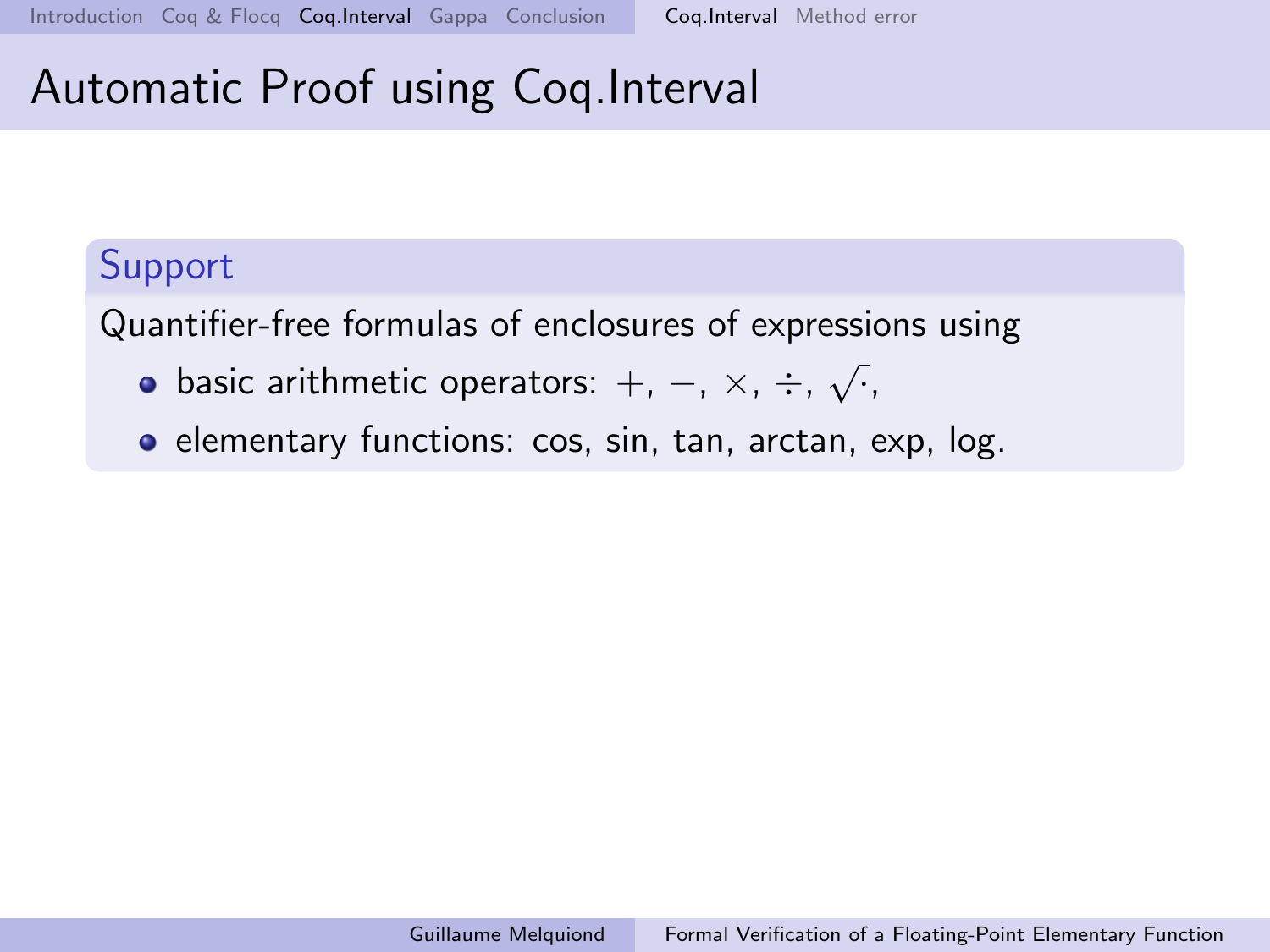# <span id="page-32-0"></span>Automatic Proof using Coq.Interval

### Support

Quantifier-free formulas of enclosures of expressions using

- basic arithmetic operators:  $+$ ,  $-$ ,  $\times$ ,  $\div$ ,  $\sqrt{\cdot}$ ,
- **e** elementary functions: cos, sin, tan, arctan, exp, log.

### Approach

Fully formalized in Coq:

- **•** efficient multi-precision FP arithmetic,
- **•** interval arithmetic with univariate Taylor models,
- **o** reflexive tactic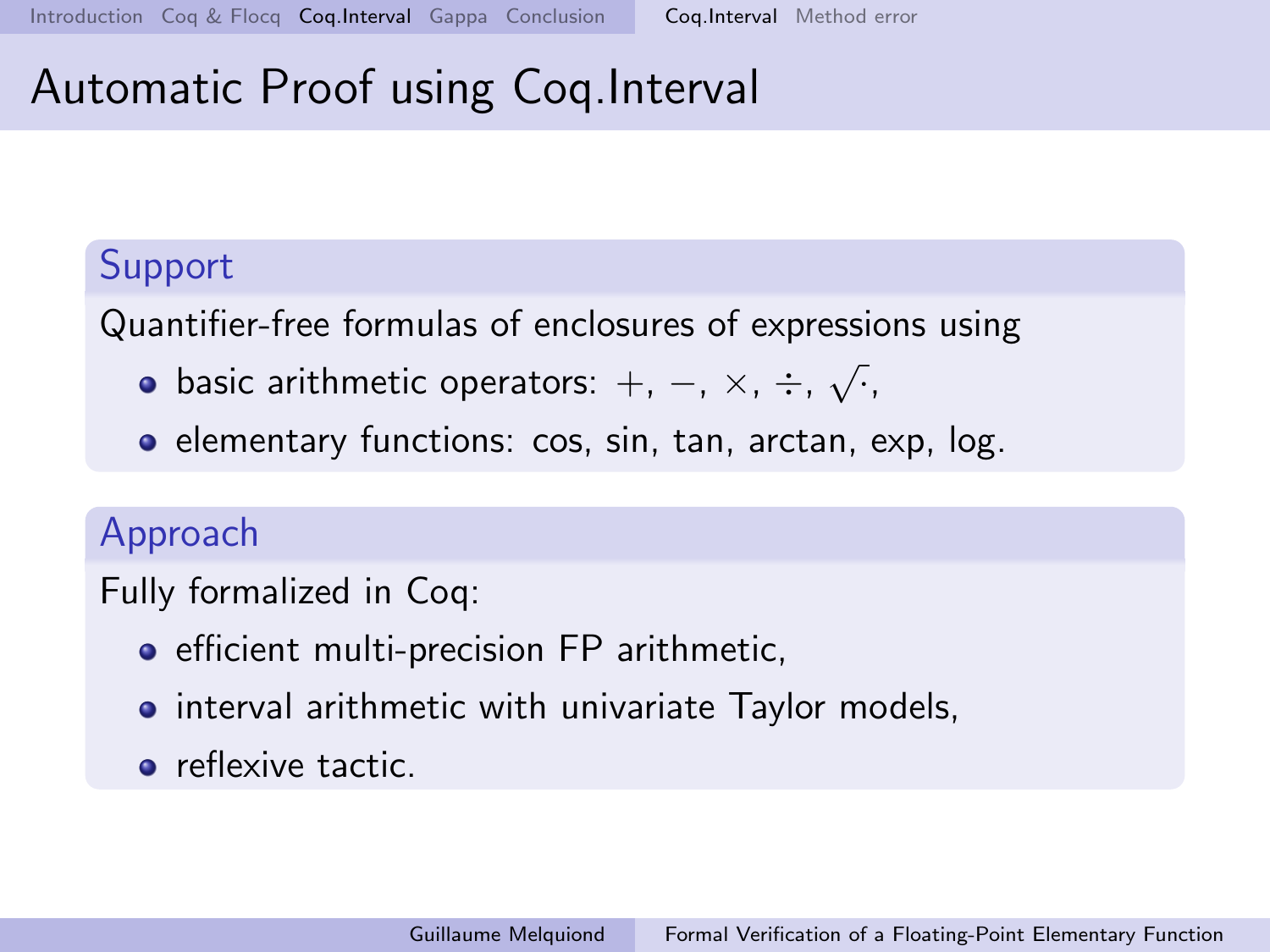# <span id="page-33-0"></span>Bounding Errors Automatically

Naive interval arithmetic cannot compute tight bounds for

$$
\frac{f(t) - \exp t}{\exp t} \in \frac{[0.7, 1.5] - [0.7, 1.5]}{[0.7, 1.5]} = \frac{[-0.8, 0.8]}{[0.7, 1.5]} \subseteq [-1.2, 1.2]
$$

due to the dependency effect.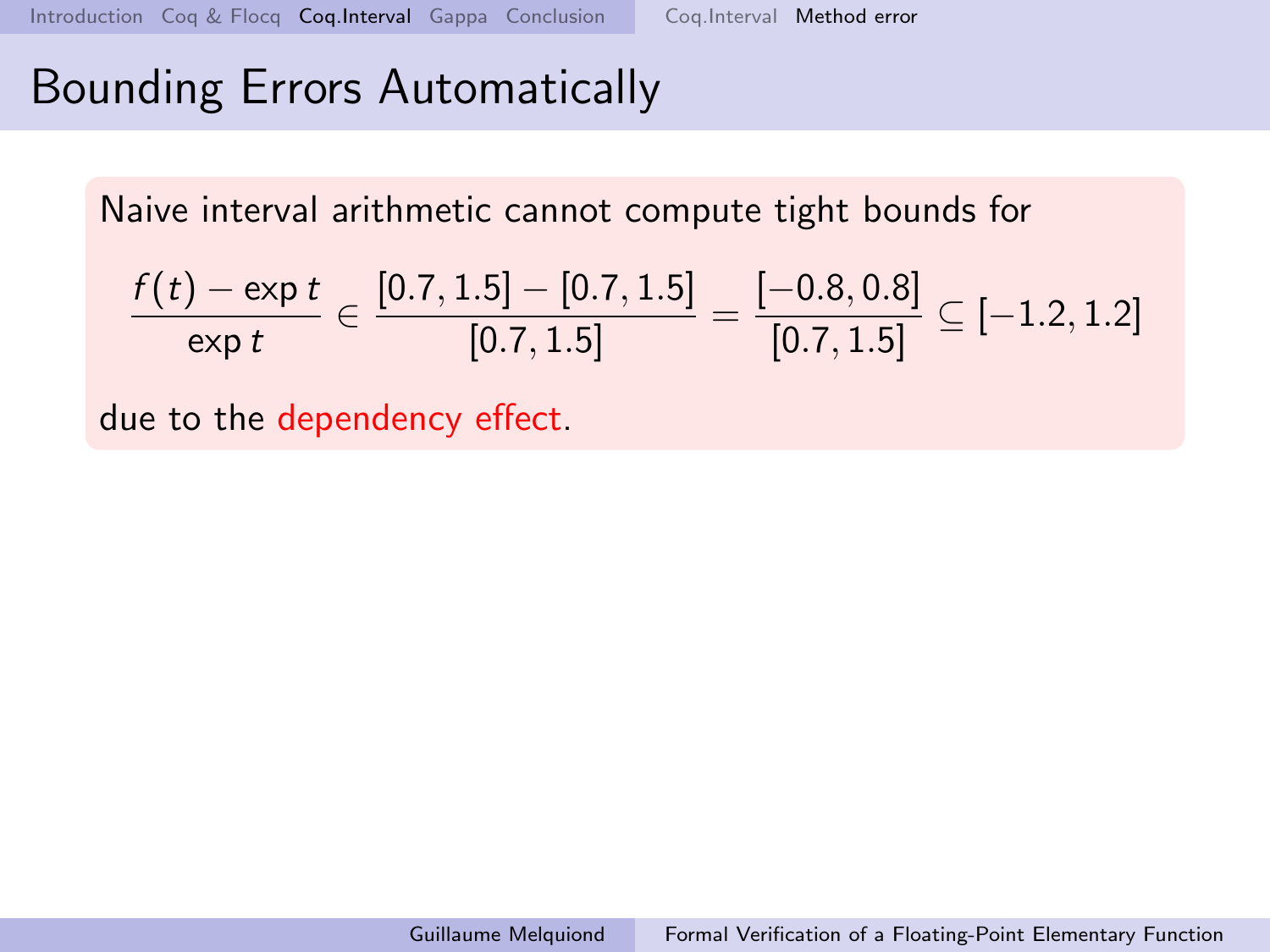## <span id="page-34-0"></span>Bounding Errors Automatically

Naive interval arithmetic cannot compute tight bounds for

$$
\frac{f(t) - \exp t}{\exp t} \in \frac{[0.7, 1.5] - [0.7, 1.5]}{[0.7, 1.5]} = \frac{[-0.8, 0.8]}{[0.7, 1.5]} \subseteq [-1.2, 1.2]
$$

due to the dependency effect.

But one can automatically compute a polynomial P and an interval ∆ such that

$$
\frac{f(t) - \exp t}{\exp t} = P(t) + \delta(t) \quad \text{with } \delta(t) \in \Delta
$$

and then use naive interval arithmetic to compute tight bounds for

$$
P(t) + \delta(t) \in [-23 \cdot 2^{-62}, 23 \cdot 2^{-62}].
$$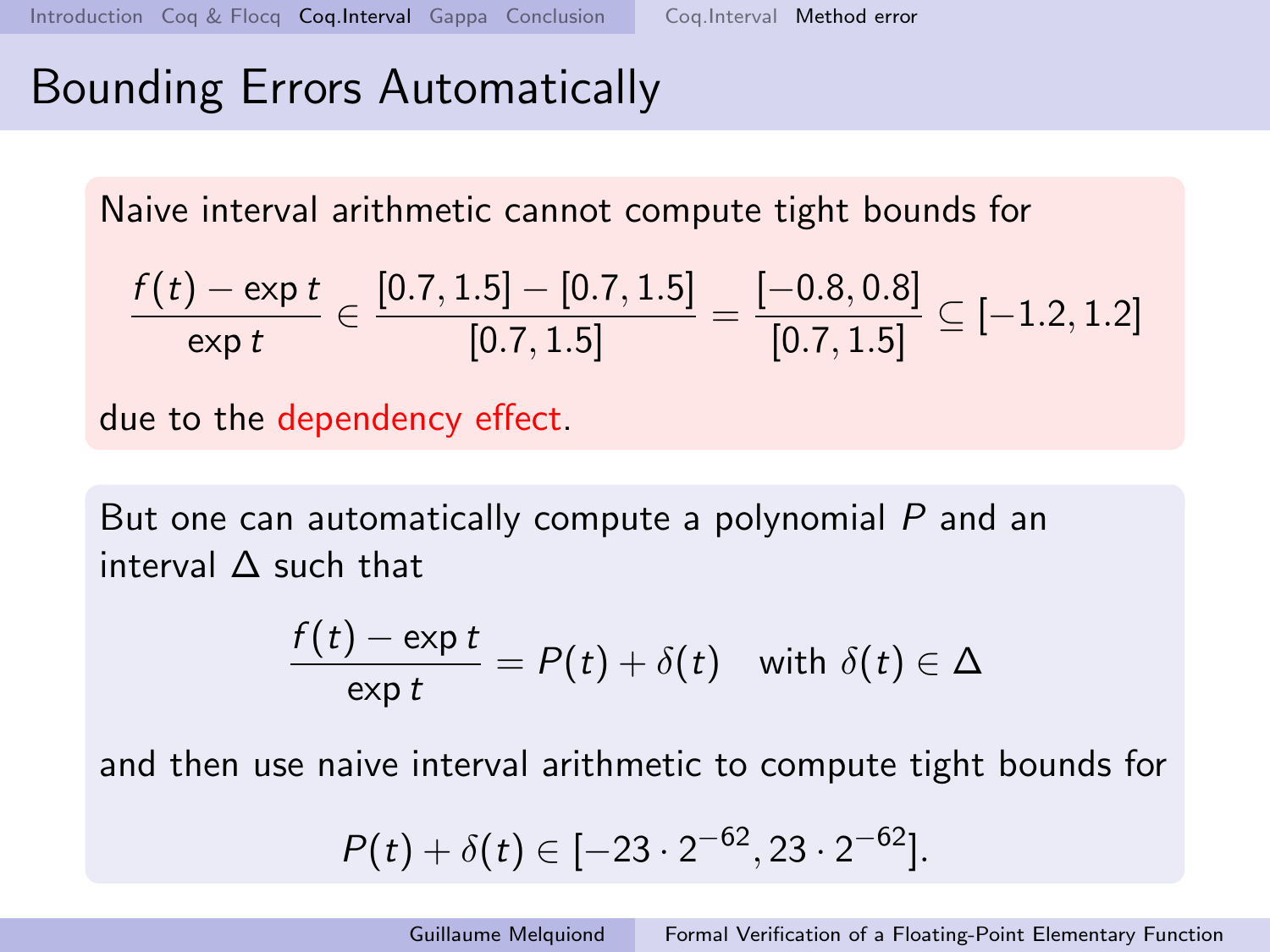## <span id="page-35-0"></span>**Outline**

- 1 [Introduction: Cody & Waite's exponential](#page-1-0)
- 2 [Formalizing floating-point algorithms: Coq & Flocq](#page-22-0)
- 3 [Bounding method errors: Coq.Interval](#page-29-0)
	- [Bounding round-off errors: Gappa](#page-35-0)
		- [Tool description](#page-37-0)
		- [Round-off error](#page-43-0)
		- [Argument reduction](#page-44-0)
		- **•** [User hints](#page-46-0)

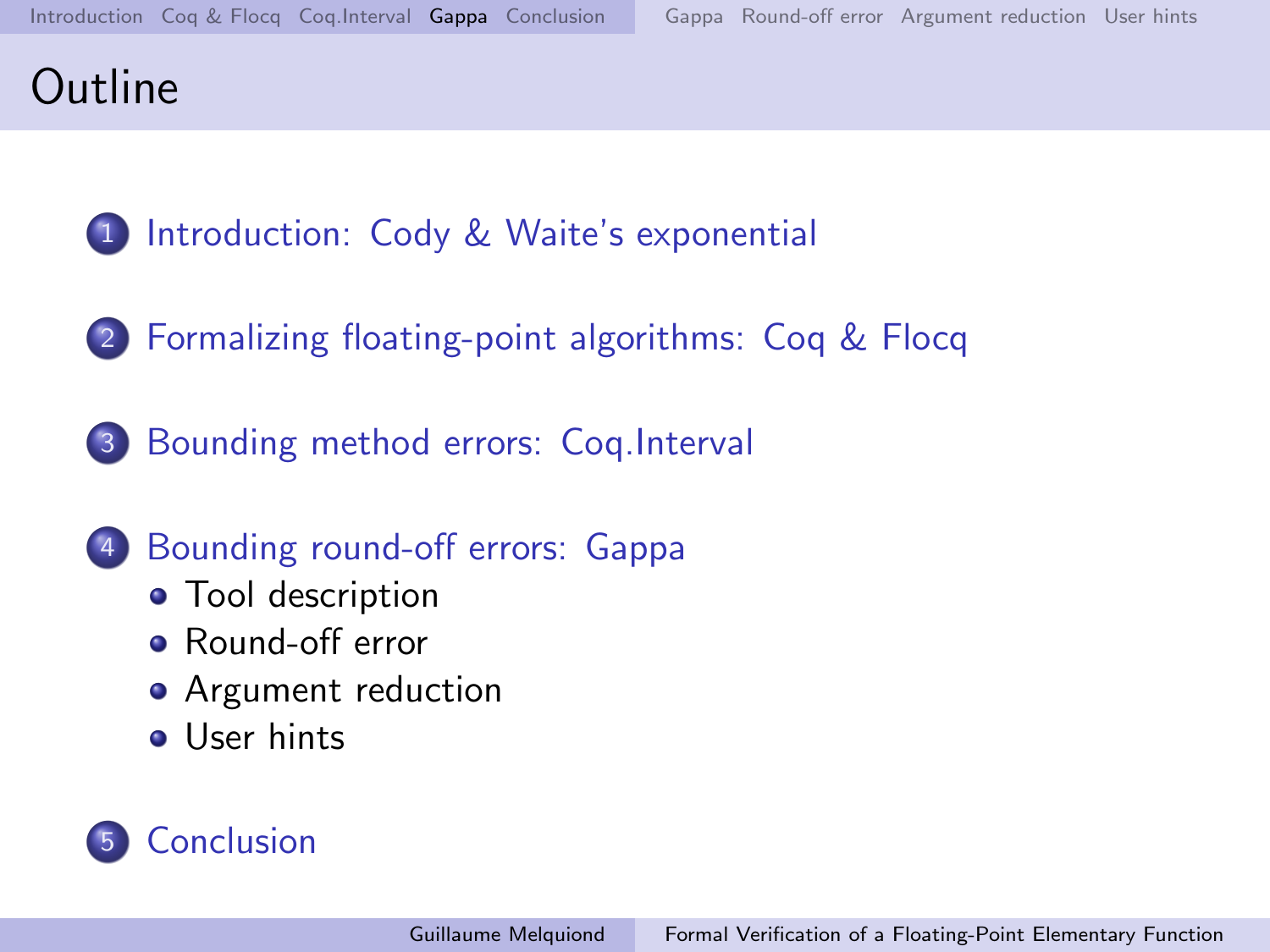## Relative Round-off Error

```
double cw_exp ( double x ) {
  ...
  //@ assert \abs(t) <= 355. / 1024.;
  double t2 = t * t;
  double p = 0.25 + t2 * (p1 + t2 * p2);double q = 0.5 + t2 * (q1 + t2 * q2);double f = t * (p / (q - t * p)) + 0.5;//@ assert \abs((f - \exp(t)) / \exp(t)) <= ...;
  ...
}
```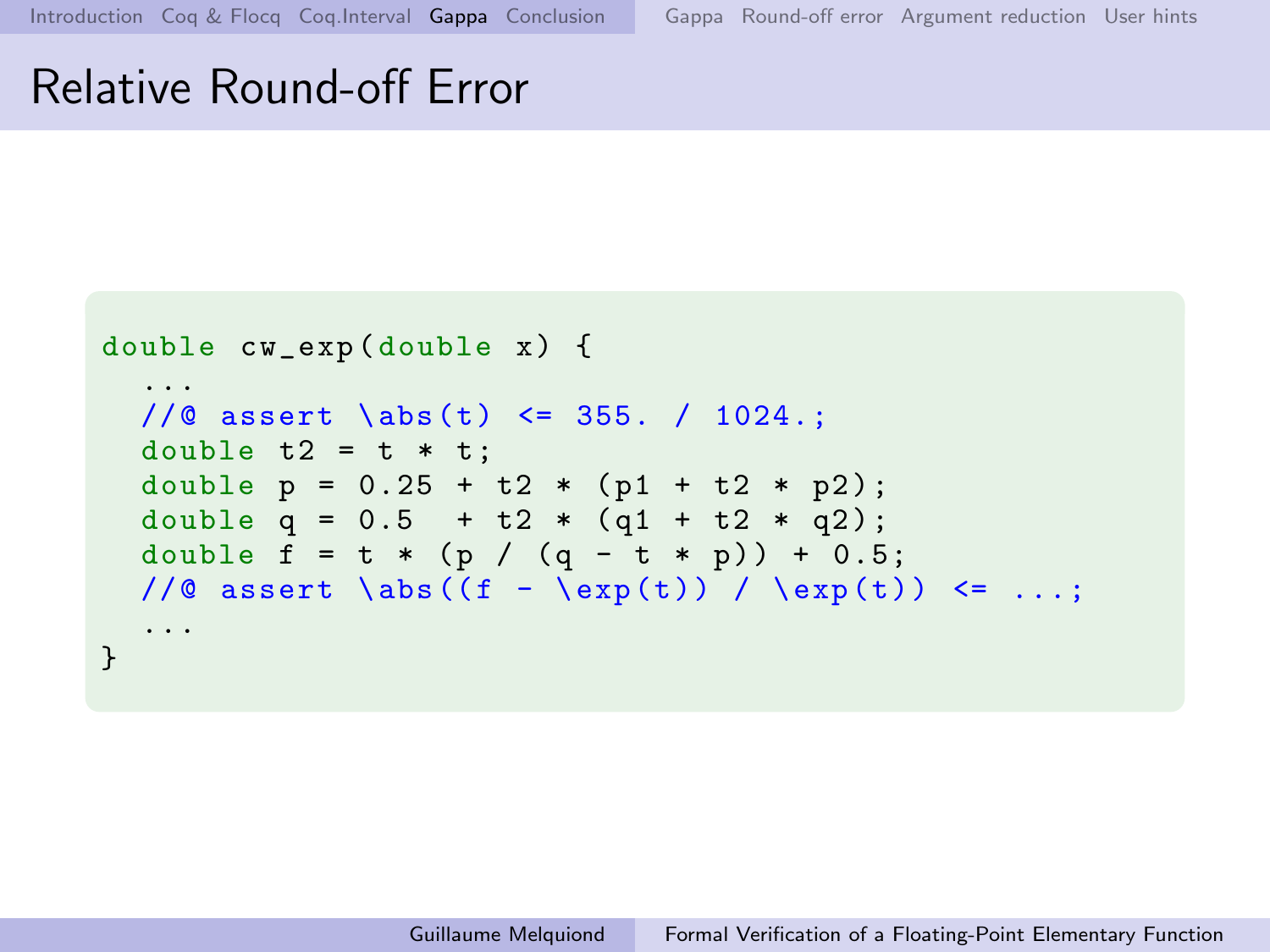## <span id="page-37-0"></span>Automatic Proof using Gappa

### Support

Quantifier-free formulas of enclosures of expressions using

- binary floating-/fixed-point rounding operators,
- basic arithmetic operators:  $+$ ,  $-$ ,  $\times$ ,  $\div$ ,  $\sqrt{\cdot}$ .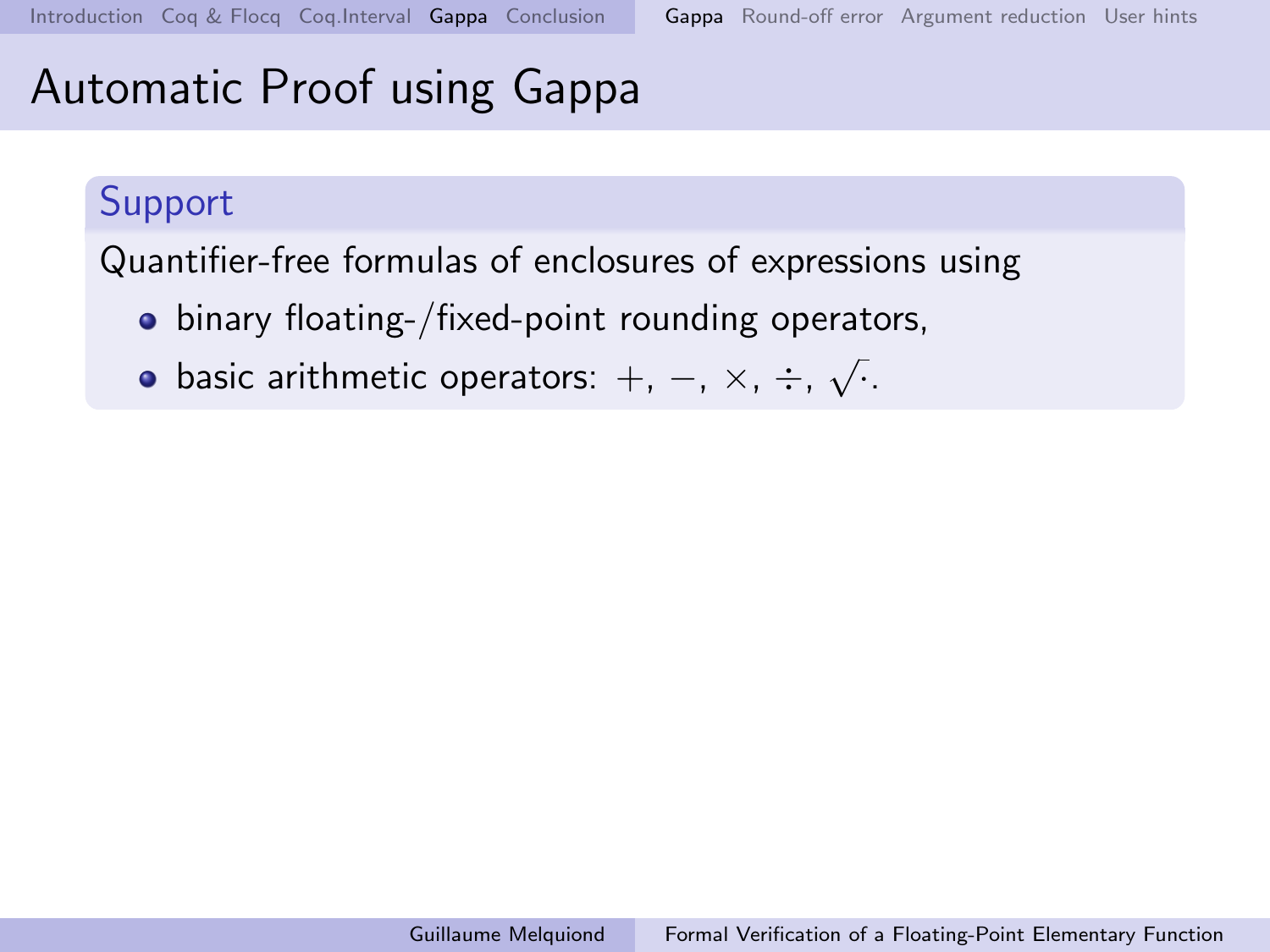# Automatic Proof using Gappa

### Support

Quantifier-free formulas of enclosures of expressions using

- **•** binary floating-/fixed-point rounding operators,
- basic arithmetic operators:  $+$ ,  $-$ ,  $\times$ ,  $\div$ ,  $\sqrt{\cdot}$ .

### Approach

- **1** symbolic proof search of relevant theorems,
- <sup>2</sup> numerical application of selected instances,
- **3** proof minimization and output.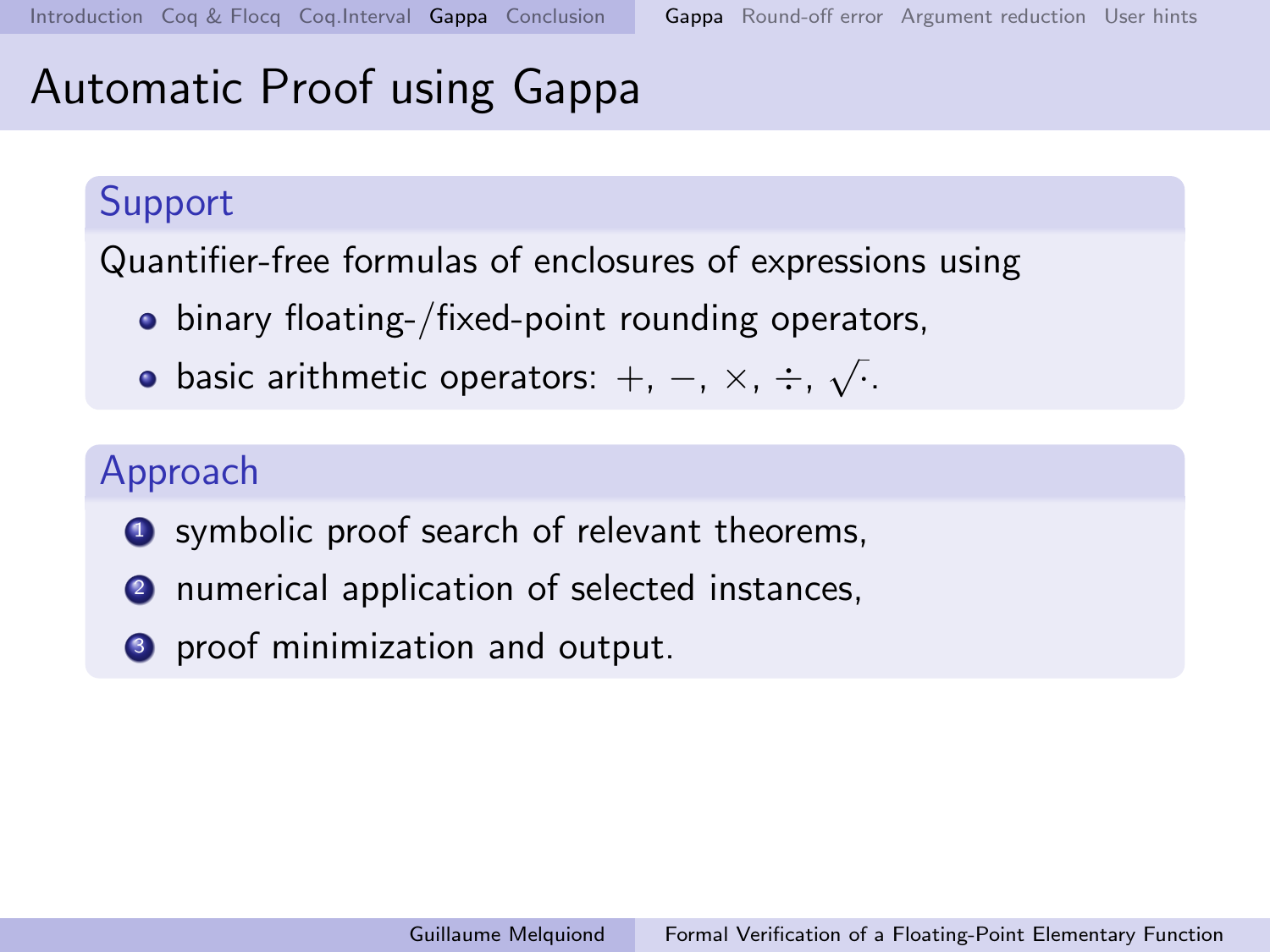# <span id="page-39-0"></span>Automatic Proof using Gappa

### Support

Quantifier-free formulas of enclosures of expressions using

- **•** binary floating-/fixed-point rounding operators,
- basic arithmetic operators:  $+$ ,  $-$ ,  $\times$ ,  $\div$ ,  $\sqrt{\cdot}$ .

### Approach

- **1** symbolic proof search of relevant theorems,
- <sup>2</sup> numerical application of selected instances,
- **3** proof minimization and output.

### Database of  $\approx$  150 theorems

- naive interval arithmetic,
- rewriting of errors between structurally-similar expressions.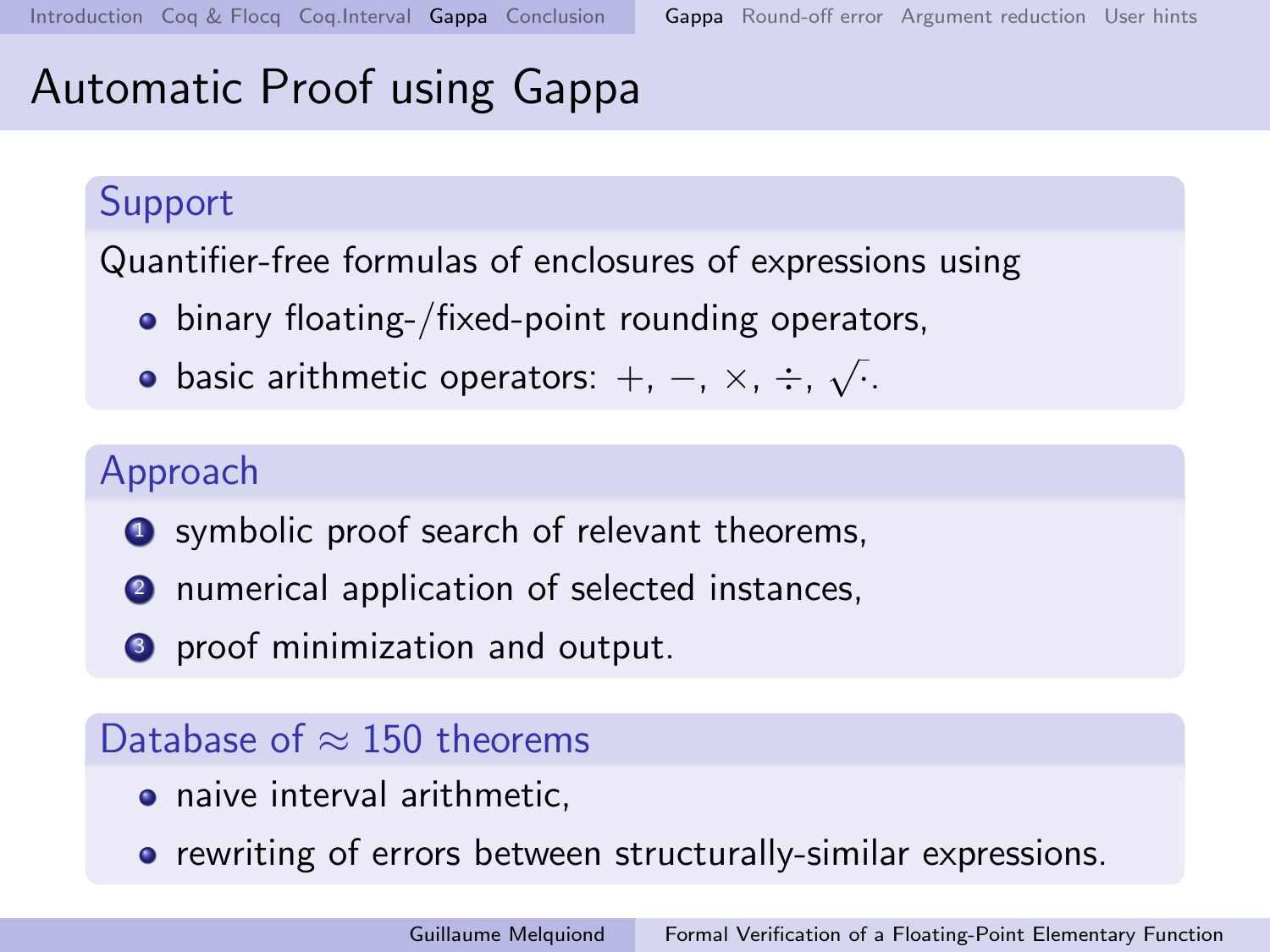## Errors Between Structurally-similar Expressions

Let us suppose that  $\tilde{u}$  and  $u$  are close, and  $\tilde{v}$  and  $v$  too. How to bound

 $\tilde{u} \cdot \tilde{v} - u \cdot v$ ?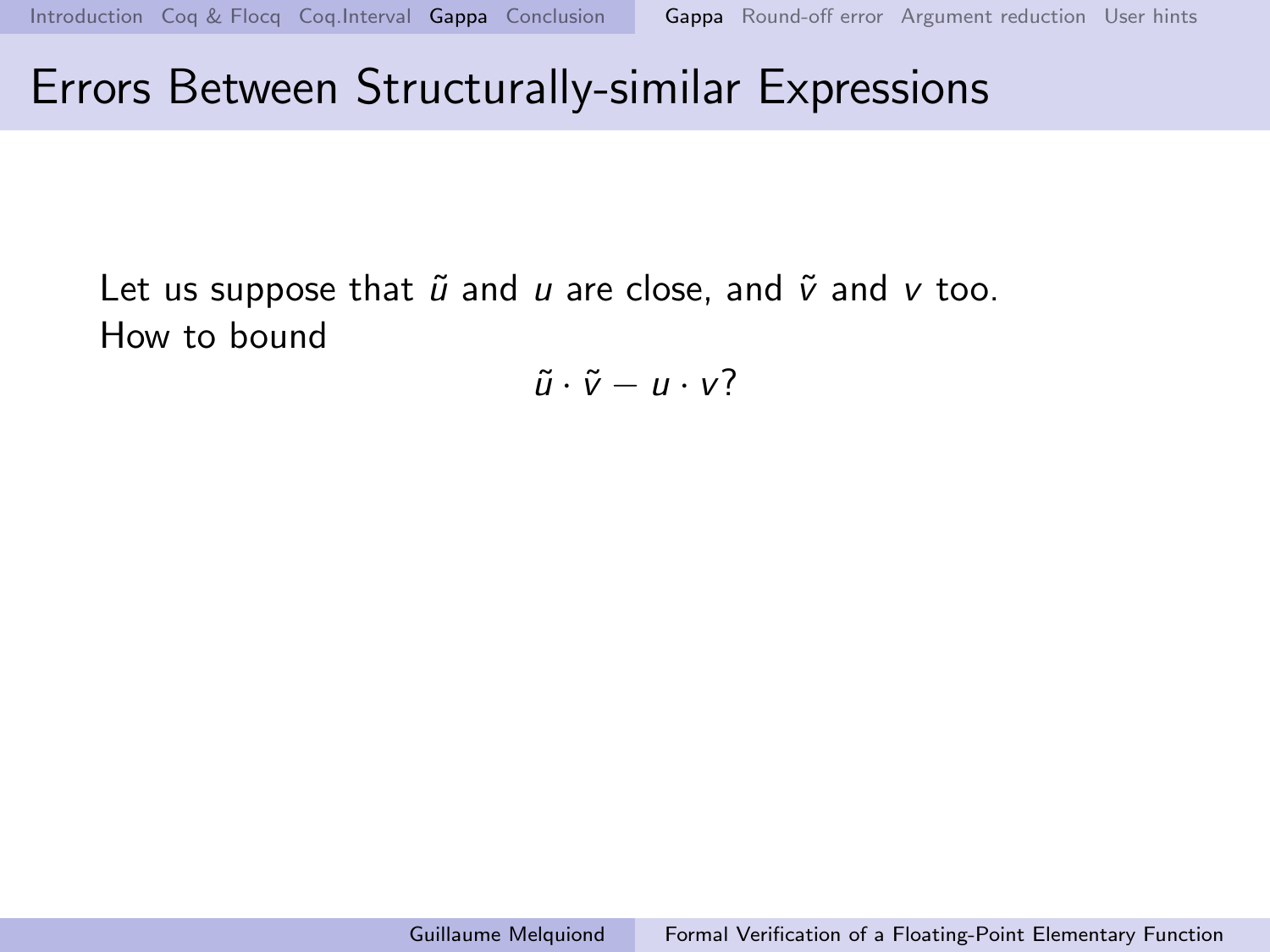## Errors Between Structurally-similar Expressions

Let us suppose that  $\tilde{u}$  and u are close, and  $\tilde{v}$  and v too. How to bound

 $\tilde{u} \cdot \tilde{v} - u \cdot v$ ?

Not by naive interval arithmetic due to the dependency effect.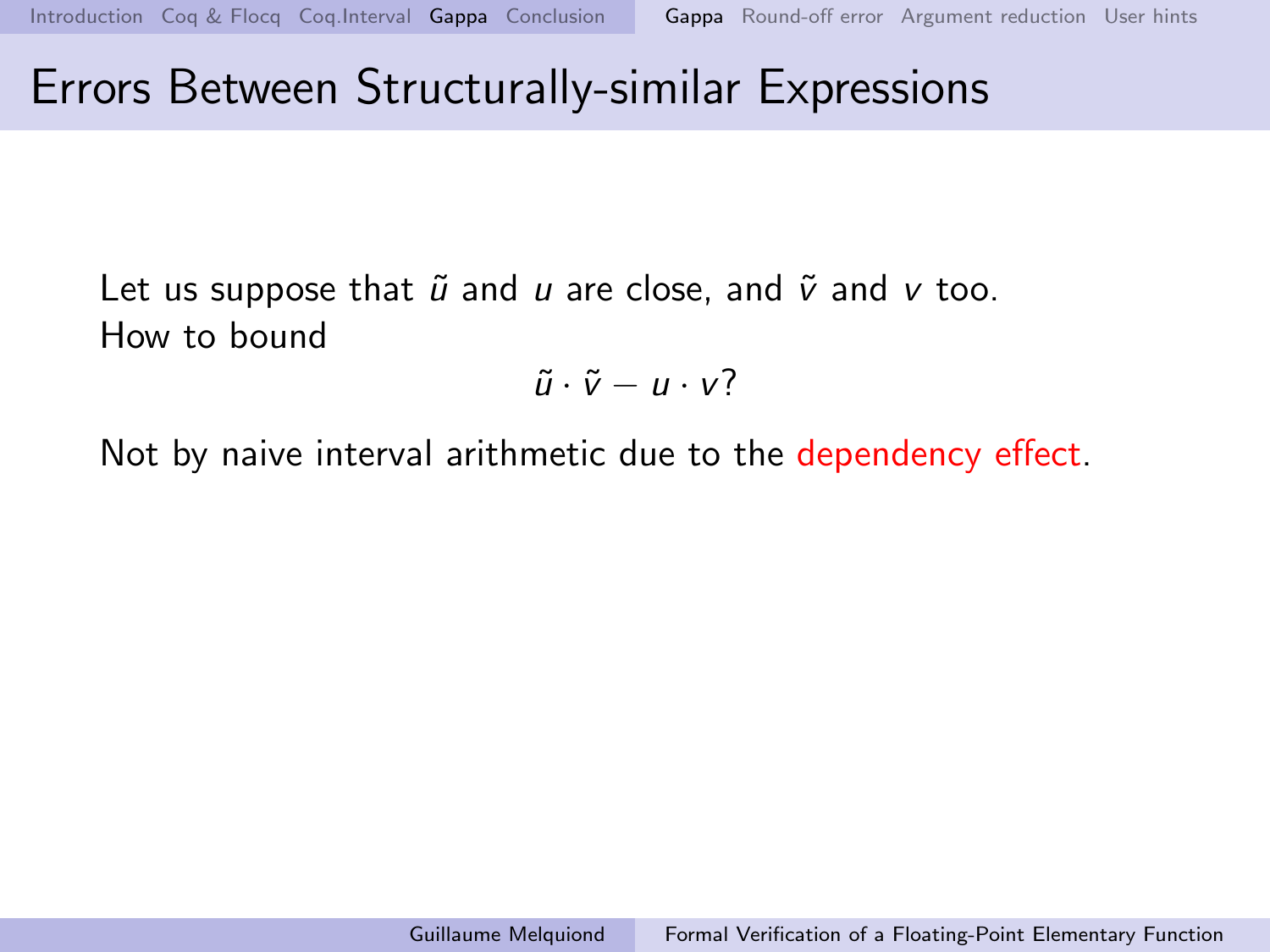## Errors Between Structurally-similar Expressions

Let us suppose that  $\tilde{u}$  and u are close, and  $\tilde{v}$  and v too. How to bound

$$
\tilde{u}\cdot\tilde{v}-u\cdot v?
$$

Not by naive interval arithmetic due to the dependency effect.

But it works by rewriting

$$
\tilde{u}\cdot\tilde{v}-u\cdot v=(\tilde{u}-u)\cdot v+u\cdot(\tilde{v}-v)+(\tilde{u}-u)\cdot(\tilde{v}-v)
$$

and then by naive interval arithmetic.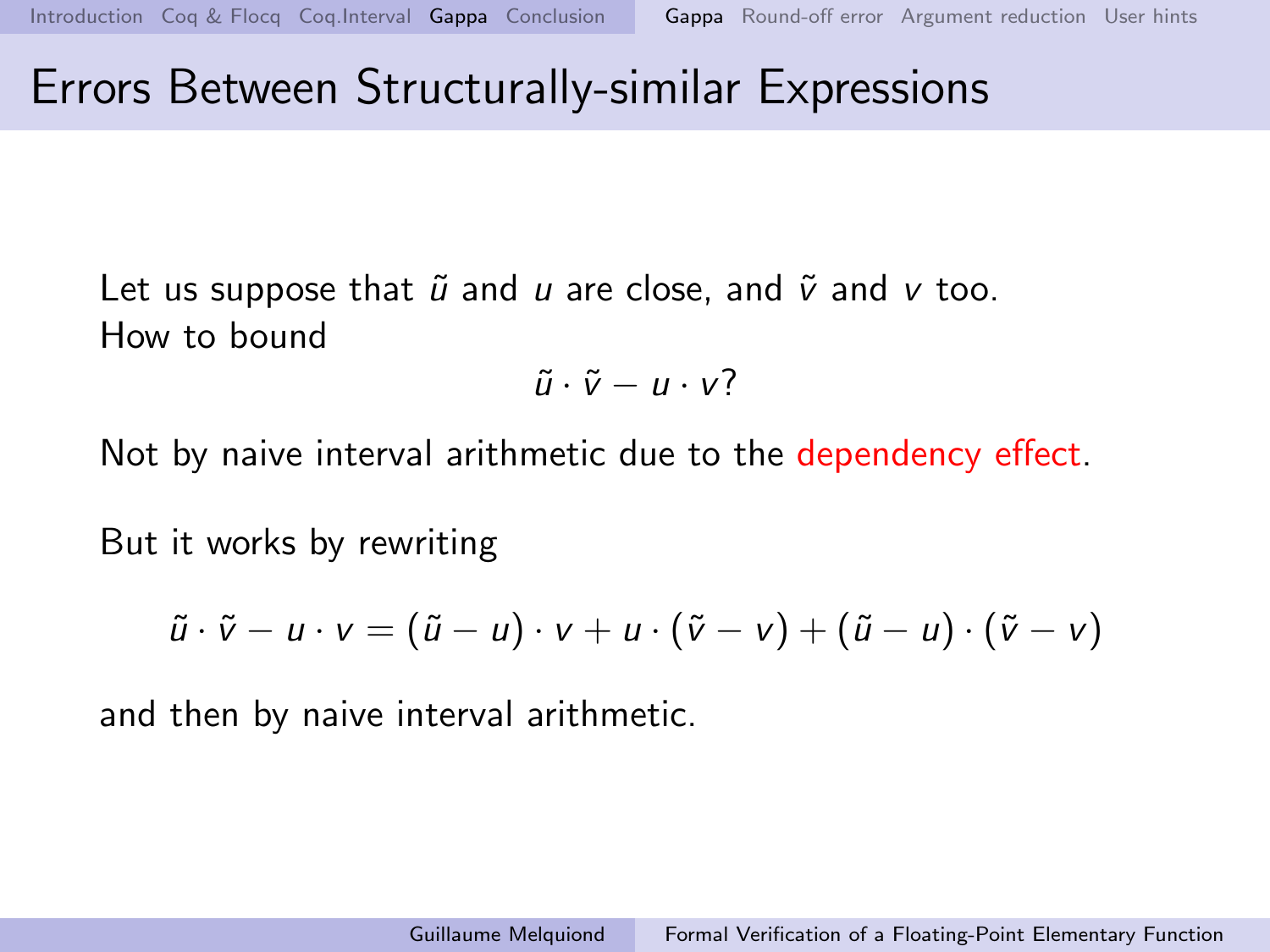# <span id="page-43-0"></span>Bounding the Relative Round-off Error using Gappa

#### First Try

```
t2 double= t * t;
p double= 0.25 + t2 * (p1 + t2 * p2);q double= 0.5 + t2 * (q1 + t2 * q2);
f double= t * (p / (q - t * p)) + 0.5;
Mt2 = t * t;Mp = 0.25 + Mt2 * (p1 + Mt2 * p2);Mq = 0.5 + Mt2 * (q1 + Mt2 * q2);Mf = t * (Mp / (Mq - t * Mp)) + 0.5;\{ |t| \leq 355b - 10 \rightarrow f - / Mf \text{ in ? } \}
```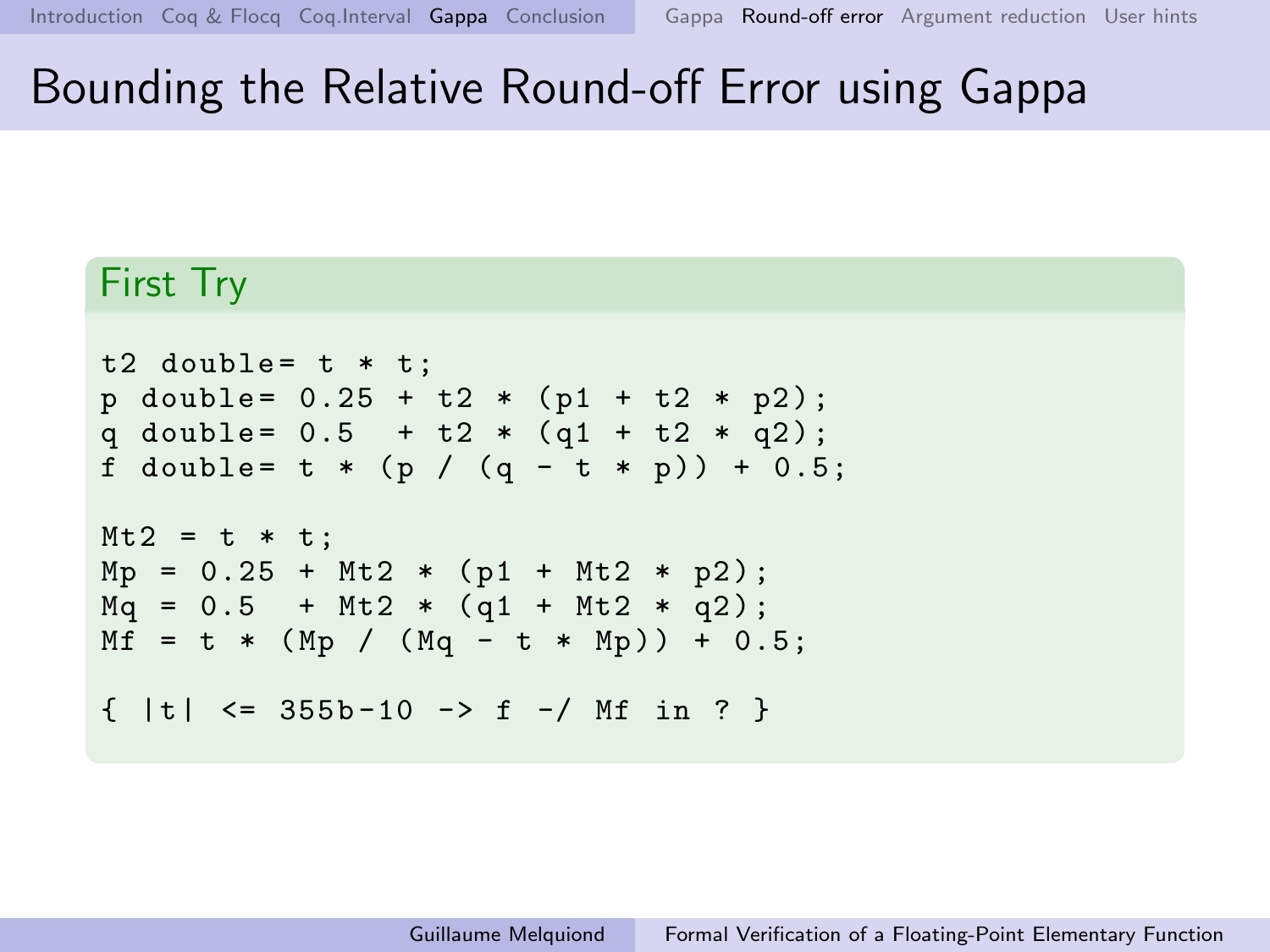## <span id="page-44-0"></span>Argument Reduction

```
How to compute x - k \cdot \log 2?
```

```
Naive implementation
```

```
double k = nearbyint (x * 0x1.71547652b82fep0);
double t = x - k * 0xb.17217f7d1cf78p-4;
```
For  $x = 700$ , we get  $k = 1010$  and  $\varepsilon_t \simeq 2^{-44.2}$ .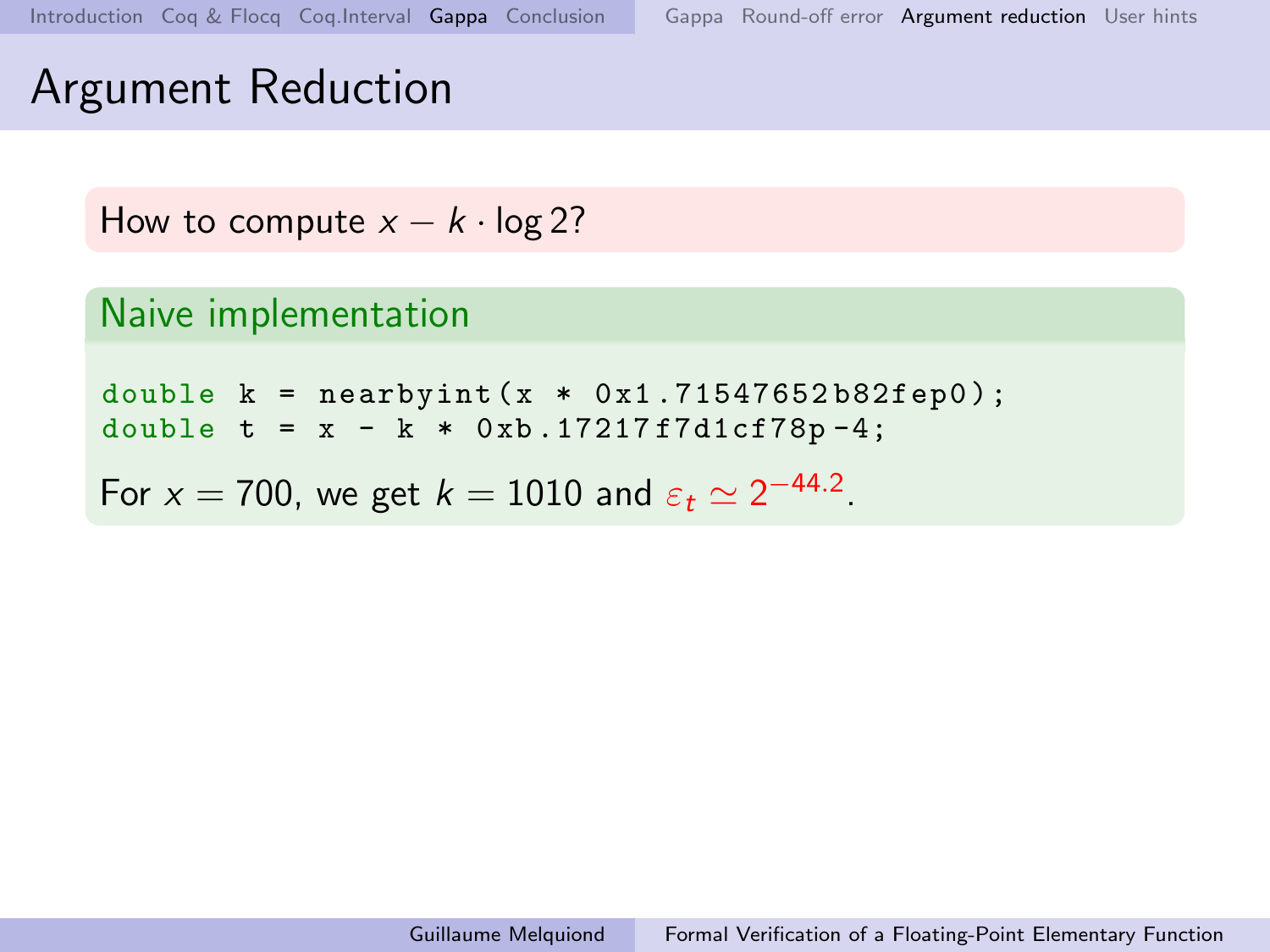## <span id="page-45-0"></span>Argument Reduction

```
How to compute x - k \cdot \log 2?
```

```
Naive implementation
```

```
double k = nearbyint (x * 0x1.71547652b82fep0);
double t = x - k * 0xb.17217f7d1cf78p-4;
```
For  $x = 700$ , we get  $k = 1010$  and  $\varepsilon_t \simeq 2^{-44.2}$ .

### Cody & Waite's trick

```
double k = nearbyint (x * 0x1.71547652b82fep0);
double Log2h = 0xb.17217f7d1cp-4; // 42 bits out of 53
double Log21 = 0xf .79abc9e3b398p -48;double t = (x - k * Log2h) - k * Log21:
For x = 700, we get k = 1010 and \varepsilon_t \simeq 2^{-58.1}.
```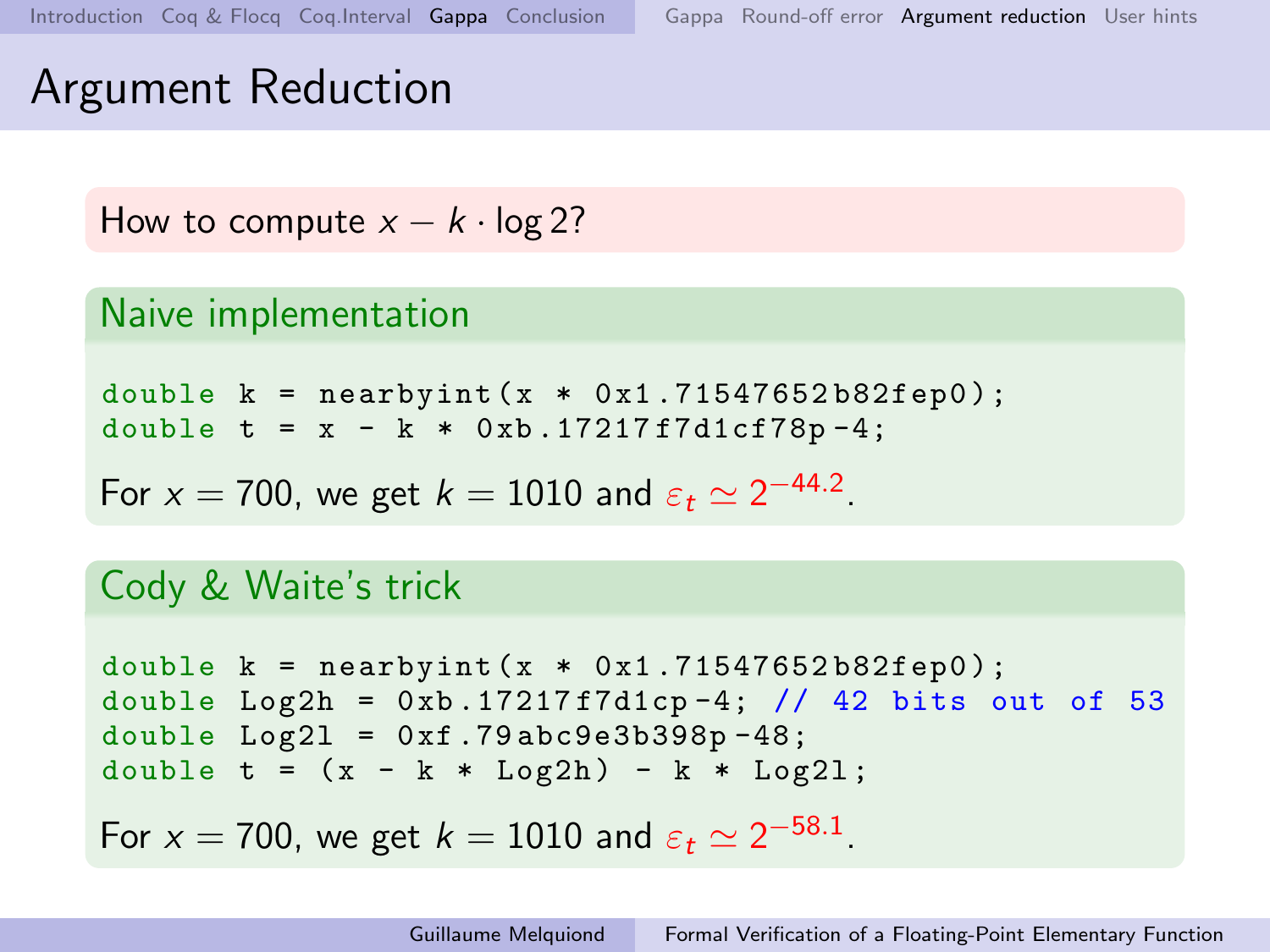# <span id="page-46-0"></span>Bounding Errors Automatically (1/2)

Gappa cannot compute tight bounds for

$$
x - \lfloor x \cdot \text{InvLog2} \rceil \cdot \text{Log2h}
$$

due to the dependency effect inherent to interval arithmetic.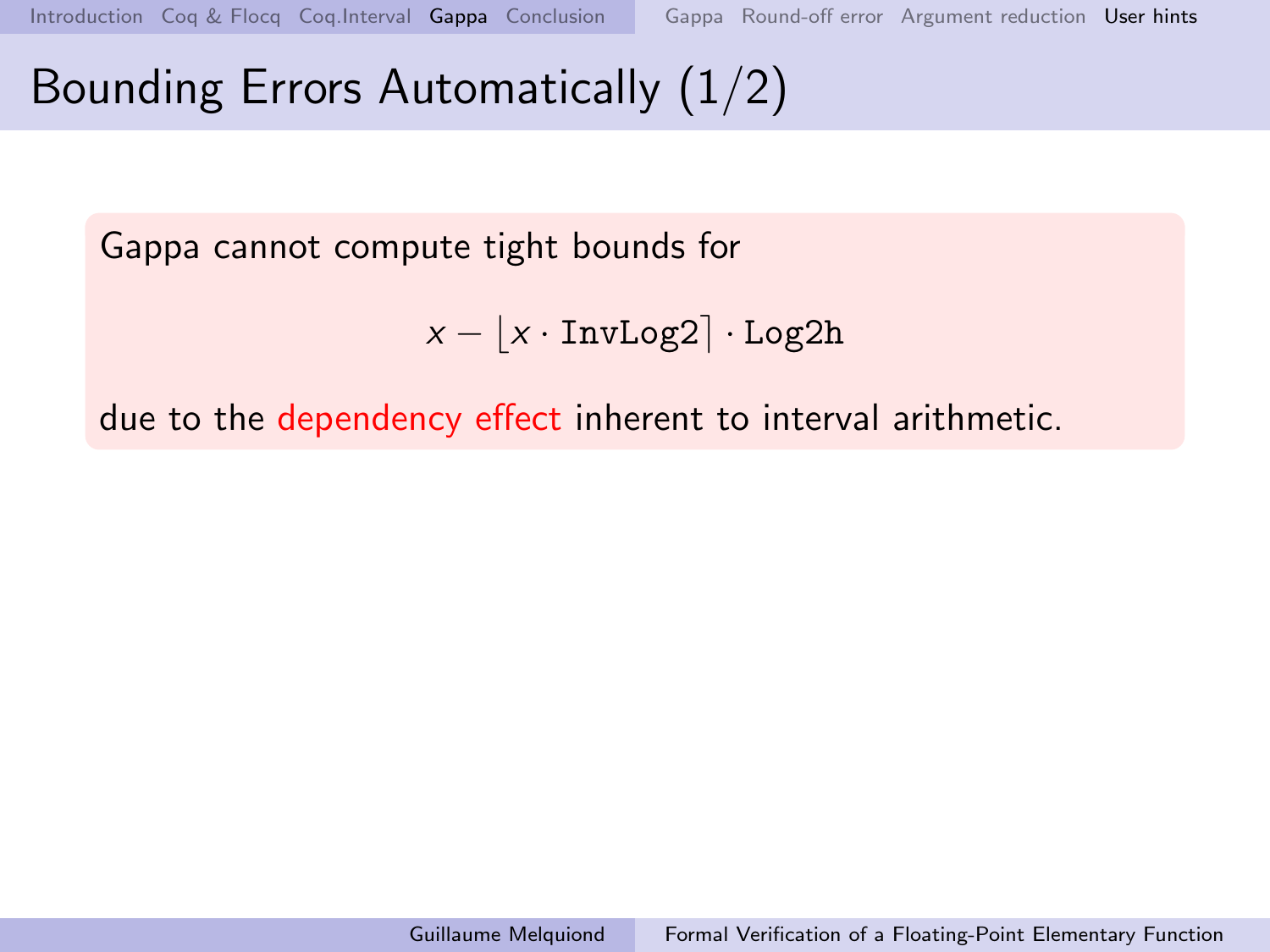# Bounding Errors Automatically (1/2)

Gappa cannot compute tight bounds for

$$
x - \lfloor x \cdot \text{InvLog2} \rfloor \cdot \text{Log2h}
$$

due to the dependency effect inherent to interval arithmetic.

But it can compute tight bounds for

$$
(x \cdot InvLog2) \cdot InvLog2^{-1} - \lfloor x \cdot InvLog2 \rceil \cdot Log2h
$$

since it is an error between two structurally-similar expressions.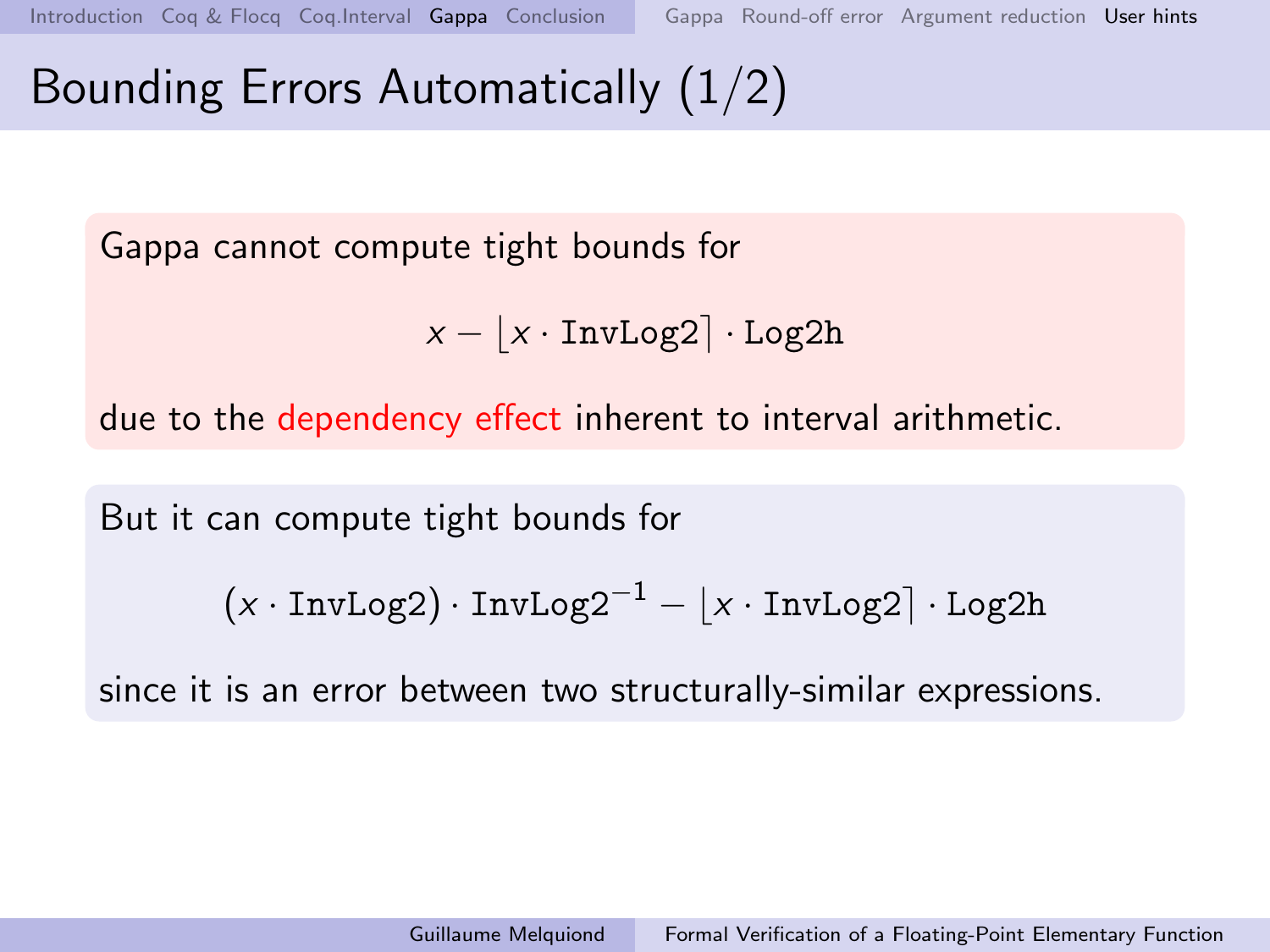# <span id="page-48-0"></span>Bounding Errors Automatically (1/2)

Gappa cannot compute tight bounds for

$$
x - \lfloor x \cdot \text{InvLog2} \rceil \cdot \text{Log2h}
$$

due to the dependency effect inherent to interval arithmetic.

But it can compute tight bounds for

$$
(x \cdot InvLog2) \cdot InvLog2^{-1} - \lfloor x \cdot InvLog2 \rceil \cdot Log2h
$$

since it is an error between two structurally-similar expressions.

User hint:  $x = (x \cdot InvLog2) \cdot InvLog2^{-1}$ .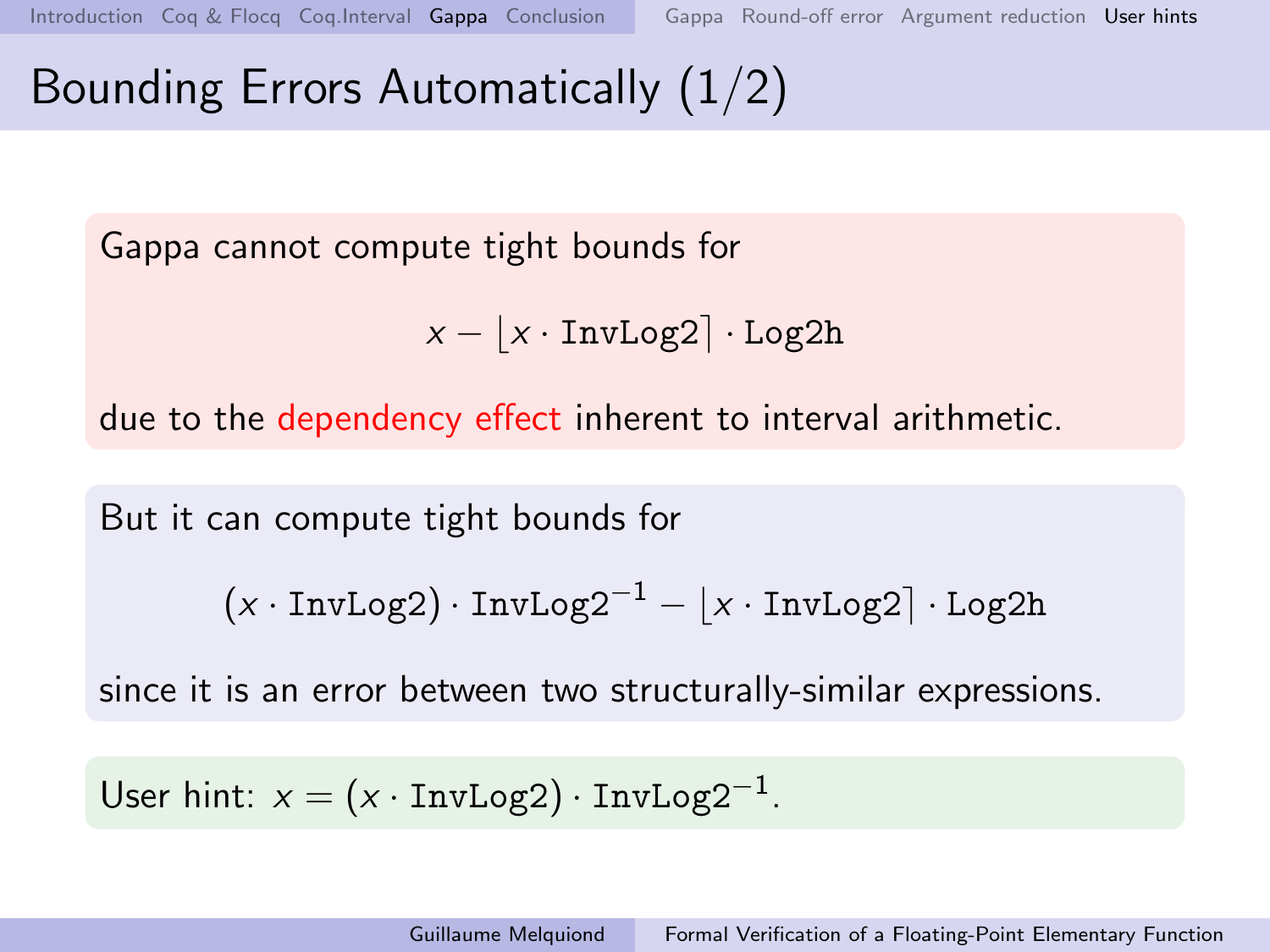# Bounding Errors Automatically (2/2)

Gappa cannot compute tight bounds for

$$
((x-k\cdot \texttt{Log2h})-k\cdot \texttt{Log2l})-(x-k\cdot \log 2)
$$

due to the dependency effect and the use of log.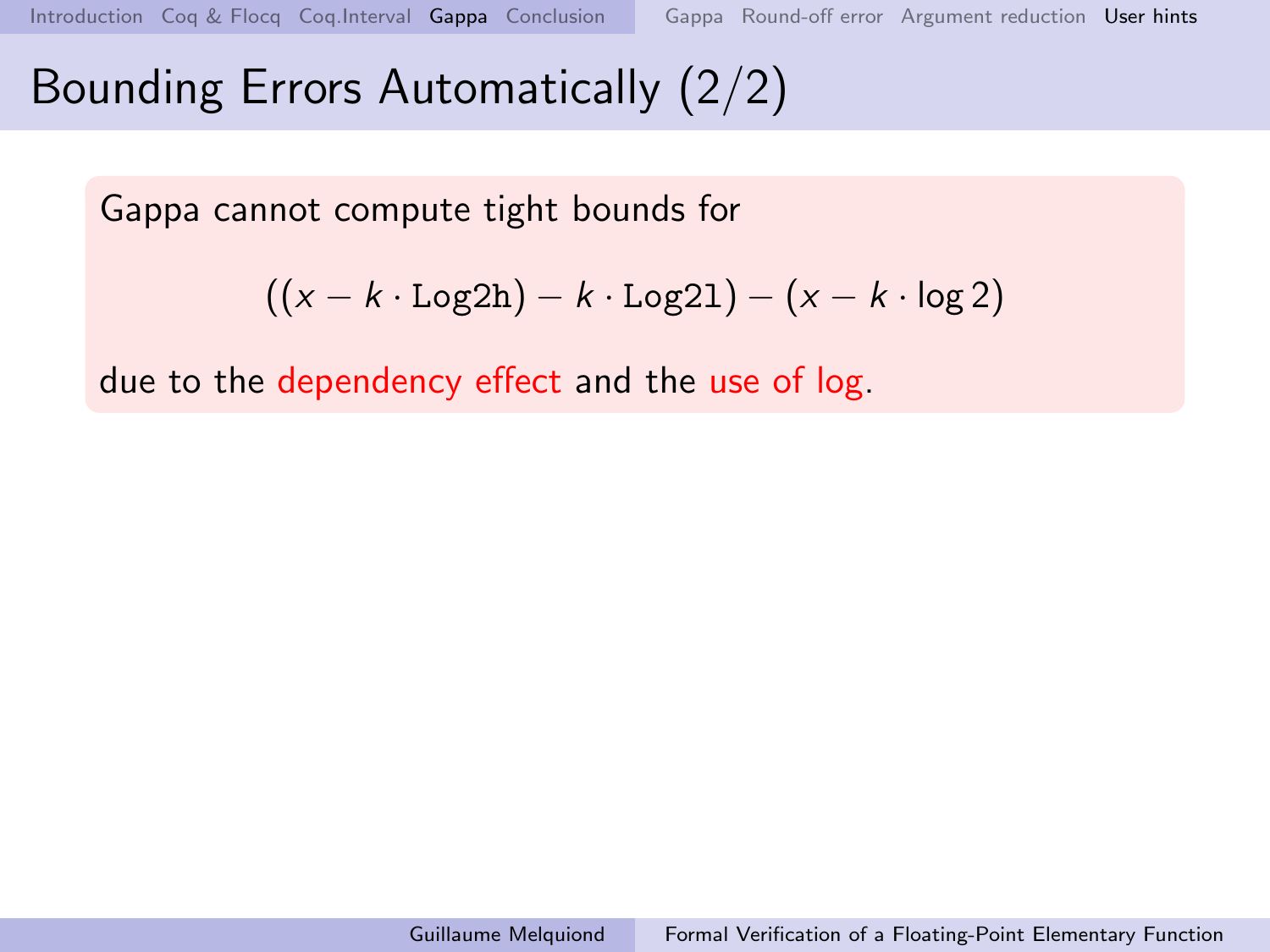# Bounding Errors Automatically (2/2)

Gappa cannot compute tight bounds for

$$
((x-k\cdot \texttt{Log2h})-k\cdot \texttt{Log2l})-(x-k\cdot \log 2)
$$

due to the dependency effect and the use of log.

But it can compute tight bounds for

$$
((x-k\cdot \texttt{Log2h})-k\cdot \texttt{Log21})-((x-k\cdot \texttt{Log2h})-k\cdot \mu)
$$

since it is an error between two structurally-similar expressions, as long as the user gives some bounds on  $\mu = \log 2 - \text{Log}2h$ .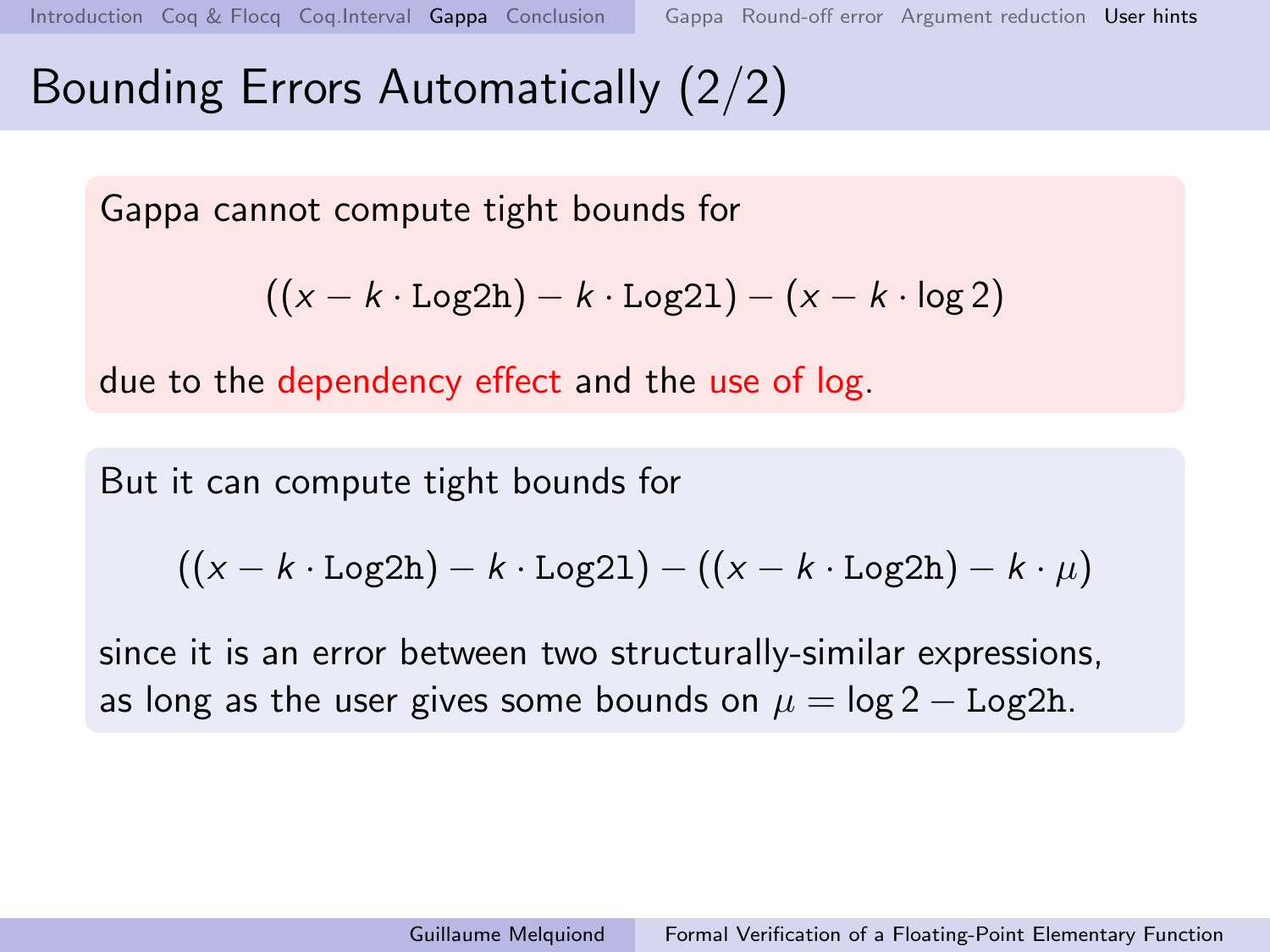# Bounding Errors Automatically (2/2)

Gappa cannot compute tight bounds for

$$
((x-k\cdot \texttt{Log2h})-k\cdot \texttt{Log2l})-(x-k\cdot \log 2)
$$

due to the dependency effect and the use of log.

But it can compute tight bounds for

$$
((x - k \cdot Log2h) - k \cdot Log21) - ((x - k \cdot Log2h) - k \cdot \mu)
$$

since it is an error between two structurally-similar expressions, as long as the user gives some bounds on  $\mu = \log 2 - \text{Log}2h$ .

User hints:  $x - k \cdot \log 2 = x - k \cdot \text{Log}2h - k \cdot (\log 2 - \text{Log}2h)$ and Log2 $1 - (\log 2 - \text{Log}2\text{h}) \in [-2^{-102},0]$ .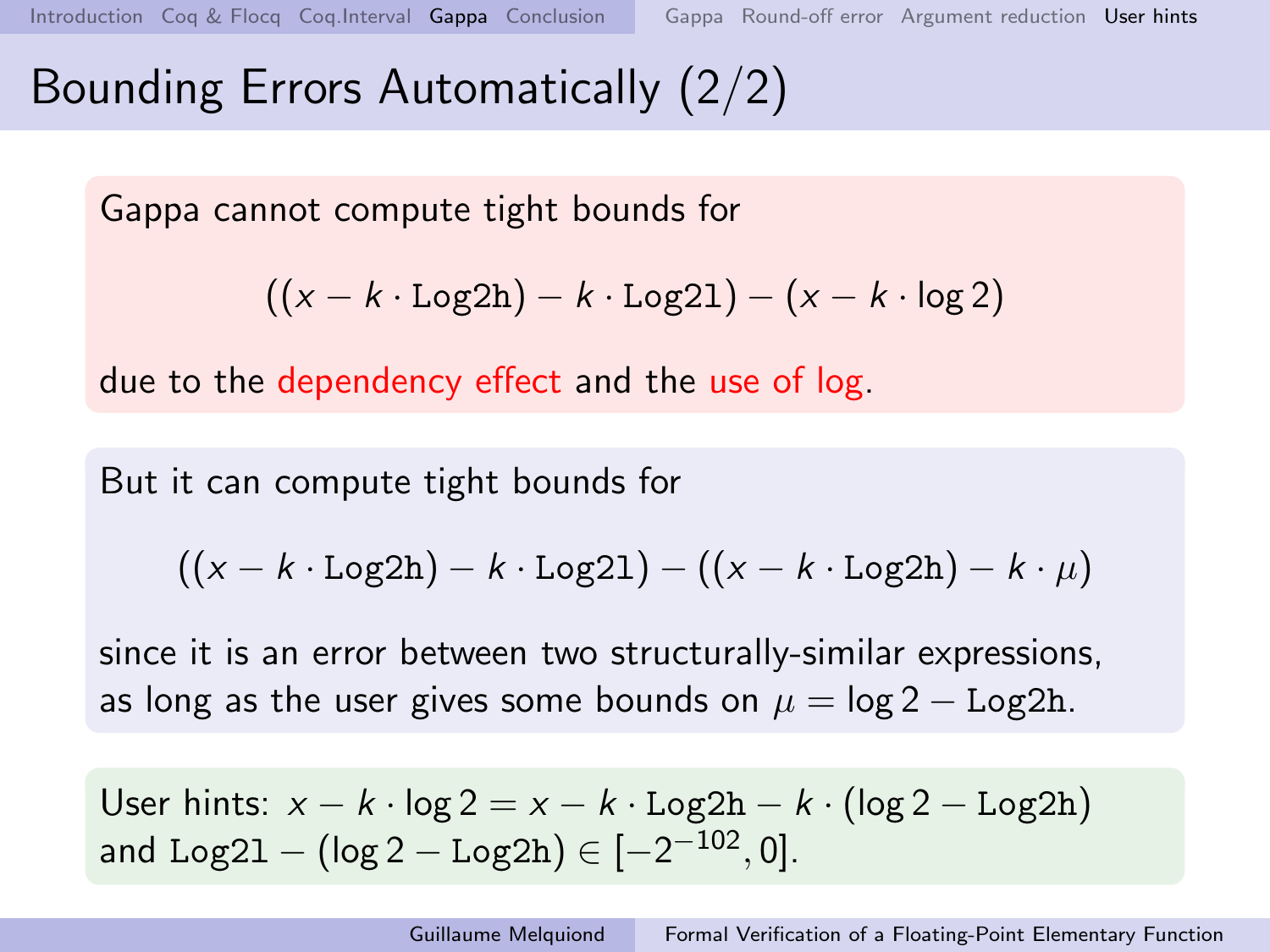## <span id="page-52-0"></span>**Outline**

- [Introduction: Cody & Waite's exponential](#page-1-0)
- [Formalizing floating-point algorithms: Coq & Flocq](#page-22-0)
- [Bounding method errors: Coq.Interval](#page-29-0)
- [Bounding round-off errors: Gappa](#page-35-0)

## [Conclusion](#page-52-0)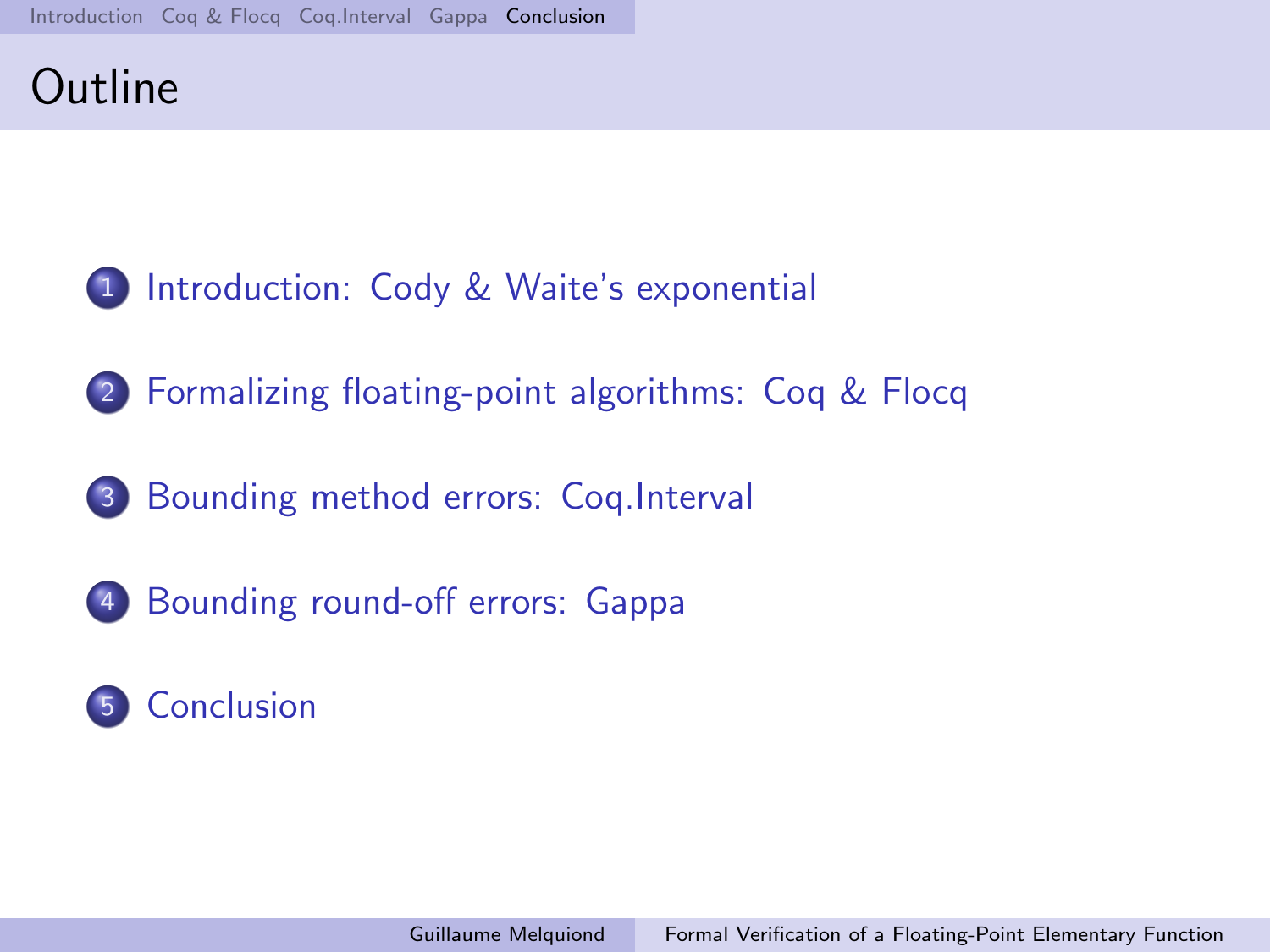- Relative method error:
	- multi-precision interval arithmetic using Taylor models,
	- fully automated proof.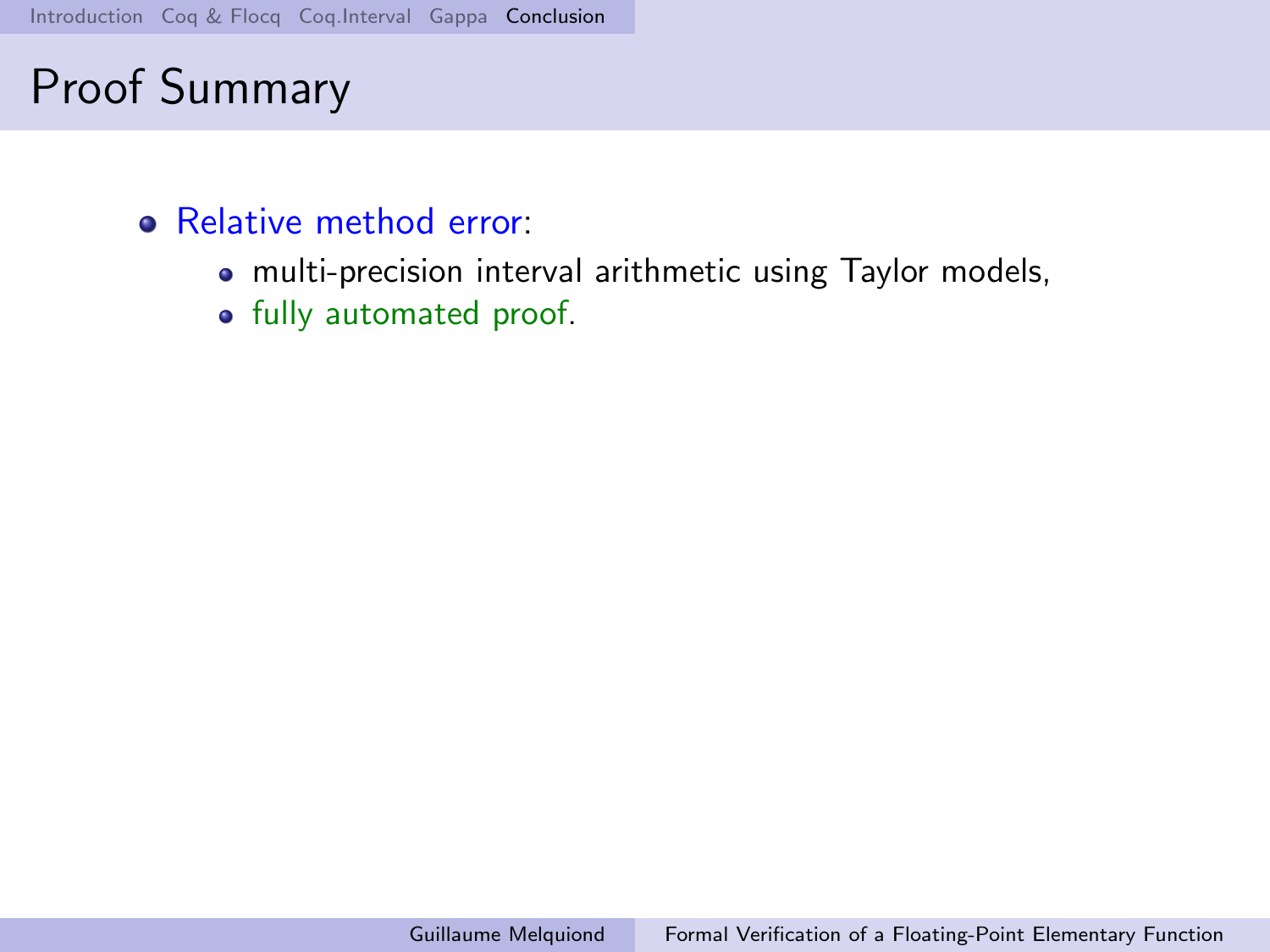- **Relative method error:** 
	- multi-precision interval arithmetic using Taylor models,
	- fully automated proof.
- Relative round-off error:
	- naive interval arithmetic  $+$  forward error analysis,
	- fully automated proof.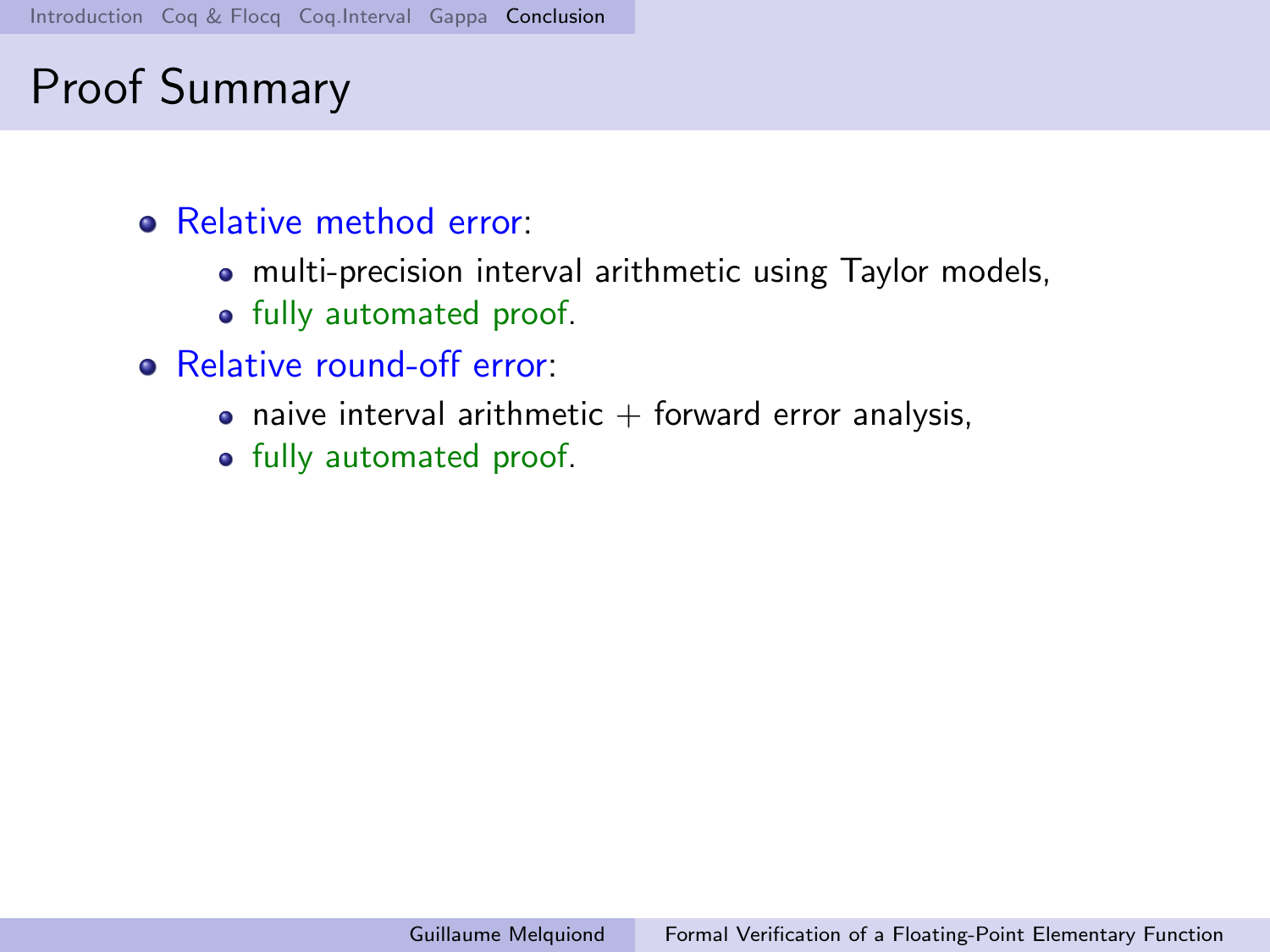- **Relative method error:** 
	- multi-precision interval arithmetic using Taylor models,
	- fully automated proof.
- Relative round-off error:
	- naive interval arithmetic  $+$  forward error analysis,
	- fully automated proof.
- Argument reduction (tricky code):
	- naive interval arithmetic  $+$  forward error analysis,
	- partly automated proof, user interactions:
		- a case analysis for excluding  $x \simeq 0$ ,
		- two trivial identities,  $\qquad \qquad$  (developer knowledge)
- - some bounds on  $log 2$  using interval arithmetic.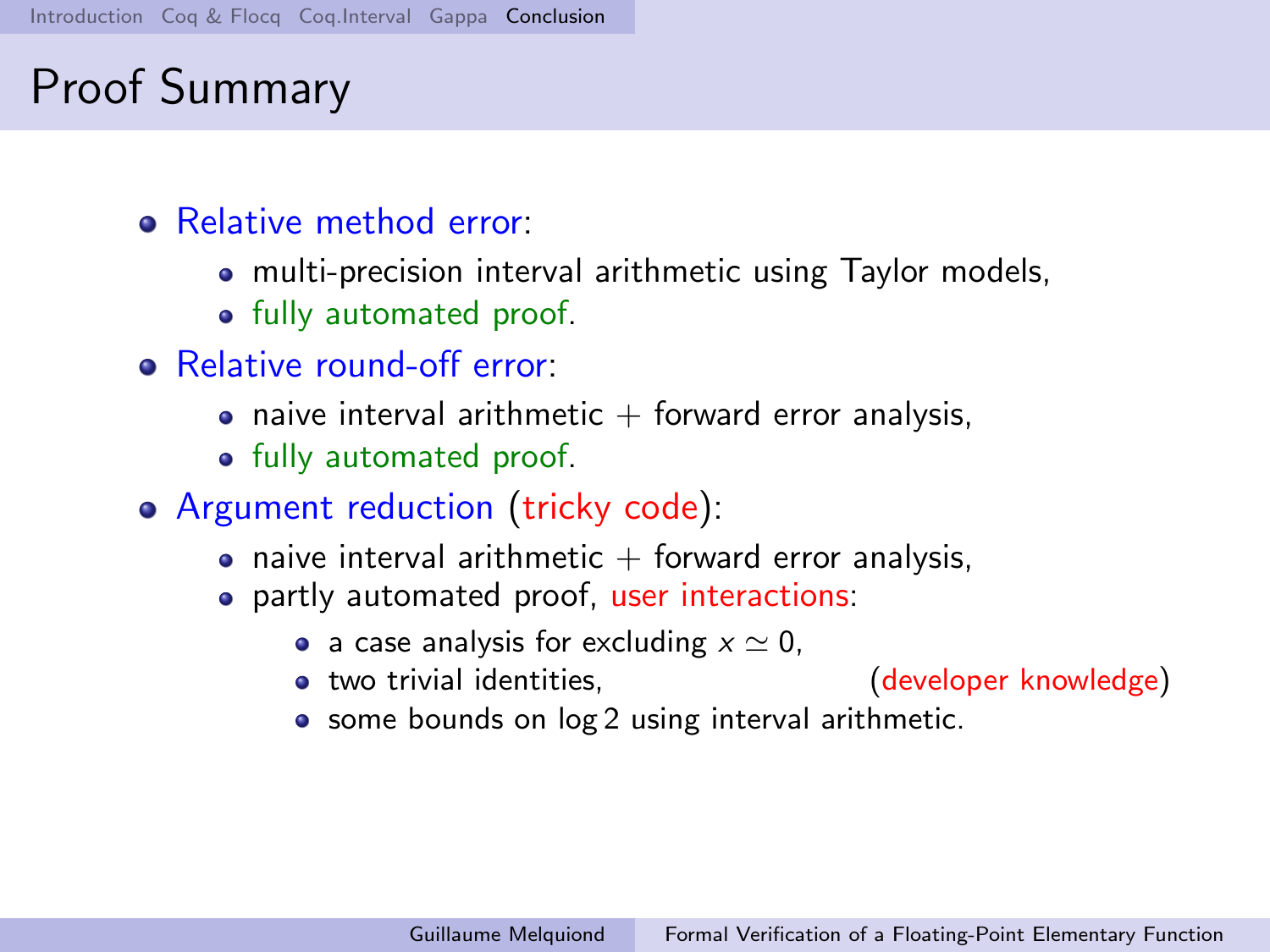- **Relative method error:** 
	- multi-precision interval arithmetic using Taylor models,
	- fully automated proof.
- Relative round-off error:
	- naive interval arithmetic  $+$  forward error analysis,
	- fully automated proof.
- Argument reduction (tricky code):
	- naive interval arithmetic  $+$  forward error analysis,
	- partly automated proof, user interactions:
		- a case analysis for excluding  $x \simeq 0$ ,
		- two trivial identities,  $\qquad \qquad$  (developer knowledge)
- - some bounds on  $log 2$  using interval arithmetic.
- Result reconstruction and total error:
	- straightforward manual proof  $+$  interval arithmetic.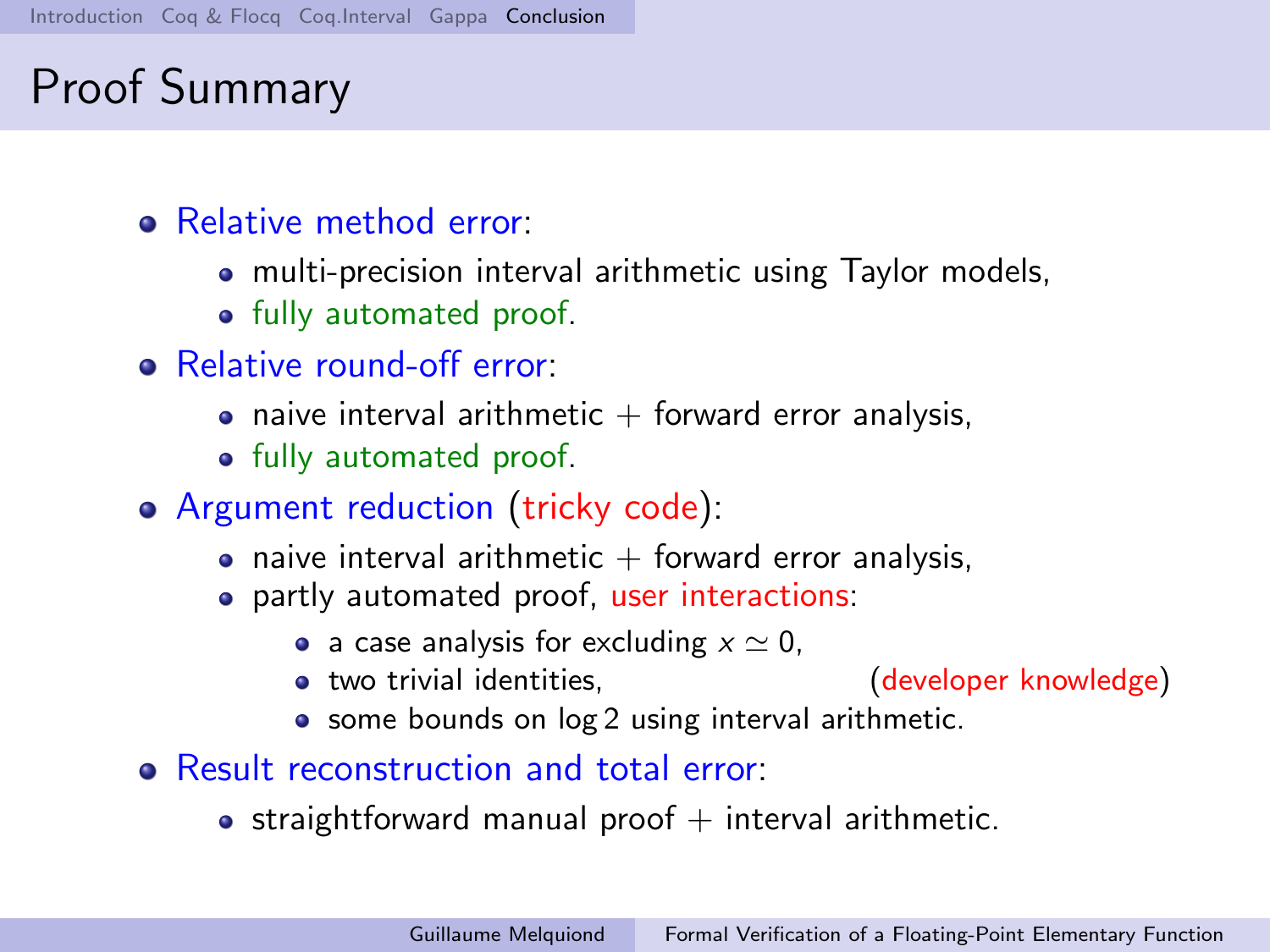[Introduction](#page-1-0) [Coq & Flocq](#page-22-0) [Coq.Interval](#page-29-0) [Gappa](#page-35-0) [Conclusion](#page-52-0)

## Lies, Lies, and More Lies

### The theorem is formally proved, but what does it actually state?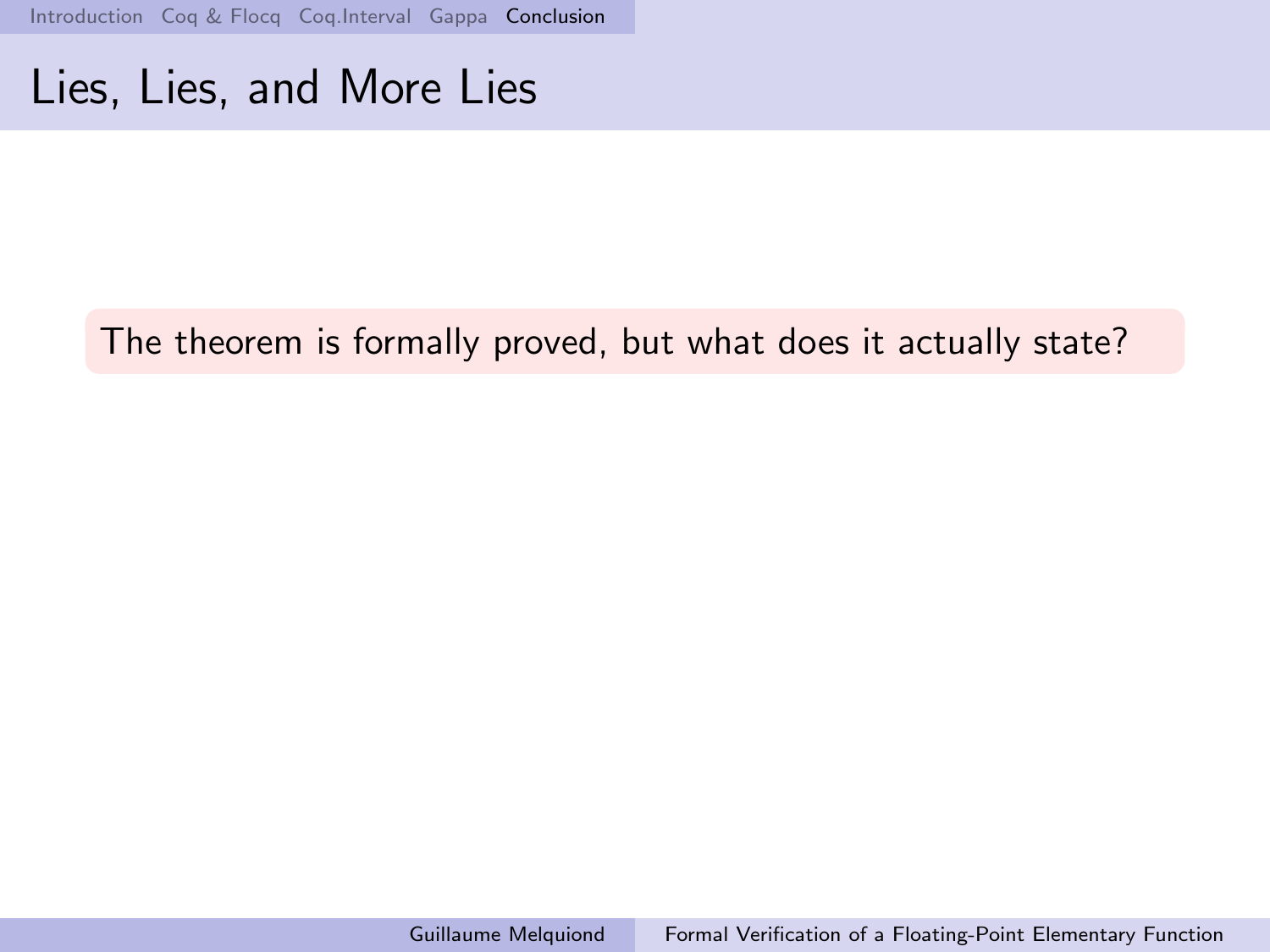[Introduction](#page-1-0) Cog & Flocg Cog.Interval [Gappa](#page-35-0) [Conclusion](#page-52-0)

## Lies, Lies, and More Lies

The theorem is formally proved, but what does it actually state?

• Flocq's abstract formats have no upper bound  $\Rightarrow$  need for additional proofs to ensure no overflow occurs.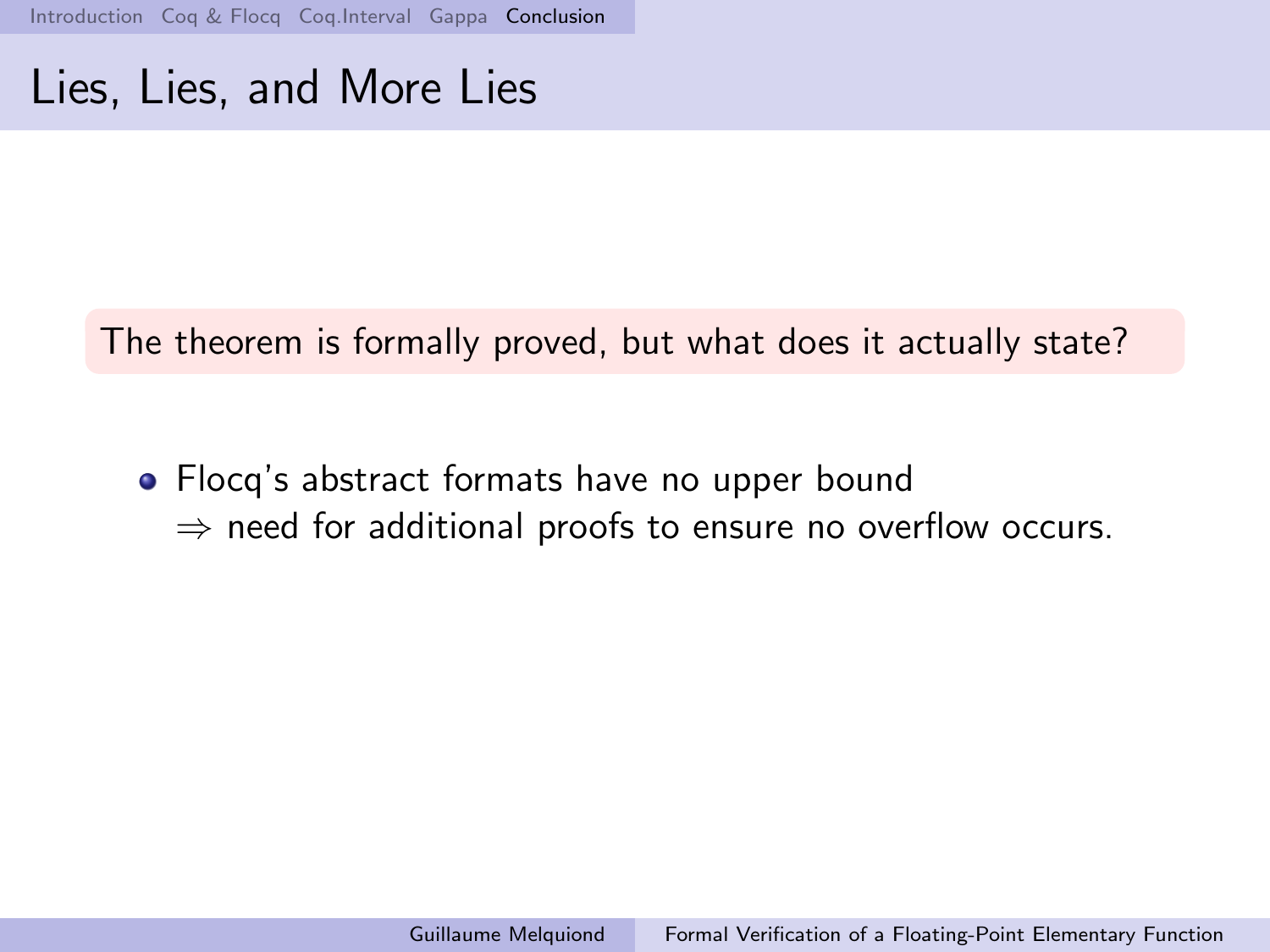[Introduction](#page-1-0) Cog & Flocg Cog.Interval [Gappa](#page-35-0) [Conclusion](#page-52-0)

## Lies, Lies, and More Lies

The theorem is formally proved, but what does it actually state?

- Flocq's abstract formats have no upper bound ⇒ need for additional proofs to ensure no overflow occurs.
- Result reconstruction is proved over real numbers  $\Rightarrow$  on subnormal numbers, the relative error explodes.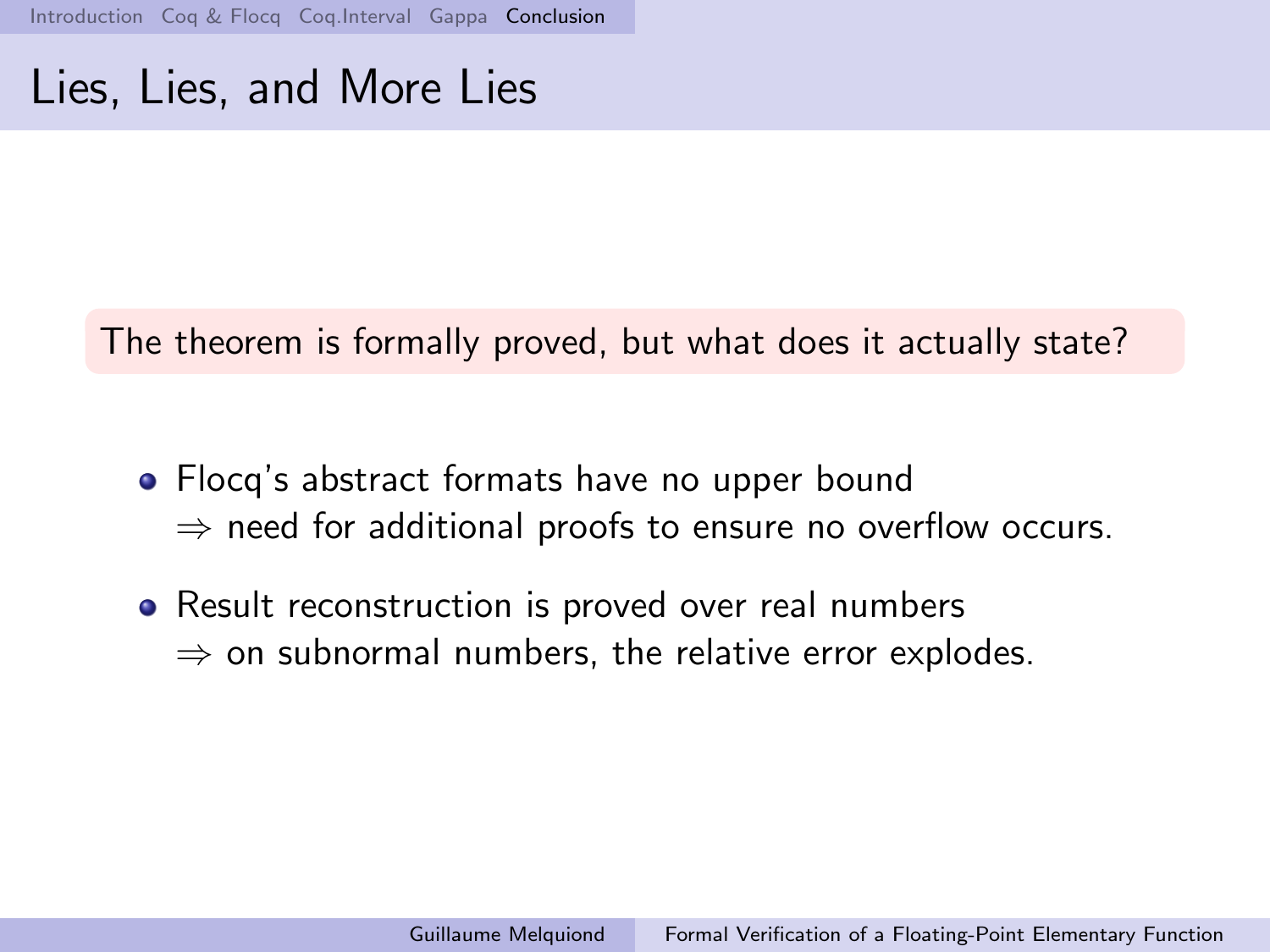[Introduction](#page-1-0) [Coq & Flocq](#page-22-0) [Coq.Interval](#page-29-0) [Gappa](#page-35-0) [Conclusion](#page-52-0)

## Total Relative Error (Subnormal Results)



Guillaume Melquiond [Formal Verification of a Floating-Point Elementary Function](#page-0-0)